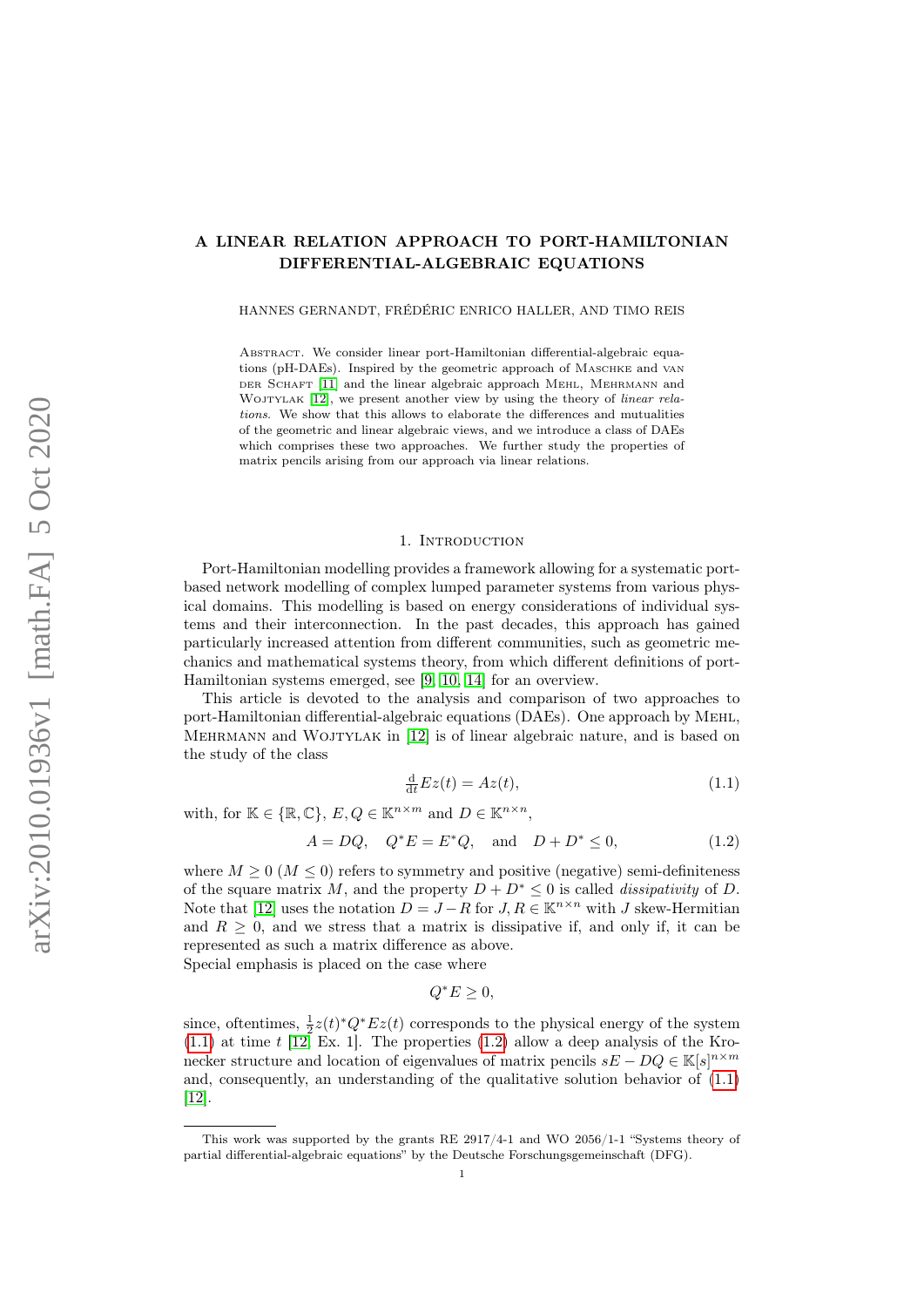Another approach to port-Hamiltonian DAEs by MASCHKE and VAN DER SCHAFT [\[11\]](#page-28-0) is of geometric nature. Such systems are specified by the relation

<span id="page-1-0"></span>
$$
(e(t), \frac{\mathrm{d}}{\mathrm{d}t}x(t)) \in \mathcal{D}, \quad (x(t), e(t)) \in \mathcal{L}
$$
\n
$$
(1.3)
$$

for some  $\mathbb{K}^n$ -valued function  $e(\cdot)$ , where  $\mathcal L$  and  $\mathcal D$  are the so-called *Lagrangian* and Dirac subspaces of  $\mathbb{K}^{2n}$ , see Section [3.](#page-4-0) Note that, in [\[11\]](#page-28-0), the first inclusions in [\(1.3\)](#page-1-0) is actually written as  $(-\frac{d}{dt}x(t), e(t)) \in \mathcal{D}$ . However, it can be shown that this is equivalent to  $(e(t), \frac{d}{dt}x(t)) \in \tilde{\mathcal{D}}$ , for some alternative Dirac subspaces  $\tilde{\mathcal{D}}$ . It is shown in [\[11\]](#page-28-0) that Dirac and Lagrange subspaces admit kernel and image representations  $\mathcal{D} = \ker[K, L] = \text{ran} \begin{bmatrix} L^* \\ K^* \end{bmatrix}$  and  $\mathcal{L} = \text{ran} \begin{bmatrix} P \\ S \end{bmatrix} = \text{ker}[S^*, -P^*]$  for some  $K, P, L, S \in$  $\mathbb{K}^{n \times n}$  with  $KL^* = -LK^*$ ,  $S^*P = P^*S$  and  $\text{rk}[K, L] = \text{rk}[P, S] = n$ . This allows, by taking  $\begin{pmatrix} e(t) \\ z(t) \end{pmatrix}$  $\begin{bmatrix} e(t) \\ z(t) \end{bmatrix} = \begin{bmatrix} P \\ S \end{bmatrix} x(t)$ , to rewrite [\(1.3\)](#page-1-0) as a DAE  $L \frac{d}{dt} Px(t) = -KSx(t)$ . The purpose of this article is to present the relation between these two approaches. To this end, we present another view via so-called linear relations, a concept which has been treated in several textbooks [\[2,](#page-28-5) [6\]](#page-28-6). Via linear relations, we present a class which comprises both the linear algebraic and geometric approach. In particular,

- (i) the geometric concept of Dirac structure translates to the notion of *skew-adjoint linear relation* in the language of linear relations,
- (ii) Lagrangian subspaces correspond to self-adjoint linear relations, and
- (iii) dissipative matrices can be generalized to dissipative linear relations.

Table 1. Linear relations and Dirac/Lagrange subspaces

We will see that [\(1.3\)](#page-1-0) can be written, in the language of linear relations, as

<span id="page-1-1"></span>
$$
(x(t), \dot{x}(t)) \in \mathcal{DL},\tag{1.4}
$$

where  $\mathcal{DL}$  is the product of the linear relations  $\mathcal D$  and  $\mathcal L$ , see Section [3.](#page-4-0) By choosing matrices  $E, A \in \mathbb{K}^{n \times q}$  with

<span id="page-1-2"></span>
$$
\mathcal{DL} = \operatorname{ran}\left[\begin{matrix} E \\ A \end{matrix}\right],\tag{1.5}
$$

the differential inclusion [\(1.4\)](#page-1-1) can be transformed to the DAE

$$
\begin{pmatrix} x(t) \\ \dot{x}(t) \end{pmatrix} = \begin{bmatrix} E \\ A \end{bmatrix} z(t).
$$

which has to be solved for  $x(\cdot)$  and some  $\mathbb{K}^q$ -valued function  $z(\cdot)$ . It can be seen that an elimination of  $x(\cdot)$  leads to  $\frac{d}{dt}Ez(t) = Az(t)$ . On the other hand, it can be shown that for matrices with properties as in [\(1.2\)](#page-0-1) and choosing  $\mathcal{D} = \text{ran} \begin{bmatrix} I \\ D \end{bmatrix}$ ,  $\mathcal{L} = \text{ran}(\begin{bmatrix} E \\ Q \end{bmatrix})$ , the equations [\(1.1\)](#page-0-0) and [\(1.4\)](#page-1-1) are equivalent. Hereby, we will see that  $\mathcal D$  is a so-called *dissipative relation* and  $\mathcal L$  is a *symmetric relation*. These are concepts which are slightly more general than skew-adjoint and self-adjoint relations.

These findings allow a comparison of the approaches in [\[11\]](#page-28-0) and [\[12\]](#page-28-1): Namely, to analyze whether a given pH-DAE in the sense of [\[12\]](#page-28-1) is one in the sense of [\[11\]](#page-28-0), it has

we make use of three facts: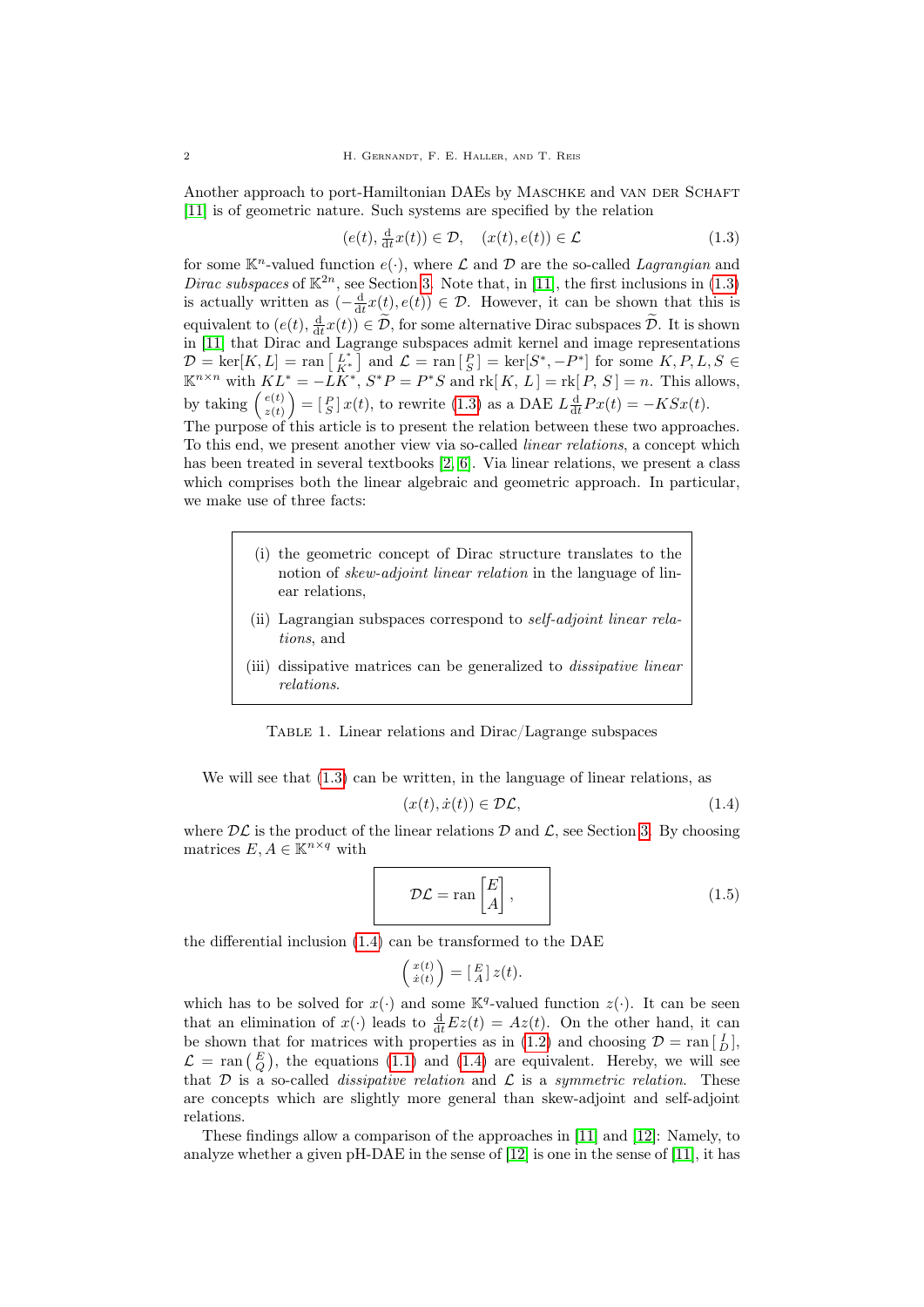to be investigated whether the linear relation  $\mathcal{L} = \text{ran} \begin{pmatrix} E \\ Q \end{pmatrix}$  is self-adjoint subspace  $\mathcal L$  and a skew-adjoint subspace  $\mathcal D$ . On the other hand, to analyze whether a pH-DAE which in the sense of [\[11\]](#page-28-0) is one in the sense of [\[12\]](#page-28-1), it has to be investigated whether  $\mathcal{D} = \text{gr } D$  for some dissipative matrix  $D \in \mathbb{K}^{n \times n}$ , where  $\text{gr } D$  stands for the graph of D, i.e.,  $gr D = \text{ran} \begin{bmatrix} I \\ D \end{bmatrix}$ . Moreover, a joint structure of both approaches are DAEs  $\frac{d}{dt}Ez(t) = Az(t)$  for which [\(1.5\)](#page-1-2) holds for some dissipative relation  $D$ symmetric relation  $\mathcal{L}$ .

Besides a comparison of both existing approaches to pH-DAEs, we will investigate structural properties of DAEs belonging to the aforementioned joint structure, such as an analysis of the Kronecker structure of the pencil  $sE - A$  with [\(1.5\)](#page-1-2) with  $\mathcal D$  and  $\mathcal L$  being dissipative and symmetric, respectively. Sometimes we will impose the additional assumption that  $\mathcal L$  is a nonnegative linear relation, which generalizes the condition that  $E^*Q$  is positive semi-definite. Note that the latter is motivated by quadratic form  $\frac{1}{2}x(t)^*Q^*Ex(t)$  oftentimes standing for physical energy of the system at time t.



FIGURE 1.1. Relations between geometric concepts and those from the theory of linear relations

Note that both the approaches in [\[11\]](#page-28-0) and [\[12\]](#page-28-1) allow the incorporation of further external variables, such as inputs and outputs. In this article we will restrict to the uncontrolled case for sake of better overview.

The paper is organized as follows: in Section [2](#page-2-0) we recall basic facts on matrix pencils, such as the Kronecker form. In Section [3](#page-4-0) the basic notions from the theory of linear relations and properties of dissipative, nonnegative and self-adjoint subspaces are presented. This can be used in Section [4](#page-10-0) for a port-Hamiltonian formulation via linear relations, along with a detailed comparison of the approaches of Mehrmann, Mehl and Wojtylak and the formulation [\(1.3\)](#page-1-0) by Maschke and van der Schaft via Dirac and Lagrange structures. By using linear relations, we will introduce a novel class which can be seen as a *least common multiple* of both existing approaches. Section [5](#page-14-0) is devoted to the characterization of regularity of the pencils arising in this novel class, and, in Section [6](#page-16-0) we use, the additional assumption that the linear relation  $\mathcal L$  in [\(1.3\)](#page-1-0) is nonnegative and perform a structural analysis of such systems. In particular, we analyze the index and the location of the eigenvalues of the underlying matrix pencil.

#### 2. Preliminaries on matrix pencils

<span id="page-2-0"></span>The analysis of DAEs of the form  $(1.1)$  leads to the study of matrix pencils. which are first-order matrix polynomials  $sE-A \in \mathbb{K}[s]^{n \times m}$  with coefficient matrices  $E, A \in \mathbb{K}^{n \times m}$ . To this end, note that  $\mathbb{K}[s]$  denotes the ring of polynomials over K. and  $\mathbb{K}(s)$  is the quotient field of  $\mathbb{K}[s]$ .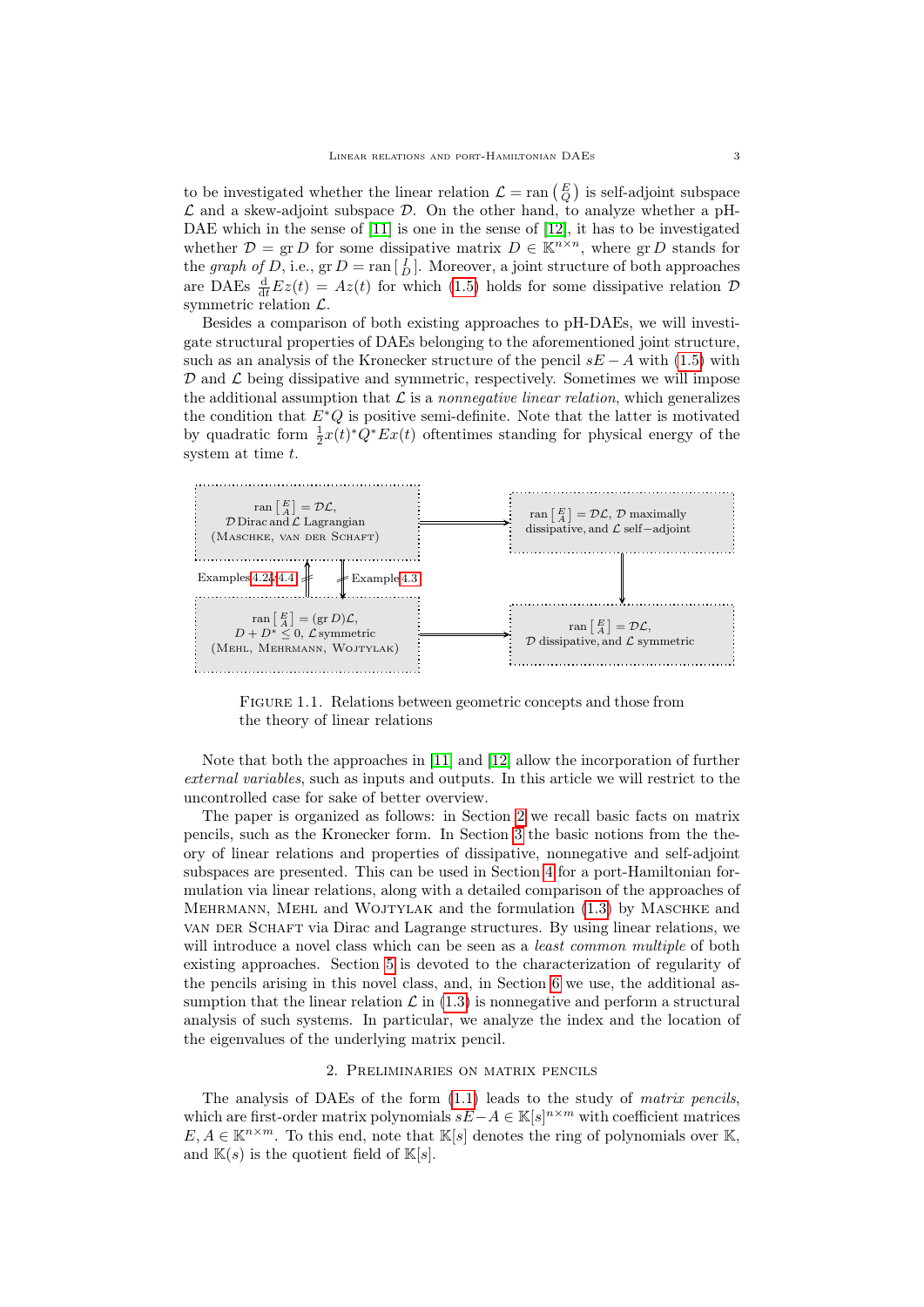

FIGURE 1.2. Properties of matrix pencils arising in port-Hamiltonian formulations.

First, we recall the Kronecker form for matrix pencils, see e.g. [\[7,](#page-28-7) Chap. XII], i.e. there exist invertible matrices  $S \in \mathbb{K}^{n \times n}$  and  $T \in \mathbb{K}^{m \times m}$  with

$$
S(sE - A)T = \begin{bmatrix} sI_{n_0} - J & 0 & 0 & 0 \\ 0 & sN_{\alpha} - I_{|\alpha|} & 0 & 0 \\ 0 & 0 & sK_{\beta} - L_{\beta} & 0 \\ 0 & 0 & 0 & sK_{\gamma}^{-} - L_{\gamma}^{-} \end{bmatrix}
$$
(2.1)

with  $J$  in Jordan canonical form over  $\mathbb{K}$ , see e.g. [\[8,](#page-28-8) Secs. 3.1& 3.4] and, for multiindices  $\alpha = (\alpha_i)_{i=1,\dots,\ell_\alpha}, \ \beta = (\beta_i)_{i=1,\dots,\ell_\beta}, \ \gamma = (\gamma_i)_{i=1,\dots,\ell_\gamma},$ 

$$
N_{\alpha} = \text{diag}(N_{\alpha_i})_{i=1,\dots,\ell_{\alpha}}, \ \ K_{\beta} = \text{diag}(K_{\beta_i})_{i=1,\dots,\ell_{\beta}}, \ \ L_{\gamma} = \text{diag}(L_{\gamma_i})_{i=1,\dots,\ell_{\gamma}},
$$

where, for  $k \in \mathbb{N}$  with  $k \geq 1$ ,  $N_k$  is a nilpotent Jordan block of size  $k \times k$ , and  $K_k := [I_{k-1}, 0] \in \mathbb{R}^{(k-1)\times k}$ ,  $L_k = [0, I_{k-1}] \in \mathbb{R}^{(k-1)\times k}$ . The numbers  $\alpha_i$  for  $i =$  $1, \ldots, \ell_{\alpha}$  are referred to as *sizes of the Jordan blocks at*  $\infty$ , whereas for  $i = 1, \ldots, \ell_{\beta}$ ,  $j = 1, \ldots, \ell_{\gamma}$ , the numbers  $\beta_i - 1$  and  $\gamma_j - 1$  are respectively called *column* and row minimal indices, and are well-defined by  $sE - A$ . Furthermore, we can define the (Kronecker) index  $\nu$  of the DAE [\(1.1\)](#page-0-0) based on the Kronecker canonical form [\(2.1\)](#page-3-0) as

<span id="page-3-1"></span><span id="page-3-0"></span>
$$
\nu = \max\{\alpha_1, \dots, \alpha_{\ell_\alpha}, \gamma_1, \dots, \gamma_{\ell_\gamma}, 0\}.
$$
\n(2.2)

In this sense a DAE [\(1.1\)](#page-0-0) has index one if  $N_{\alpha} = 0$  and if the fourth block column in [\(2.1\)](#page-3-0) is zero. The upper left subpencil diag( $sI_{n_0} - J$ ,  $sN_{\alpha} - I_{|\alpha|}$ ) in (2.1) is called the regular part of the Kronecker form [\(2.1\)](#page-3-0). A number  $\lambda \in \mathbb{C}$  is an eigenvalue of the pencil sE – A, if  $rk_{\mathbb{C}} \lambda E - A < rk_{\mathbb{K}(s)} sE - A$ , and we write

 $\sigma(E, A) \coloneqq {\lambda \in \mathbb{C} \mid \lambda \text{ is an eigenvalue of } sE - A}.$ 

Note that  $\lambda \in \mathbb{C}$  is an eigenvalue of the pencil  $sE - A$  if, and only if,  $\lambda$  is an eigenvalue of the matrix J in the Kronecker form [\(2.1\)](#page-3-0). An eigenvalue  $\lambda \in \sigma(E, A)$ is called *semi-simple* if  $J$  in  $(2.1)$  has no Jordan blocks of size greater or equal to two at  $\lambda$ . Note that semi-simplicity is well-defined, i.e., it does not depend on the given Kronecker form of  $sE - A$ .

A square pencil  $sE - A \in \mathbb{K}[s]^{n \times n}$  is called *regular*, if  $\det(sE - A)$  is not the zero polynomial. This is equivalent to the property that  $sE - A$  has no row and column minimal indices. The Kronecker form of a regular pencil is also called  $Weierstrab$ form. For regular matrix pencils, set of eigenvalues fulfills

$$
\sigma(E, A) = \{ \lambda \in \mathbb{C} \mid \det(\lambda E - A) = 0 \}.
$$

Note that regularity implies that  $sE - A$  is invertible as a matrix with entries in  $\mathbb{K}(s)$ . In this case,  $\sigma(E, A)$  coincides with the set of poles of  $(sE-A)^{-1} \in \mathbb{K}(s)^{n \times n}$ .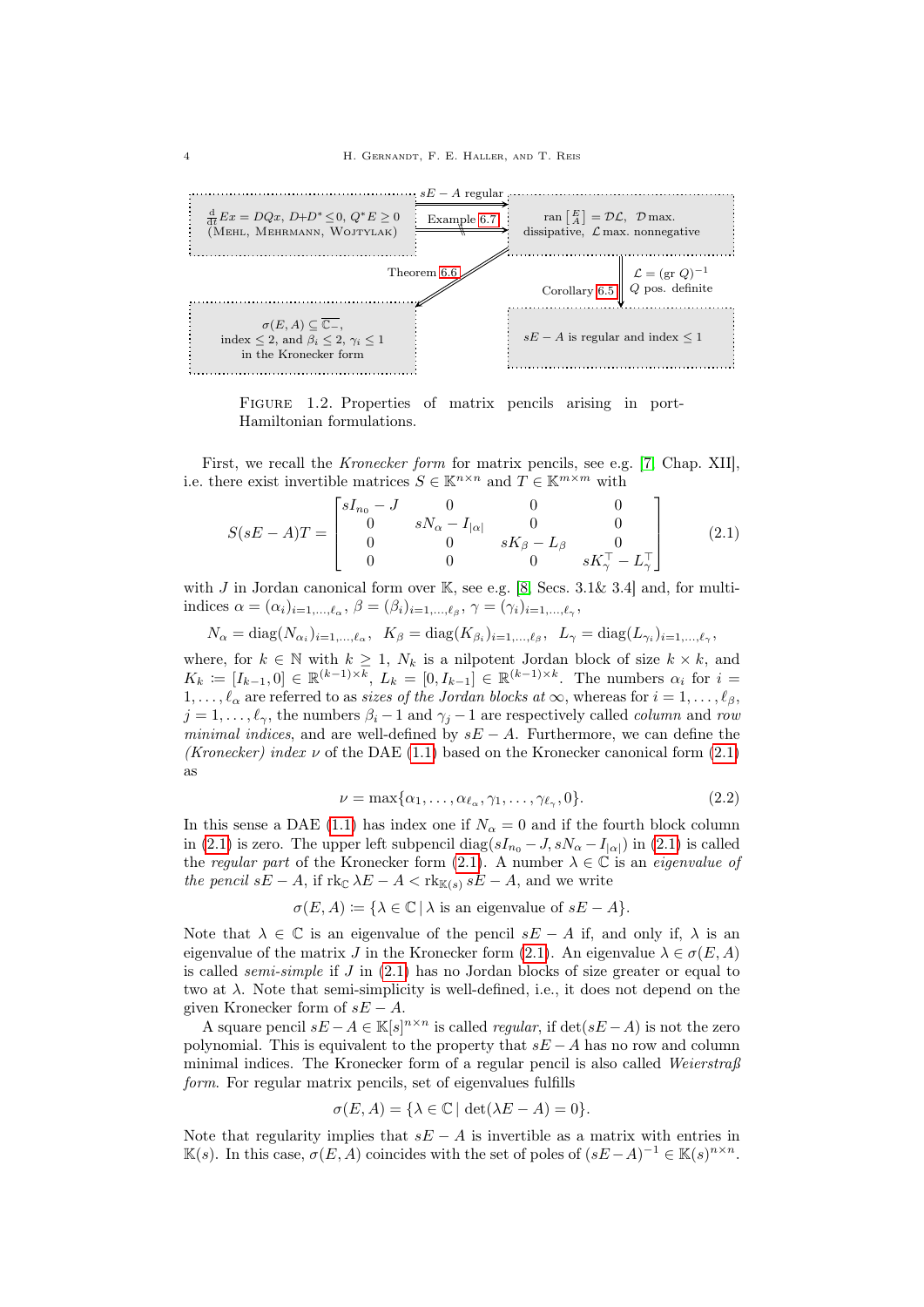We state another elementary lemma which can be derived directly from the Weierstraß canonical form for regular matrix pencils. We will characterize the index by means of the growth of the *resolvent*  $(sE - A)^{-1}$  on a real half-axis. To this end, we will use a certain matrix norm. Note that, by finite-dimensionality of the systems, the result is independent of concrete choice of the matrix norm.

<span id="page-4-2"></span>**Lemma 2.1.** Let the pencil s $E - A \in \mathbb{K}[s]^{n \times n}$  be regular. Then the index of s $E - A$ is equal to the smallest number k for which there exists some  $M > 0$  and  $\omega \in \mathbb{R}$ , such that

$$
\forall \lambda > \omega : \quad \|(\lambda E - A)^{-1}\| \le M|\lambda|^{k-1}.
$$

Moreover, the size of the largest Jordan block at an eigenvalue  $\lambda$  of  $sE - A$  is equal to the order of  $\lambda$  as a pole of  $(sE - A)^{-1} \in \mathbb{K}(s)^{n \times n}$ .

**Definition 2.2.** A matrix  $G(s) \in K(s)^{n \times n}$  is called *positive real*, if

- (a)  $G(s)$  has no poles in the open right complex half-plane.
- (b)  $G(\lambda) + G(\lambda)^* \geq 0$  for all  $\lambda \in \mathbb{C}$  with  $\text{Re }\lambda > 0$ .

It can be immediately seen that a matrix pencil  $sE - A \in \mathbb{K}[s]^{n \times n}$  is positive real if, and only if,  $E = E^* > 0$  and  $A + A^* \leq 0$ . We recall some properties of positive real matrix pencils, which can be immediately concluded by a combination of [\[4,](#page-28-9) Lem. 2.6] with [\[3,](#page-28-10) Cor. 2.3].

<span id="page-4-1"></span>**Lemma 2.3.** Let  $sE - A \in \mathbb{K}[s]^{n \times n}$  be a positive real pencil. Then the following holds.

- (a)  $sE A$  is regular if, and only if, ker  $E \cap \text{ker } A = \{0\}$ .
- (b) The row and column minimal indices are at most zero and their numbers coincide.
- (c) The eigenvalues of the pencil are contained in the closed left half-plane  $\mathbb{C}$ and the eigenvalues on the imaginary axis are semi-simple.
- (d) The index of  $sE A$  is at most two.

## 3. Preliminaries on linear relations

<span id="page-4-0"></span>We will introduce the notion of *linear relation* on  $\mathbb{K}^n$ , which are basically subspaces of  $\mathbb{K}^n \times \mathbb{K}^n \cong \mathbb{K}^{2n}$ . An introduction to linear relations can be found e.g. in [\[2,](#page-28-5) [6\]](#page-28-6). Throughout this article, we assume that  $\mathbb{K}^n$  is equipped with the standard scalar product  $\langle \cdot, \cdot \rangle : (x, y) \mapsto y^*x$ . An important special case of a linear relation is the graph of a square matrix  $M \in \mathbb{K}^{n \times n}$ , i.e.

$$
\operatorname{gr} M := \{ (x, Mx) \, | \, x \in \mathbb{K}^n \}.
$$

This motivates to define the following concepts for linear relations. Note that, by writing  $(x, y) \in \mathbb{K}^{2n}$ , we particularly mean that  $x, y \in \mathbb{K}^{n}$ .

**Definition 3.1** (Concepts and operations on linear relations). Let  $n \in \mathbb{N}$ , and  $\mathcal{L}, \mathcal{M} \subset \mathbb{K}^{2n}$  be linear relations in  $\mathbb{K}^{n}$ .

The domain, kernel, range and multi-valued part are

$$
\text{dom } \mathcal{M} \coloneqq \{x \in \mathbb{K}^n \mid (x, y) \in \mathcal{M}\}, \quad \text{ker } \mathcal{M} \coloneqq \{x \in \mathbb{K}^n \mid (x, 0) \in \mathcal{M}\},
$$
\n
$$
\text{ran } \mathcal{M} \coloneqq \{y \in \mathbb{K}^n \mid (x, y) \in \mathcal{M}\}, \quad \text{mul } \mathcal{M} \coloneqq \{y \in \mathbb{K}^n \mid (0, y) \in \mathcal{M}\},
$$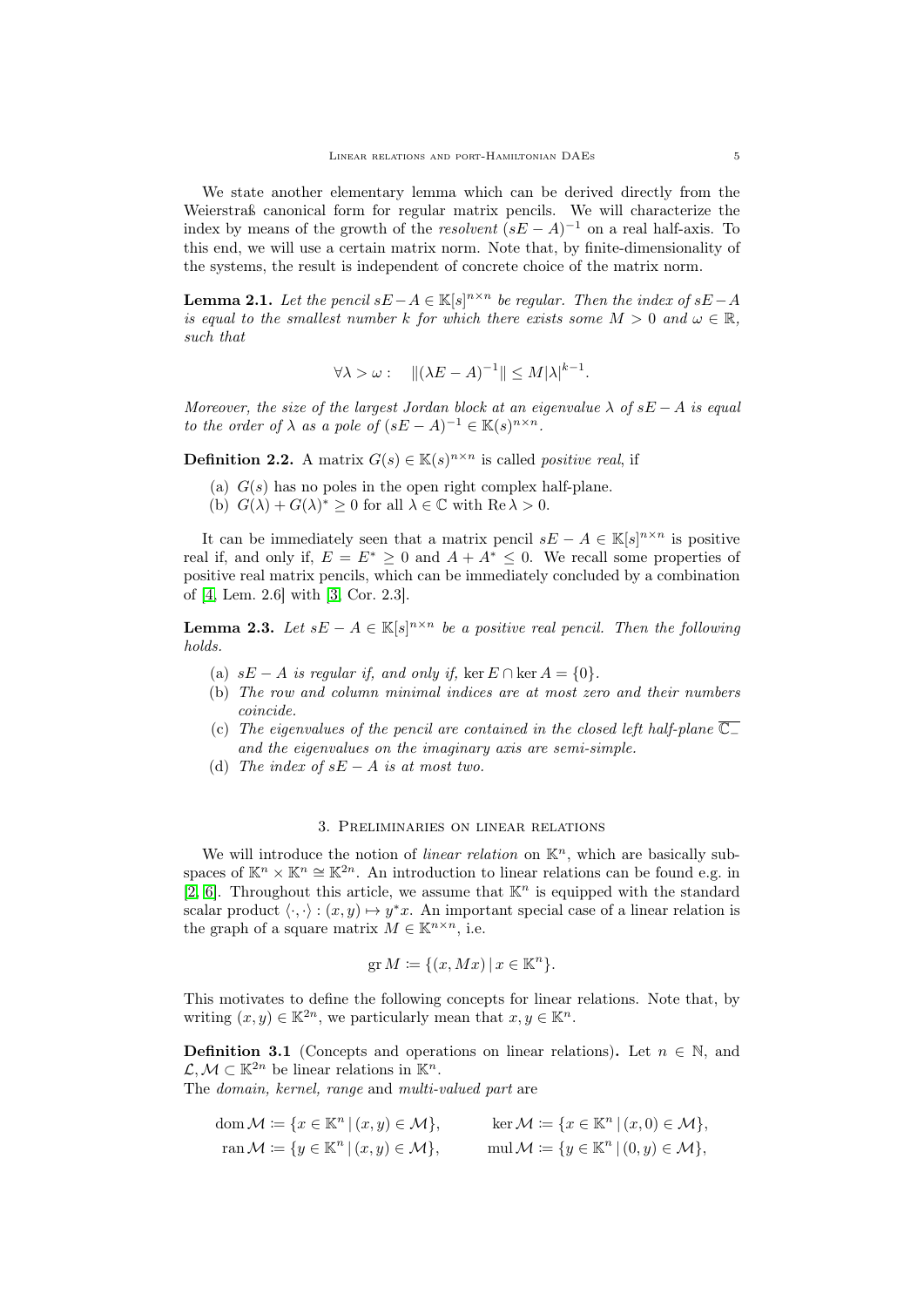and scalar multiplication with  $\alpha \in \mathbb{K}$ , operator-like sum, product, inverse and adjoint are defined by

$$
\alpha \mathcal{M} := \{ (x, \alpha y) \in \mathbb{K}^{2n} \mid (x, y) \in \mathcal{M} \},
$$
  
\n
$$
\mathcal{L} + \mathcal{M} := \{ (x, y_1 + y_2) \in \mathbb{K}^{2n} \mid (x, y_1) \in \mathcal{L}, (x, y_2) \in \mathcal{M} \},
$$
  
\n
$$
\mathcal{ML} := \{ (x, z) \in \mathbb{K}^{2n} \mid \exists y \in \mathcal{H} \text{ s.t. } (x, y) \in \mathcal{L}, (y, z) \in \mathcal{M} \},
$$
  
\n
$$
\mathcal{M}^{-1} := \{ (y, x) \in \mathbb{K}^{2n} \mid (x, y) \in \mathcal{M} \},
$$
  
\n
$$
\mathcal{M}^* := \{ (x, y) \in \mathbb{K}^{2n} \mid \langle w, x \rangle = \langle v, y \rangle \ \forall (v, w) \in \mathcal{M} \}.
$$

A linear relation with  $M \subseteq \mathcal{M}^*$  is called *symmetric*, whereas M is self-adjoint, if  $M = M^*$ . Likewise, M with  $M \subseteq -M^*$  is called *skew-symmetric*, and M is skew-adjoint, if it has the property  $\mathcal{M} = -\mathcal{M}^*$ .

If  $\mathbb{K} = \mathbb{C}$  then a linear relation M is symmetric (self-adjoint) if, and only if,  $\imath \mathcal{M}$ is skew-symmetric (skew-adjoint), where  $\imath$  denotes the imaginary unit.

Note that the operator-like sum of two linear relations  $\mathcal{L}, \mathcal{M} \subset \mathbb{K}^{2n}$  is <u>not</u> the componentwise sum, which is defined by

$$
\mathcal{L} \widehat{+} \mathcal{M} \coloneqq \{ (x_1 + x_2, y_1 + y_2) \in \mathbb{K}^{2n} \mid (x_1, y_1) \in \mathcal{L}, (x_2, y_2) \in \mathcal{M} \}.
$$

If  $\mathcal L$  and  $\mathcal M$  satisfy  $\mathcal L \cap \mathcal M = \{0\}$  we will write  $\mathcal L + \mathcal M$  for the componentwise sum of  $\mathcal L$  and  $\mathcal M$ . We oftentimes use the identity

<span id="page-5-0"></span>
$$
(-\mathcal{M}^*)^{-1} = \mathcal{M}^\perp,\tag{3.1}
$$

where  $\mathcal{M}^{\perp}$  is the orthogonal complement of  $\mathcal{M} \subseteq \mathbb{K}^{2n}$ . In particular, we can conclude that

$$
2n = \dim \mathcal{M} + \dim \mathcal{M}^{\perp} = \dim \mathcal{M} + \dim (\mathcal{M}^*)^{-1} = \dim \mathcal{M} + \dim \mathcal{M}^*,
$$

which gives

<span id="page-5-2"></span>
$$
\dim \mathcal{M}^* = 2n - \dim \mathcal{M}.
$$
 (3.2)

We will also use that a linear relation M in  $\mathbb{K}^n$  can be written as  $\mathcal{M} = \text{ker}[K, L]$ or  $\mathcal{M} = \text{ran} \begin{bmatrix} F \\ G \end{bmatrix}$  with matrices  $F, G \in \mathbb{K}^{n \times l}$  and  $K, L \in \mathbb{K}^{l \times n}$  which we will refer to as kernel and image representation. These representations always exist, see e.g. [\[5,](#page-28-11) Thm. 3.3], if  $\mathbb{K} = \mathbb{C}$ , for each choice of  $l \in \mathbb{N}$  such that  $l \geq \dim \mathcal{M}$ . The proof of the existence of the range representation for  $\mathbb{K} = \mathbb{R}$  can also be derived from the above mentioned result.

Together with [\(3.1\)](#page-5-0) we have for  $\mathcal{M} = \text{ran} \begin{bmatrix} F \\ G \end{bmatrix} = \text{ker}[K, L]$  that

<span id="page-5-1"></span>
$$
\mathcal{M}^* = \ker[G^*, -F^*] = \text{ran}\left[\begin{array}{c} L^* \\ -K^* \end{array}\right].\tag{3.3}
$$

In literature on port-Hamiltonian systems, self-adjoint linear relations in  $\mathbb{K}^n$ appear under the name Lagrangian subspaces, whereas skew-adjoint linear relations are called Dirac subspaces, see e.g. [\[11\]](#page-28-0).

In the following result we characterize symmetry and self-adjointness of a linear relation by means of certain properties of the matrices in the range and kernel representation.

<span id="page-5-3"></span>**Lemma 3.2.** Let  $M \subset \mathbb{K}^{2n}$  be a linear relation. Then M is symmetric if, and only if,  $\mathcal{M} = \text{ran} \begin{bmatrix} F \\ G \end{bmatrix}$  for some  $F, G \in \mathbb{K}^{n \times l}$  with  $G^*F = F^*G$ . Moreover, the following statements are equivalent.

- (a)  $\mathcal M$  is self-adjoint,
- (b) M is symmetric and dim  $\mathcal{M} = n$ ,
- (c)  $\mathcal{M} = \text{ker}[K, L]$  for some  $K, L \in \mathbb{K}^{n \times n}$  with  $KL^* = LK^*$  and  $\text{rk}[K, L] = n$ .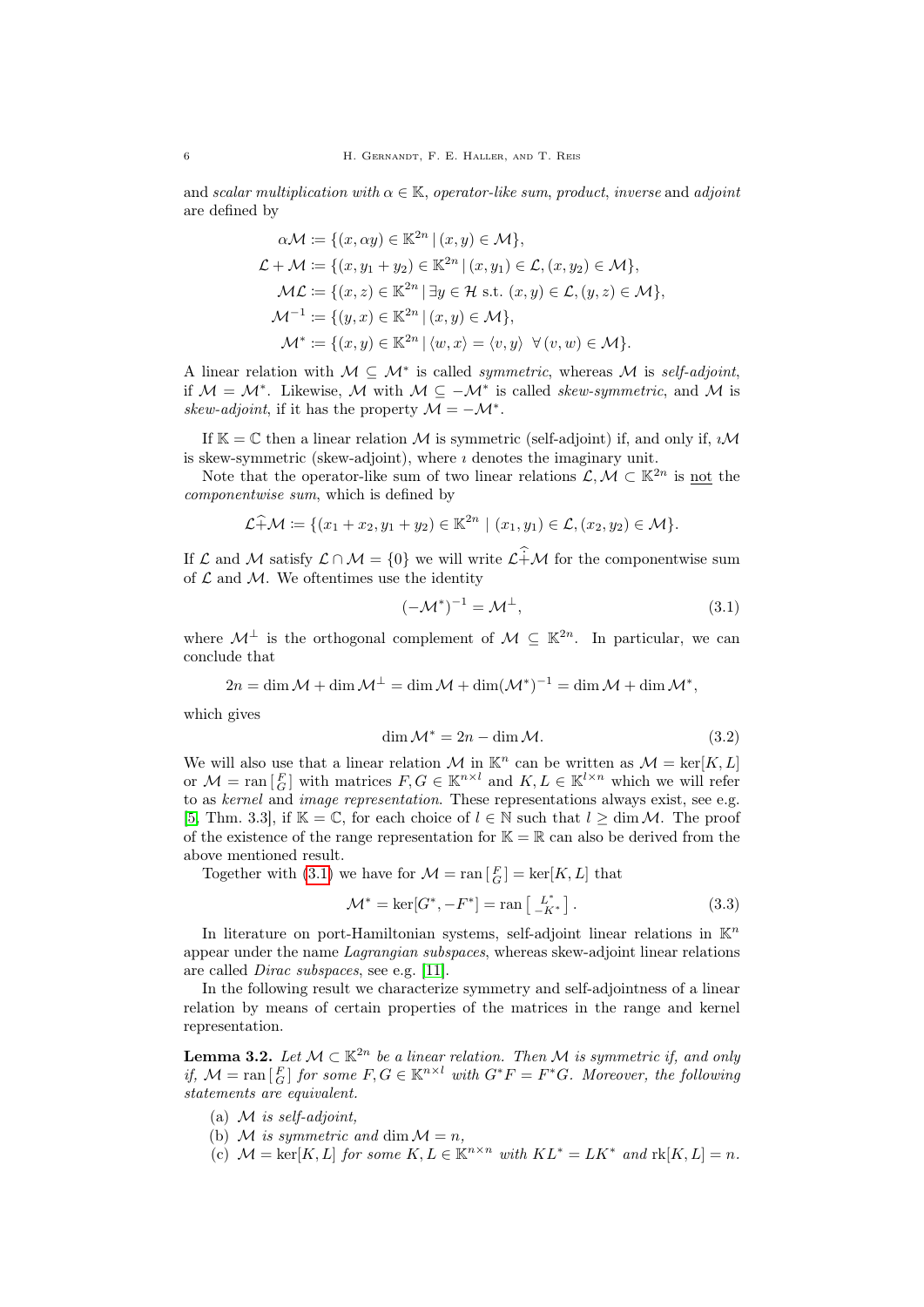*Proof.* To prove the first equivalence, assume that  $\mathcal{M} \subset \mathbb{K}^{2n}$  is symmetric and let  $F, G \in \mathbb{K}^{n \times l}$  such that  $\mathcal{M} = \text{ran} \begin{bmatrix} F \\ G \end{bmatrix}$ . The symmetry of  $\mathcal{M}$  together with  $(3.3)$  now implies that

$$
\forall z \in \mathbb{K}^n : 0 = [G^*, -F^*] \underbrace{\begin{bmatrix} F \\ G \end{bmatrix} z}_{\in \mathcal{M} \subset \mathcal{M}^*} = (G^*F - F^*G)z,
$$

whence  $G^*F = F^*G$ .

Conversely, assume that  $\mathcal{M} = \text{ran} \begin{bmatrix} F \\ G \end{bmatrix}$  for some  $F, G \in \mathbb{K}^{n \times l}$  with  $G^*F = F^*G$ . Let  $(x_1, y_1), (x_2, y_2) \in \mathcal{M}$ . Then there exists some  $z_1, z_2 \in \mathbb{K}^n$  with  $x_1 = Fz_1, y = Gz_1$ ,  $x_2 = Fz_2$  and  $y_2 = Gz_2$ . Then

$$
\langle y_2, x_1\rangle = \langle Gz_2, Fz_1\rangle = \langle z_2, G^*Fz_1\rangle = \langle z_2, F^*Gz_1\rangle = \langle Fz_2, Gz_1\rangle = \langle x_2, y_1\rangle,
$$

i.e.,  $M$  is symmetric. We now show the equivalences (a)-(c). "(a)⇒(b)": If  $\mathcal{M} \subset \mathbb{K}^{2n}$  is self-adjoint, then, by [\(3.2\)](#page-5-2),

$$
\dim \mathcal{M} = \dim \mathcal{M}^* = 2n - \dim \mathcal{M},
$$

which gives dim  $\mathcal{M} = n$ .

"(b)⇒(c)": Assume that  $\mathcal{M} \subset \mathbb{K}^{2n}$  is symmetric and dim  $\mathcal{M} = n$ . By the first equivalence there exist  $F, G \in \mathbb{K}^{n \times n}$  such that  $\mathcal{M} = \text{ran} \begin{bmatrix} F \\ G \end{bmatrix}$  and  $G^*F = F^*G$ . Since  $\mathcal{M} = \mathcal{M}^*$ , the choices of  $K = G^*$  and  $L = -F^*$  together with [\(3.3\)](#page-5-1) lead to  $\mathcal{M} = \text{ker}[K, L]$  with  $KL^* = LK^*$ . Further, we have

$$
n = \dim \mathcal{M} = \text{rk}\left[\begin{smallmatrix} F \\ G \end{smallmatrix}\right] = \text{rk}[K, L].
$$

"(c)⇒(a)": Assume that  $\mathcal{M} = \text{ker}[K, L]$  for  $K, L \in \mathbb{K}^{n \times n}$  with  $\text{rk}[K, L] = n$  and  $KL^* = LK^*$ . Then, by [\(3.3\)](#page-5-1),  $\mathcal{M}^* = \text{ran} \begin{bmatrix} L^* \\ -K^* \end{bmatrix}$ . Assume that  $(x, y) \in \mathcal{M}^*$ . Then there exists some  $z \in \mathbb{K}^n$  with  $x = L^*z$  and  $y = -K^*z$ . This yields

$$
[K, L] \left( \begin{matrix} x \\ y \end{matrix} \right) = Kx + Ly = KL^* z - LK^* z = 0.
$$

Altogether we obtain that  $\mathcal{M}^* \subset \mathcal{M}$ . On the other hand, we obtain from  $rk[K, L] =$ n that dim  $\mathcal{M} = \dim \ker[K, L] = n$  and  $\dim \mathcal{M}^* = \text{rk} \left[ L_{K^*}^* \right] = n$ , which, together with  $\mathcal{M}^* \subset \mathcal{M}$  leads to  $\mathcal{M}^* = \mathcal{M}$ .

<span id="page-6-1"></span>Remark 3.3. Note that Lemma [3.2](#page-5-3) can be further modified to characterize skewadjointness of a linear relation  $M$ . In particular, it is analogous to prove that the following statements are equivalent.

- (a)  $M$  is skew-adjoint,
- (b) M is skew-symmetric and dim  $\mathcal{M} = n$ ,

(c)  $\mathcal{M} = \text{ker}[K, L]$  for some  $K, L \in \mathbb{K}^{n \times n}$  with  $KL^* = -LK^*$  and  $\text{rk}[K, L] = n$ .

Moreover, the following statements are equivalent.

- (d)  $M$  is skew-symmetric,
- (e)  $\mathcal{M} = \text{ran} \begin{bmatrix} F \\ G \end{bmatrix}$  for some  $F, G \in \mathbb{K}^{n \times l}$  with  $G^*F = -F^*G$ ,
- (f) Re $\langle x, y \rangle = 0$  for all  $(x, y) \in \mathcal{M}$ .

The equivalence of (d) and (e) can be derived from the same modifications, whereas the equivalence of (e) and (f) follows from considering

$$
\operatorname{Re}\langle x,y\rangle = \frac{1}{2}(\langle x,y\rangle + \langle y,x\rangle) = z^*(F^*G + G^*F)z,
$$

for  $(x, y) = (Fz, Gz) \in M$  with  $z \in \mathbb{K}^l$  given by the range representation  $M =$  $\mathrm{ran} \left[ \frac{F}{G} \right]$ .

<span id="page-6-0"></span>**Definition 3.4** (dissipative, nonnegative). Let  $\mathcal{M} \subset \mathbb{K}^{2n}$  be a linear relation. Then  $\mathcal M$  is called

(a) dissipative, if

$$
\text{Re}\langle x,y\rangle \leq 0
$$
, for all  $(x,y) \in \mathcal{M}$ .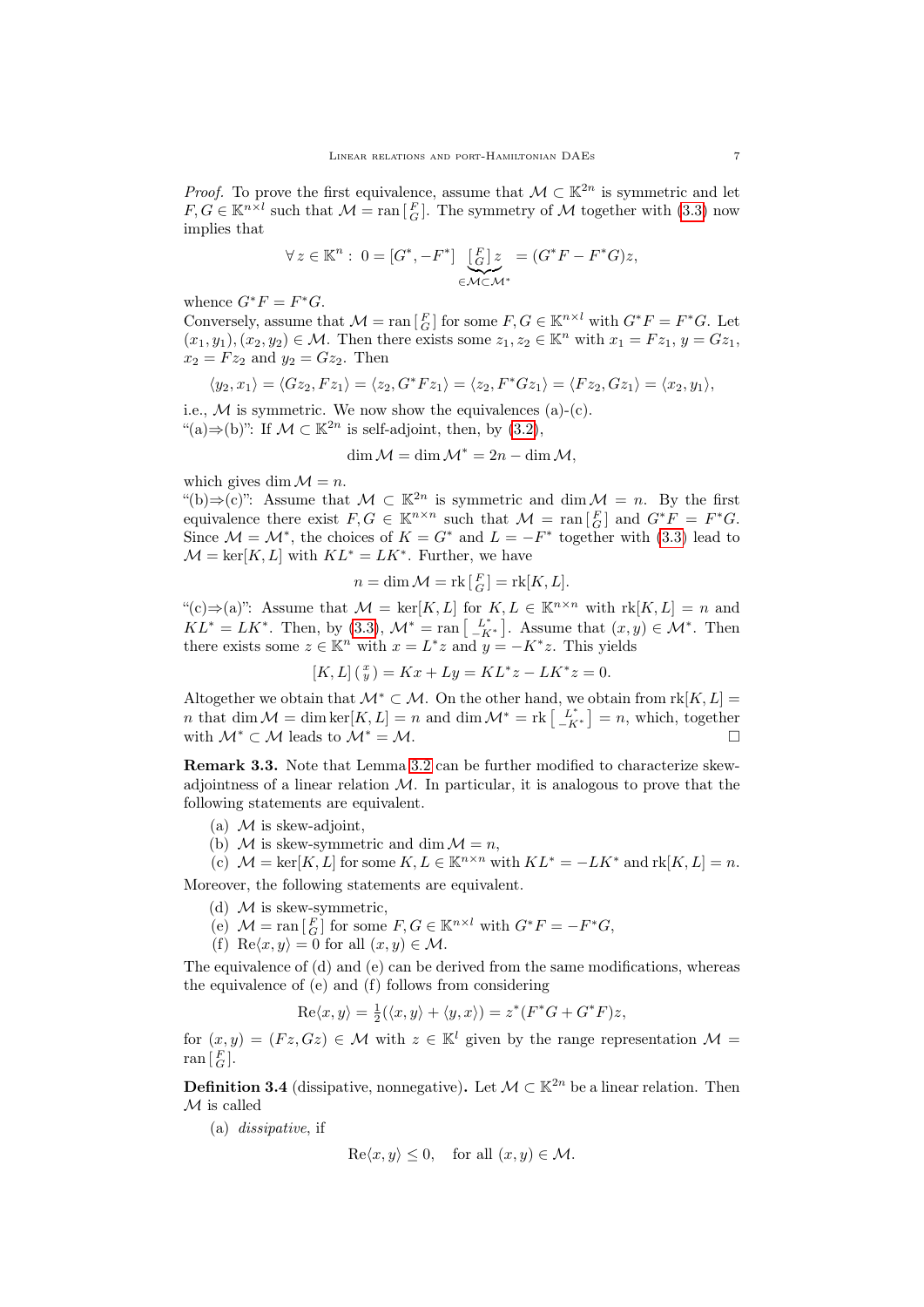

<span id="page-7-0"></span>FIGURE 3.1. An overview of the structural assumptions on the subspace M in range representation with  $F, G \in \mathbb{K}^{n \times n}$ .

(b) nonnegative, denoted by  $\mathcal{M} \geq 0$ , if  $\mathcal{M}$  is symmetric with

$$
\langle x, y \rangle \geq 0
$$
, for all  $(x, y) \in \mathcal{M}$ .

- (c) maximally dissipative, if it dissipative, and it is not a proper subspace of a dissipative linear relation.
- (d) maximally nonnegative, if it is nonnegative, and it is not a proper subspace of a nonnegative linear relation.

We would like to remark, that other definitions of dissipative linear relations exists in the literature. For example in [\[2,](#page-28-5) Def. 1.6.1] a linear relation  $\mathcal{M} \subseteq \mathbb{C}^{2n}$  is called dissipative if  $\text{Im}\langle x, y \rangle \geq 0$  for all  $(x, y) \in \mathcal{M}$ . However, if M is dissipative in the sense of Definition [3.4](#page-6-0) then  $-i\mathcal{M}$  is dissipative in the aforementioned sense and vice versa. In the context of port-Hamiltonian systems, Dirac subspaces correspond exactly to the skew-adjoint linear relations, and Lagrange subspaces exaclty to the self adoint linear relations. In particular, Dirac subspaces are maximally dissipative linear relations, and Lagrangian subspaces are maximally nonnegative linear relations, but the converse is not true in general, see Figure [3.1.](#page-7-0)

Now we collect some basic results on linear relations. As a consequence of Lemma [3.2](#page-5-3) and Remark [3.3,](#page-6-1) we can characterize nonnegativity and dissipativity as follows.

<span id="page-7-1"></span>**Lemma 3.5.** Let  $\mathcal{M} = \text{ran} \begin{bmatrix} F \\ G \end{bmatrix}$  with  $F, G \in \mathbb{K}^{n \times l}$  be a linear relation. Then M is nonnegative if, and only if,  $G^*F = F^*G \geq 0$  and dissipative if, and only if,  $G^*F + F^*G \leq 0$ . Moreover, the following statements are equivalent.

(a)  $M$  is maximally nonnegative.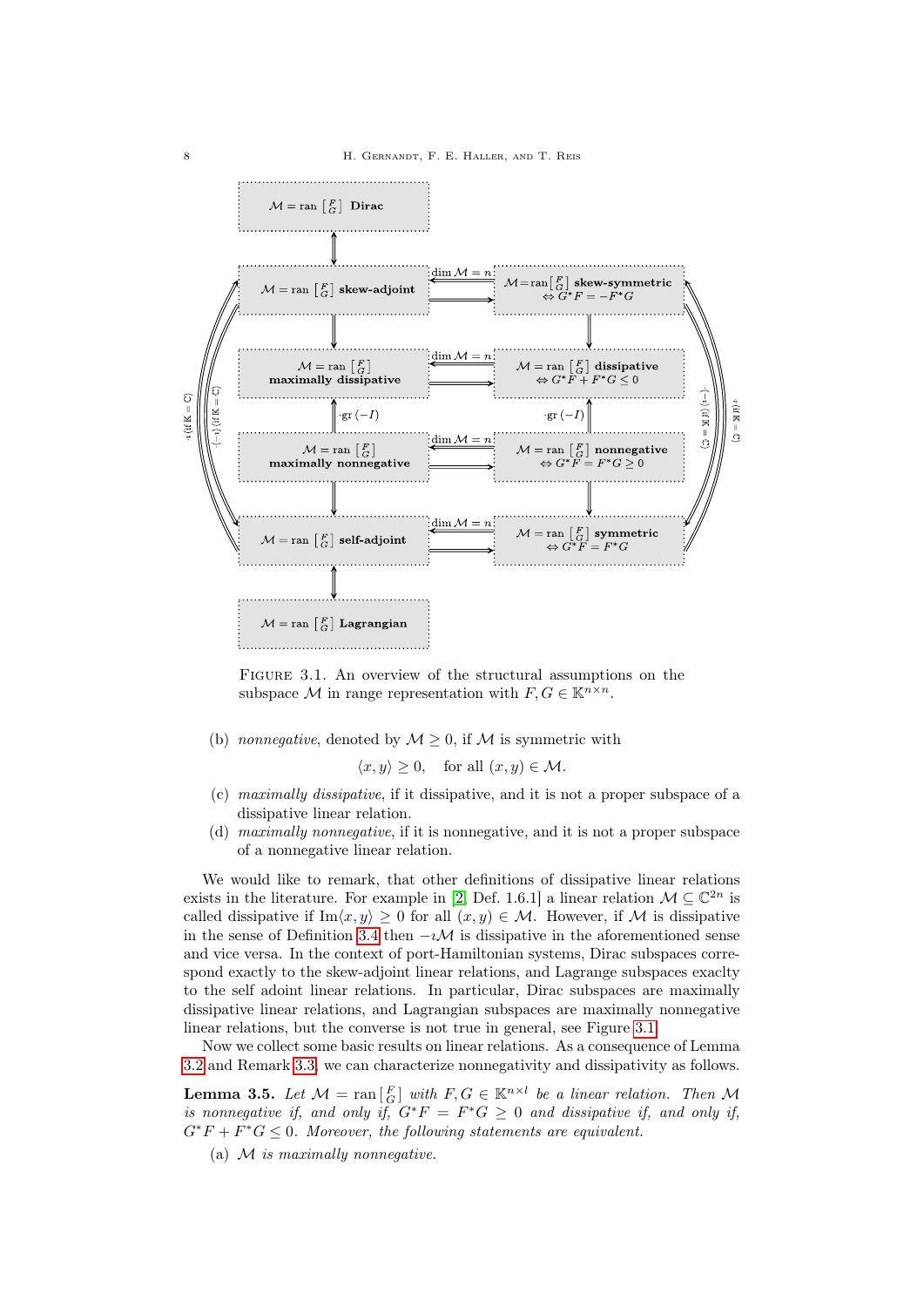- (b) M is nonnegative and dim  $\mathcal{M} = n$ .
- (c) M is nonnegative and self-adjoint.

Further, M is maximally dissipative if, and only if, dim  $\mathcal{M} = n$  and  $G^*F + F^*G \leq$ 0.

Proof. For the first two equivalences, observe that the range representation yields

$$
\langle x, y \rangle \ge 0
$$
, for all  $(x, y) \in \mathcal{M}$   $\iff$   $z^* F^* G z \ge 0$ , for all  $z \in \mathbb{K}^n$ 

and

 $\text{Re}\langle x, y \rangle \leq 0$ , for all  $(x, y) \in \mathcal{M}$   $\iff z^*(F^*G + G^*F)z \leq 0$ , for all  $z \in \mathbb{K}^n$ .

The statements then follows directly from Lemma [3.2.](#page-5-3) We now show the equivalences  $(a)-(c)$ .

 $\mathcal{L}^{(a)}\Longrightarrow$  (b)": Assume that M is maximally nonnegative. Then it follows from the definition nonnegativity that  $\mathcal{M}^*$  is nonnegative as well. By the symmetry of  $\mathcal{M}$ , we further have  $M \subset \mathcal{M}^*$ , and maximality leads to  $\mathcal{M} = \mathcal{M}^*$ . Thus by Lemma [3.2,](#page-5-3)  $\dim M = n$ .

"(b)  $\Longrightarrow$  (a)": Let M be nonnegative with dim  $\mathcal{M} = n$ . Then M is in particular symmetric with dim  $\mathcal{M} = n$ , whence, by Lemma [3.2,](#page-5-3) it is not a proper subspace of a symmetric relation. In particular, it is not a proper subspace of a nonnegative relation. That is,  $M$  is maximally nonnegative.

"(b) $\Longleftrightarrow$  (c)": This equivalence is a direct consequence of the equivalence of the statements (a) and (b) of Lemma [3.2.](#page-5-3)

It remains to prove the last equivalence for dissipative relations. Assume that  $\mathcal{M} = \text{ran} \left[ \begin{smallmatrix} F \\ G \end{smallmatrix} \right]$  is dissipative. First note

$$
F^*G + G^*F = \left[\begin{smallmatrix} F \\ G \end{smallmatrix}\right]^* \left[\begin{smallmatrix} 0 & I_n \\ I_n & 0 \end{smallmatrix}\right] \left[\begin{smallmatrix} F \\ G \end{smallmatrix}\right] \leq 0
$$

and that  $\begin{bmatrix} 0 & I_n \\ I_n & 0 \end{bmatrix}$  has n positive and n negative eigenvalues. If dim  $\mathcal{M} > n$ , then Sylvester's inertia theorem [\[8,](#page-28-8) Thm. 4.5.8] yields that  $F^*G + G^*F$  has to have at least one positive eigenvalue. Consequently, any n-dimensional dissipative relation is maximal. On the other hand, if  $M$  is dissipative with dim  $M < n$ , we can, again by employing Sylvester's inertia theorem, infer that  $M$  can be further extended to a linear relation which is still dissipative.  $\Box$ 

<span id="page-8-0"></span>**Lemma 3.6.** Let  $\mathcal{M} = \text{ran}[\begin{bmatrix} F \\ G \end{bmatrix}$  with  $F, G \in \mathbb{K}^{n \times l}$  be a dissipative (symmetric) linear relation. Then dom  $M \subseteq (\text{mul }M)^{\perp}$  and  $\text{ran }M \subseteq (\text{ker }M)^{\perp}$ . Furthermore, the following three statements are equivalent:

- (i)  $M$  is maximally dissipative (self-adjoint).
- (ii) M is dissipative (symmetric) and dom  $\mathcal{M} = (\text{mul } \mathcal{M})^{\perp}$ .
- (iii) M is dissipative (symmetric) and ran  $\mathcal{M} = (\ker \mathcal{M})^{\perp}$ .

*Proof.* The statement dom  $M \subseteq (\text{mul } M)^{\perp}$  as well as the implication "(i)  $\Longrightarrow$  (ii)" has been proven in [\[1,](#page-28-12) Lem. 2.1] for the dissipative case, and in [\[2,](#page-28-5) Prop. 1.3.2] for the symmetric case. Further, if M is dissipative (symmetric), so is  $\mathcal{M}^{-1}$  by Lemma [3.2.](#page-5-3) Hence, ker  $\mathcal{M} = \text{mul}(\mathcal{M}^{-1}) \subseteq \text{dom}(\mathcal{M}^{-1})^{\perp} = (\text{ran }\mathcal{M})^{\perp}$ .

 $\lbrack \mathbf{ii}) \rbrack \rightarrow \lbrack \mathbf{i} \rbrack \rbrack$ ": Let M be dissipative or symmetric and, additionally, assume that dom  $\mathcal{M} = (\text{mul } \mathcal{M})^{\perp}$ . For  $k \coloneqq \dim \text{dom } \mathcal{M}$ , let  $(x_1, \ldots, x_k)$  be a basis of dom  $\mathcal{M}$ . Then there exist  $y_1, \ldots, y_k \in \mathbb{K}^n$ , such that  $(x_i, y_i) \in \mathcal{M}$  for  $i = 1, \ldots, k$ . Then we have

span  $\{(x_1, y_k), \ldots, (x_k, y_k)\} \cap (\{0\} \times \text{mul } \mathcal{M}) = \{0\}.$ 

Since, further,  $\{0\} \times \text{mul } \mathcal{M} \subseteq \mathcal{M}$ , we obtain that

span  $\{(x_1, y_k), \ldots, (x_k, y_k)\} \cap (\{0\} \times \text{mul } \mathcal{M}) \subset \mathcal{M}$ ,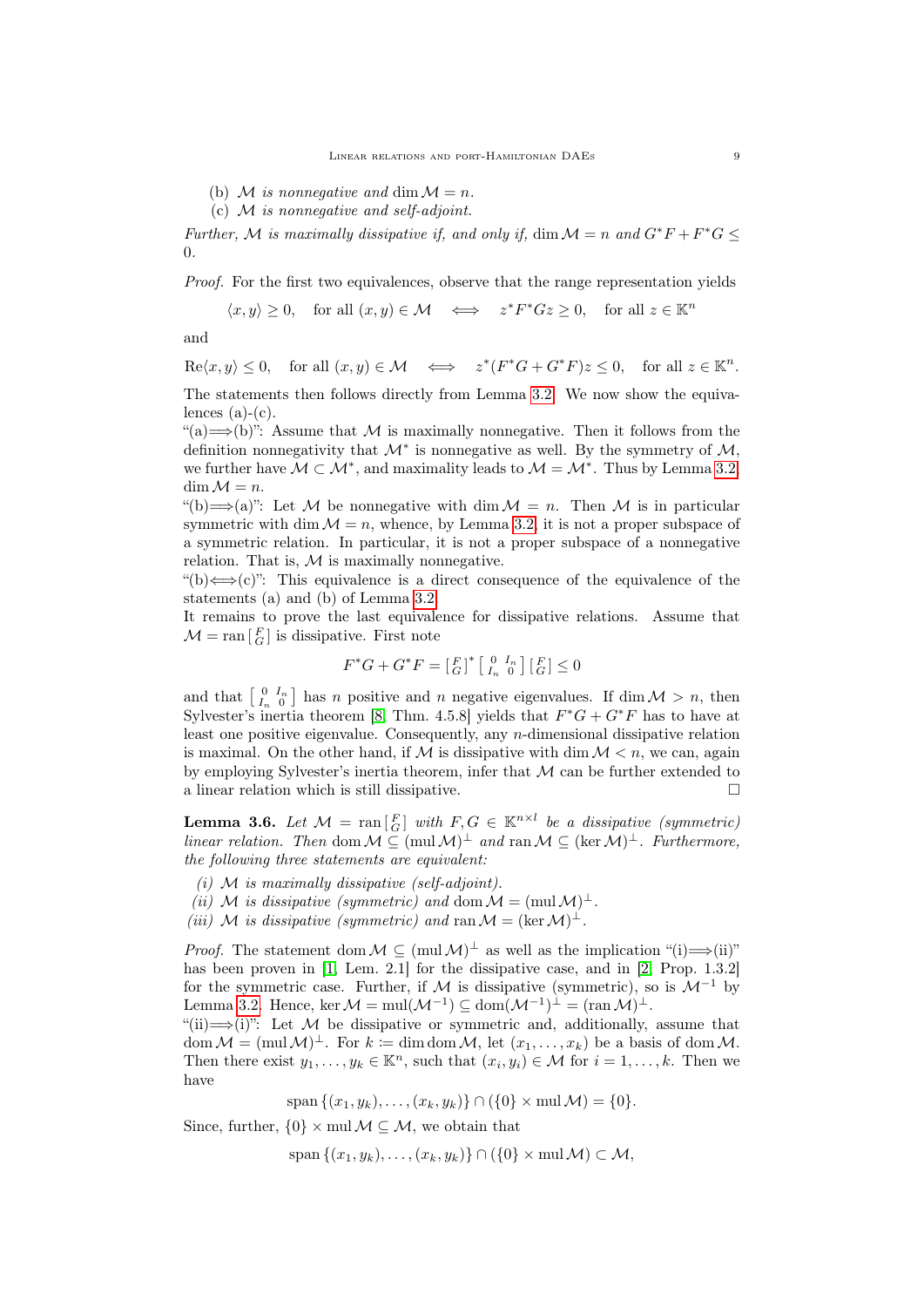and thus

 $\dim \mathcal{M} \geq \dim \mathrm{dom}\, \mathcal{M} + \dim \mathrm{mul}\, \mathcal{M} = \dim (\mathrm{mul}\, \mathcal{M})^\perp + \dim \mathrm{mul}\, \mathcal{M} = n.$ 

Then Lemma [3.5](#page-7-1) (resp. Lemma [3.2\)](#page-5-3) imply that  $\mathcal M$  is maximally dissipative (selfadjoint).

"(ii)  $\iff$  (iii)": This follows by the already proven equivalence between (i) and (ii), together with dom  $\mathcal{M} = \text{ran }\mathcal{M}^{-1}$ , mul  $\mathcal{M} = \text{ker }\mathcal{M}^{-1}$ , and the fact that  $\mathcal M$  is dissipative (maximally dissipative, symmetric, self-adjoint) if, and only if, the inverse  $\mathcal{M}^{-1}$  has the respective property.

<span id="page-9-0"></span>**Proposition 3.7.** Let  $\mathcal{M} = \text{ran} \begin{bmatrix} F \\ G \end{bmatrix}$  with  $F, G \in \mathbb{K}^{n \times l}$  be a linear relation with  $\dim \mathcal{M} = n$ . Then  $\mathcal{M} = \text{gr } M$  for some  $M \in \mathbb{K}^{n \times n}$  if, and only if,  $\text{rk } F = n$ .

In this case, M is self-adjoint (skew-adjoint, maximally nonnegative, maximally dissipative) if, and only if, M is Hermitian (skew-Hermitian, positive semi-definite, dissipative).

*Proof.* Let  $\mathcal{M} = \text{ran} \begin{bmatrix} F \\ G \end{bmatrix}$  with dim  $\mathcal{M} = n$ . If  $\mathcal{M} = \text{gr } M$  for some  $M \in \mathbb{K}^{n \times n}$ then ran  $F = \text{dom } \mathcal{M} = \mathbb{K}^n$  which implies rk  $F = n$ . Conversely, let  $F \in \mathbb{K}^{n \times l}$  be given with  $rk F = n$ . Then dom  $\mathcal{M} = \text{ran } F = \mathbb{K}^n$ . Consider the canonical basis  $(e_1, \ldots, e_n)$  of  $\mathbb{K}^n$ . Then there exist  $x_1, \ldots, x_n$  with  $Fx_i = e_i$  for  $i = 1, \ldots, n$ . Define

$$
M := [Gx_1, \dots, Gx_n] \in \mathbb{K}^{n \times n}.
$$
  
Then, by  $\begin{bmatrix} F \\ G \end{bmatrix} x_i = \begin{pmatrix} Fx_i \\ Gx_i \end{pmatrix} = \begin{bmatrix} \begin{bmatrix} e_i \\ Me_i \end{bmatrix} \end{bmatrix} = \begin{bmatrix} I_n \\ M \end{bmatrix} e_i$ , we obtain  

$$
ran \begin{bmatrix} I_n \\ M \end{bmatrix} \subset ran \begin{bmatrix} F \\ G \end{bmatrix}
$$

However, since the dimensions of both spaces equal, we even have equality. The second part of the result follows from Lemma [3.6](#page-8-0) and Lemma [3.5.](#page-7-1)  $\Box$ 

We close this section with a technical result, where we present a certain range representation of the product of a dissipative and a symmetric subspace. A proof of the following proposition can be found in the appendix.

<span id="page-9-1"></span>**Proposition 3.8.** Let  $\mathcal{D} \subset \mathbb{K}^{2n}$  be a dissipative and  $\mathcal{L} \subset \mathbb{K}^{2n}$  be a symmetric linear relation, and assume that ker  $\mathcal{L} \cap \text{mul } \mathcal{D} = \{0\}$ . Let  $n_1 = \dim(\text{ran } \mathcal{L} \cap \text{dom } \mathcal{D})$ and  $n_2 = n - n_1$ . Then there exists some unitary matrix  $U \in \mathbb{K}^{n \times n}$ , such that the product of  $D$  and  $L$  has a representation

<span id="page-9-4"></span><span id="page-9-3"></span><span id="page-9-2"></span>
$$
\mathcal{DL} = \text{ran diag}(U, U) \begin{bmatrix} L_{11} & 0 \\ L_{21} & L_{22} \\ D_{11} & 0 \\ D_{21} & D_{22} \end{bmatrix}
$$
(3.4)

for some matrices  $L_{ij}, D_{ij} \in \mathbb{K}^{n_i \times n_j}$  with

$$
L_{11} = L_{11}^*, \qquad D_{11} + D_{11}^* \le 0,\tag{3.5}
$$

 $L_{22} = L_{22}^2 = L_{22}^*, \quad -D_{22} = D_{22}^2 = -D_{22}^*, \quad \text{ran } L_{22} \cap \text{ran } D_{22} = \{0\}.$  (3.6)

Moreover, the following holds:

- (i) If  $\mathcal L$  is nonnegative then  $L_{11}$  is positive semi-definite. If, additionally,  $\mathcal L$  is maximal then ker  $L_{11} \subset \text{ker } L_{21}$ .
- (ii) If  $D$  is skew-symmetric then  $D_{11}$  is skew-Hermitian.
- (iii) ker  $L_{22} \cap \text{ker } D_{22} = \{0\}$  if, and only if,

$$
\operatorname{mul} \mathcal{D} \widehat{+} \ker \mathcal{L} = (\operatorname{ran} \mathcal{L})^{\perp} \widehat{+} (\operatorname{dom} \mathcal{D})^{\perp}.
$$

(iv) If, additionally,  $\mathcal{D} = \text{gr } D$  for some dissipative  $D \in \mathbb{K}^{n \times n}$  and  $\mathcal{L}$  is selfadjoint, then  $L_{21} = D_{22} = 0$  and  $L_{22} = I_{n_2}$ . Furthermore, we have

$$
\ker L_{11} \times \{0\} = U^* \operatorname{mul} \mathcal{L},
$$

$$
\ker D_{11} \times \{0\} = U^* \{x \in \operatorname{ran} \mathcal{L} \mid Dx \in \ker \mathcal{L}\}.
$$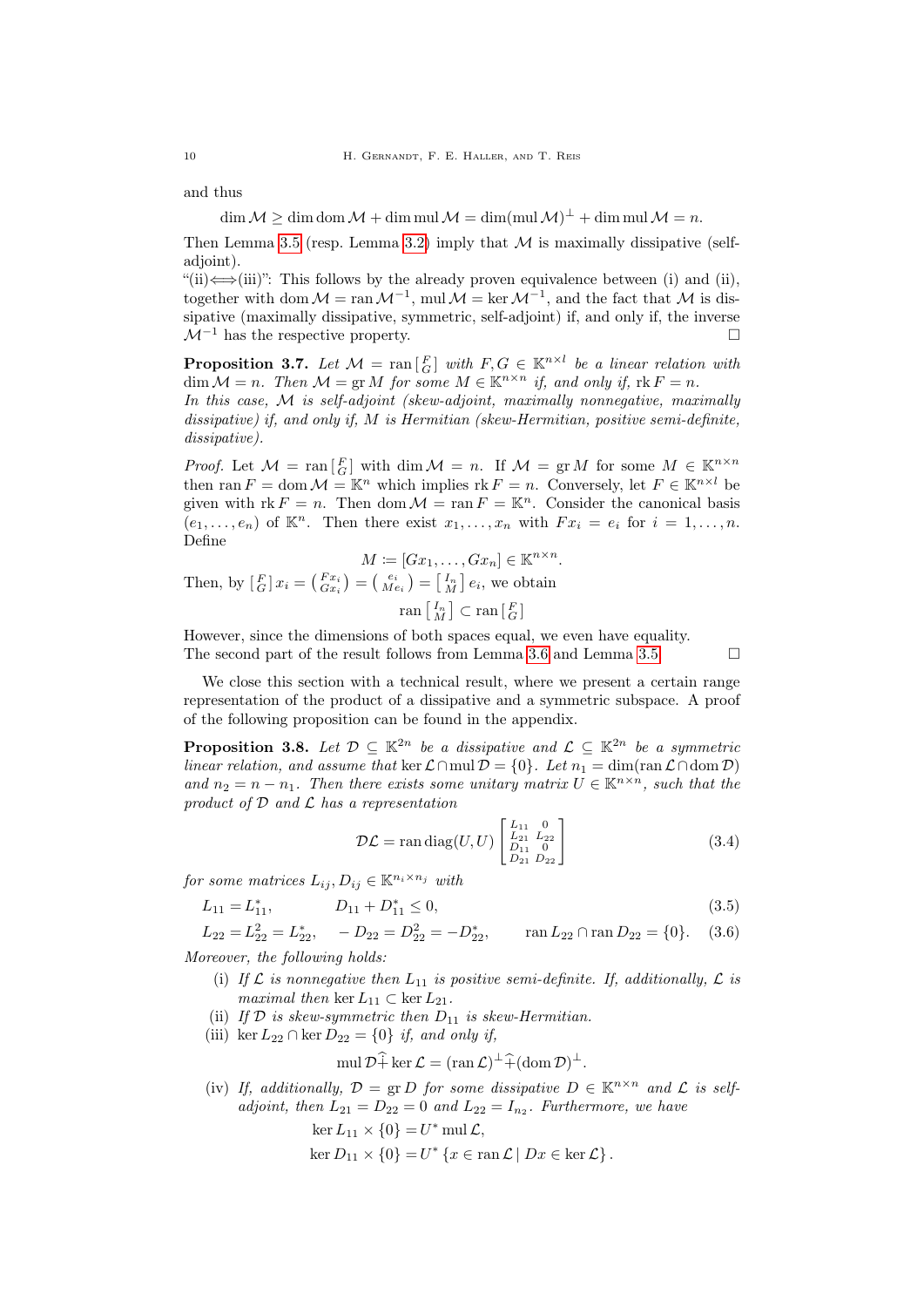(v) If, additionally,  $D$  is maximally dissipative and  $\mathcal{L} = (\text{gr } L)^{-1}$  for some  $L \in$  $\mathbb{K}^{n \times n}$ , then L is Hermitian, and  $D_{22} = -I_{n_2}$ ,  $D_{21} = L_{22} = 0$ . Furthermore, we have

$$
\ker L_{11} \times \{0\} = U^* \{x \in \text{dom}\,\mathcal{D} \mid Lx \in \text{mul}\,\mathcal{D}\},
$$
  

$$
\ker D_{11} \times \{0\} = U^* \ker \mathcal{D}.
$$

## 4. Port-Hamiltonian formulation via linear relations

<span id="page-10-0"></span>Our ongoing focus will be placed on image representations [\(1.5\)](#page-1-2) for a dissipative linear relation  $\mathcal{D} \subset \mathbb{K}^{2n}$  and a symmetric linear relation  $\mathcal{L} \subset \mathbb{K}^{2n}$ , and we will investigate the properties of the pencil  $sE - A$ .

Before we start with such an investigation, we will briefly highlight the connection between the DAE  $\frac{d}{dt}E_z(t) = Az(t)$  and differential inclusion [\(1.3\)](#page-1-0) in the case where the range representation [\(1.5\)](#page-1-2) holds. To this end, assume that  $\mathcal{D}, \mathcal{L} \subset \mathbb{K}^{2n}$  are linear relations and  $E, A \in \mathbb{K}^{n \times m}$ , such that [\(1.5\)](#page-1-2) holds.

Assuming that the  $\mathbb{K}^m$ -valued function  $z(\cdot)$  solves the DAE  $\frac{d}{dt}Ez(t) = Az(t)$  on an interval  $I \subset \mathbb{R}$ , we obtain that  $x(\cdot) \coloneqq Ez(\cdot)$  fulfills

$$
\forall t \in I: \quad \begin{pmatrix} x(t) \\ \dot{x}(t) \end{pmatrix} = \begin{pmatrix} Ez(t) \\ \frac{d}{dt}Ez(t) \end{pmatrix} = \begin{pmatrix} Ez(t) \\ Az(t) \end{pmatrix} = \begin{bmatrix} E \\ A \end{bmatrix} z(t) \in \text{ran}\begin{bmatrix} E \\ A \end{bmatrix} = \mathcal{DL}.
$$

By definition of the product of linear relations, this leads to the existence of some  $e(\cdot): I \to \mathbb{K}^n$  such that [\(1.3\)](#page-1-0) holds for all  $t \in I$ .

On the other hand, if  $x(\cdot), e(\cdot) : I \to \mathbb{K}^n$  fulfill [\(1.3\)](#page-1-0), then we obtain, again by the definition of the product of linear relations, that  $(x(t), \dot{x}(t)) \in \mathcal{DL}$ , and thus

$$
\forall t \in I: \quad \begin{pmatrix} x(t) \\ \dot{x}(t) \end{pmatrix} \in \mathcal{DL} = \text{ran} \begin{bmatrix} E \\ A \end{bmatrix}.
$$

This leads to the existence of some  $z(\cdot) : I \to \mathbb{K}^m$  with

$$
\begin{pmatrix} x(t) \\ \dot{x}(t) \end{pmatrix} = \begin{bmatrix} E \\ A \end{bmatrix} z(t),
$$

and thus

$$
\forall t \in I: \quad \frac{\mathrm{d}}{\mathrm{d}t} E z(t) = \dot{x}(t) = Az(t).
$$

In [\[11\]](#page-28-0),  $\mathcal{D}, \mathcal{L}$  were assumed to be a Dirac and a Lagrangian subspace, respectively. In the language of linear relations, this means that  $D$  is skew-adjoint and  $\mathcal L$  is selfadjoint. As mentioned before, we consider a slightly larger class. Namely, instead of skew-adjoint and self-adjoint linear relations, we allow for dissipative  $D$ , whereas  $\mathcal L$  is allowed to be only symmetric. This is a generalization in two respects: First of all, the relations  $\mathcal D$  and  $\mathcal L$  may have a dimension less than n and, second, we allow for relations D with  $\text{Re}\langle x, y \rangle \leq 0$  instead of  $\text{Re}\langle x, y \rangle = 0$  for all  $(x, y) \in \mathcal{D}$ .

Note that, in the special case where both  $D$  and  $\mathcal L$  are graphs, i.e.,  $D = \text{gr } D$ .  $\mathcal{L} = \text{gr } Q$  for some  $D, Q \in \mathbb{K}^{n \times n}$ , then the dissipativity of D leads to the dissipativity of D, and the symmetry of  $\mathcal L$  means that Q is Hermitian, and we end up with  $z(t) = x(t)$  and an ordinary differential equation  $\dot{x}(t) = DQx(t)$ , which is port-Hamiltonian in the classical sense, see [\[15\]](#page-28-13).

Our motivation for considering the above class involving dissipative and symmetric relation is that it also comprises the one treated in [\[12\]](#page-28-1). To this end, recall that a DAE  $\frac{d}{dt}E_z(t) = Az(t)$  with  $E, A \in \mathbb{K}^{n \times m}$  has in [\[12\]](#page-28-1) been defined to be port-Hamiltonian, if there exist  $D \in \mathbb{K}^{n \times n}$ ,  $Q \in \mathbb{K}^{n \times m}$  with  $A = DQ$ ,  $D + D^* \leq 0$ and  $Q^*E = E^*Q$ . It can be seen that, by the definition of the product of linear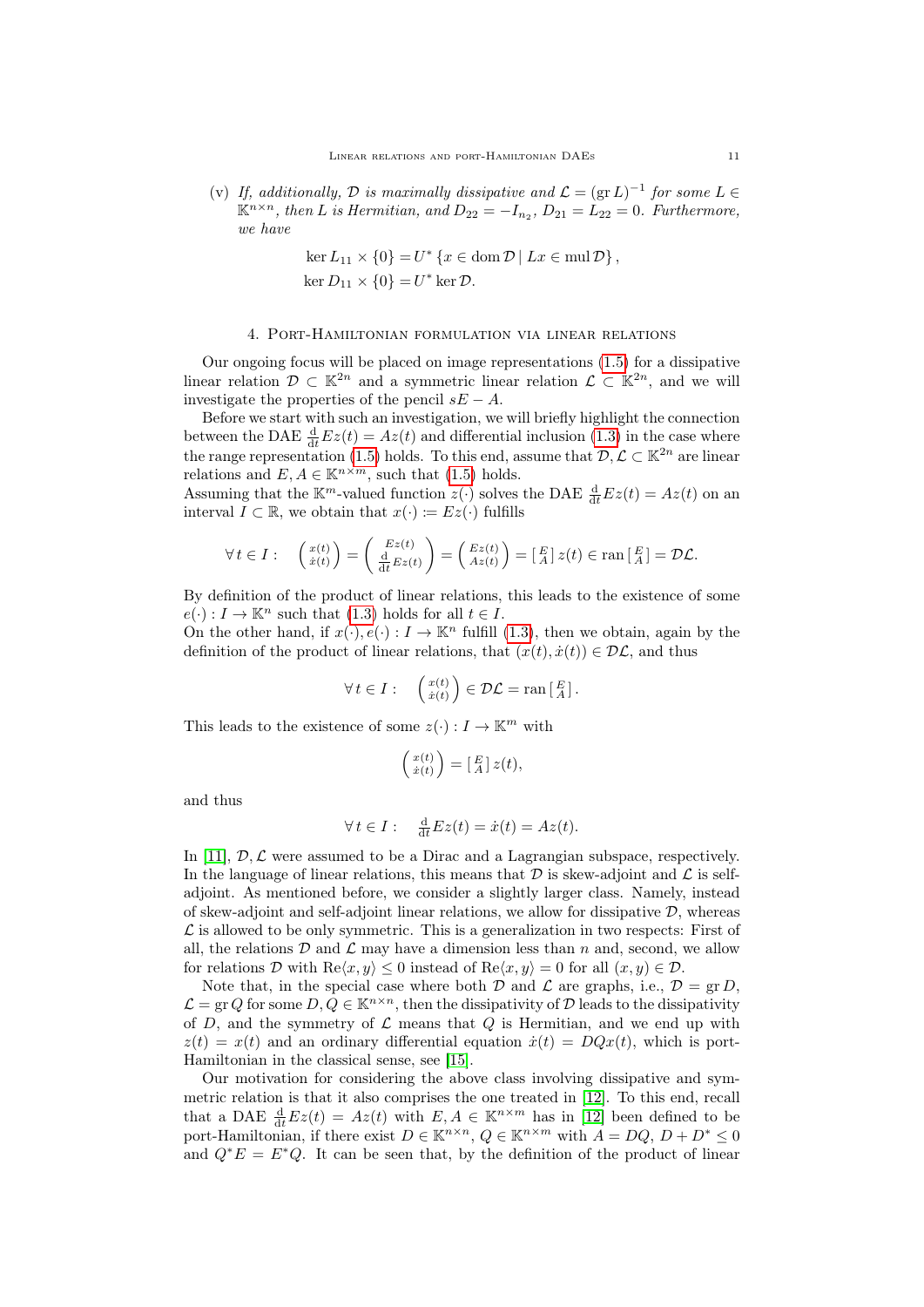relations, for  $D = \text{gr } D$  and  $\mathcal{L} = \text{ran} \left[ \frac{E}{Q} \right]$ , it holds

<span id="page-11-4"></span>
$$
\mathcal{DL} = \{ (x_1, x_2) \in \mathbb{K}^{2n} \mid \exists y \in \mathbb{K}^n \text{ s.t. } (x_1, y) \in \mathcal{L} \land (y, z_2) \in \mathcal{D} \}
$$
  
=  $\{ (x_1, x_2) \in \mathbb{K}^{2n} \mid \exists z, y \in \mathbb{K}^n \text{ s.t. } (x_1, y) = (Ez, Qz) \in \mathcal{L} \land x_2 = Dy \}$   
=  $\{ (x_1, x_2) \in \mathbb{K}^{2n} \mid \exists z \in \mathbb{K}^n \text{ s.t. } x_1 = Ez \land x_2 = DQz \}$   
=  $\text{ran} \begin{bmatrix} E \\ DQ \end{bmatrix}.$  (4.1)

In particular, it holds [\(1.5\)](#page-1-2) for  $A = DQ$ , whence the function  $x(\cdot) = Ez(\cdot)$  indeed fulfills  $(x, \dot{x}) \in \mathcal{DL}$ . The dissipativity of  $D \in \mathbb{K}^{n \times n}$  leads, via Lemma [3.5,](#page-7-1) to the maximal dissipativity of  $D$ , whereas, by Lemma [3.2,](#page-5-3)  $\mathcal{L}$  is symmetric (but not necessarily self-adjoint).

Summarizing from the previous findings, the differences between the approaches to pH-DAEs in [\[12\]](#page-28-1) and [\[11\]](#page-28-0) are the following:

- (i) ran  $\begin{bmatrix} Q \\ E \end{bmatrix}$  needs to be *n*-dimensional in [\[11\]](#page-28-0), whereas, in [\[12\]](#page-28-1), it might have a smaller dimension.
- (ii) the relation  $D$  needs to be a graph of a matrix in [\[12\]](#page-28-1), whereas, in [\[11\]](#page-28-0),  $D$  might have a multi-valued part.
- (iii) the relation  $\mathcal D$  is skew-adjoint in [\[11\]](#page-28-0), whereas, in [\[12\]](#page-28-1),  $\mathcal D$  might be dissipative.

<span id="page-11-1"></span>TABLE 2. Differences between the approaches in [\[11\]](#page-28-0) and [\[12\]](#page-28-1)

This justifies to prescribe the following terminology.

<span id="page-11-3"></span>**Definition 4.1** (Port-Hamiltonian matrix pencil). We call a matrix pencil  $sE A \in \mathbb{K}[s]^{n \times m}$ 

- (i) port-Hamiltonian (pH) in the sense of [\[12\]](#page-28-1), if there exist  $E, Q \in \mathbb{K}^{n \times m}$  and  $D \in \mathbb{K}^{n \times n}$  such that D is dissipative,  $A = DQ$  and  $E^*Q = Q^*E$ ,
- (ii) port-Hamiltonian in the sense of [\[11\]](#page-28-0), if [\(1.5\)](#page-1-2) holds for some skew-adjoint linear relation  $\mathcal{D} \subset \mathbb{K}^{2n}$  and some self-adjoint linear relation  $\mathcal{L} \subset \mathbb{K}^{2n}$ , and
- (iii) port-Hamiltonian in our sense, if [\(1.5\)](#page-1-2) holds for some dissipative linear relation  $\mathcal{D} \subset \mathbb{K}^{2n}$  and some symmetric linear relation  $\mathcal{L} \subset \mathbb{K}^{2n}$ .

It can be directly seen that pencils which are pH in the sense of [\[11\]](#page-28-0) or pH in the sense of [\[12\]](#page-28-1) are also pH in our sense. The reverse statements are not true as the following examples show. Thereafter, we present conditions on a pencil which is pH in the sense of [\[11\]](#page-28-0) to be also pH in the sense of [\[12\]](#page-28-1), and vice-versa.

We start with presenting a system in which (i) in Fig. [2](#page-11-1) is the reason why it is pH in the sense of [\[12\]](#page-28-1), but not in the sense of [\[11\]](#page-28-0).

<span id="page-11-0"></span>**Example 4.2.** Let  $E = Q = \begin{bmatrix} 1 \\ 0 \end{bmatrix}$ ,  $A = \begin{bmatrix} 0 \\ 1 \end{bmatrix}$  and  $D = \begin{bmatrix} 0 \\ 1 \end{bmatrix}$ . Then  $A = DQ$  and  $Q^*E = 1 = E^*Q$ , i.e.  $sE - A$  is pH in the sense of [\[12\]](#page-28-1).

Next we show that it is not pH in the sense of [\[11\]](#page-28-0). Seeking for a contradiction, assume that  $\mathcal{D}, \mathcal{L} \subseteq \mathbb{C}^4$  be skew-adjoint and self-adjoint subspaces such that

<span id="page-11-2"></span>
$$
\operatorname{ran}\begin{bmatrix} E \\ A \end{bmatrix} = \operatorname{span}\left\{ \begin{pmatrix} 1 \\ 0 \\ 0 \end{pmatrix} \right\} = \mathcal{DL}.\tag{4.2}
$$

Then we see that  $\text{mul }\mathcal{DL} = \text{ker }\mathcal{DL} = \{0\}$ , which gives  $\text{mul }\mathcal{D} = \text{ker }\mathcal{L} = \{0\}$ . This together with Lemma [3.6](#page-8-0) yields, by invoking ran  $\mathcal{L} = \text{dom }\mathcal{L}^{-1}$ , that dom  $\mathcal{D} =$ ran  $\mathcal{L} = \mathbb{K}^2$ , and we infer, from Proposition [3.7](#page-9-0) that  $\mathcal{D} = \text{gr } \hat{D}$  and  $\mathcal{L} = (\text{gr } E)^{-1}$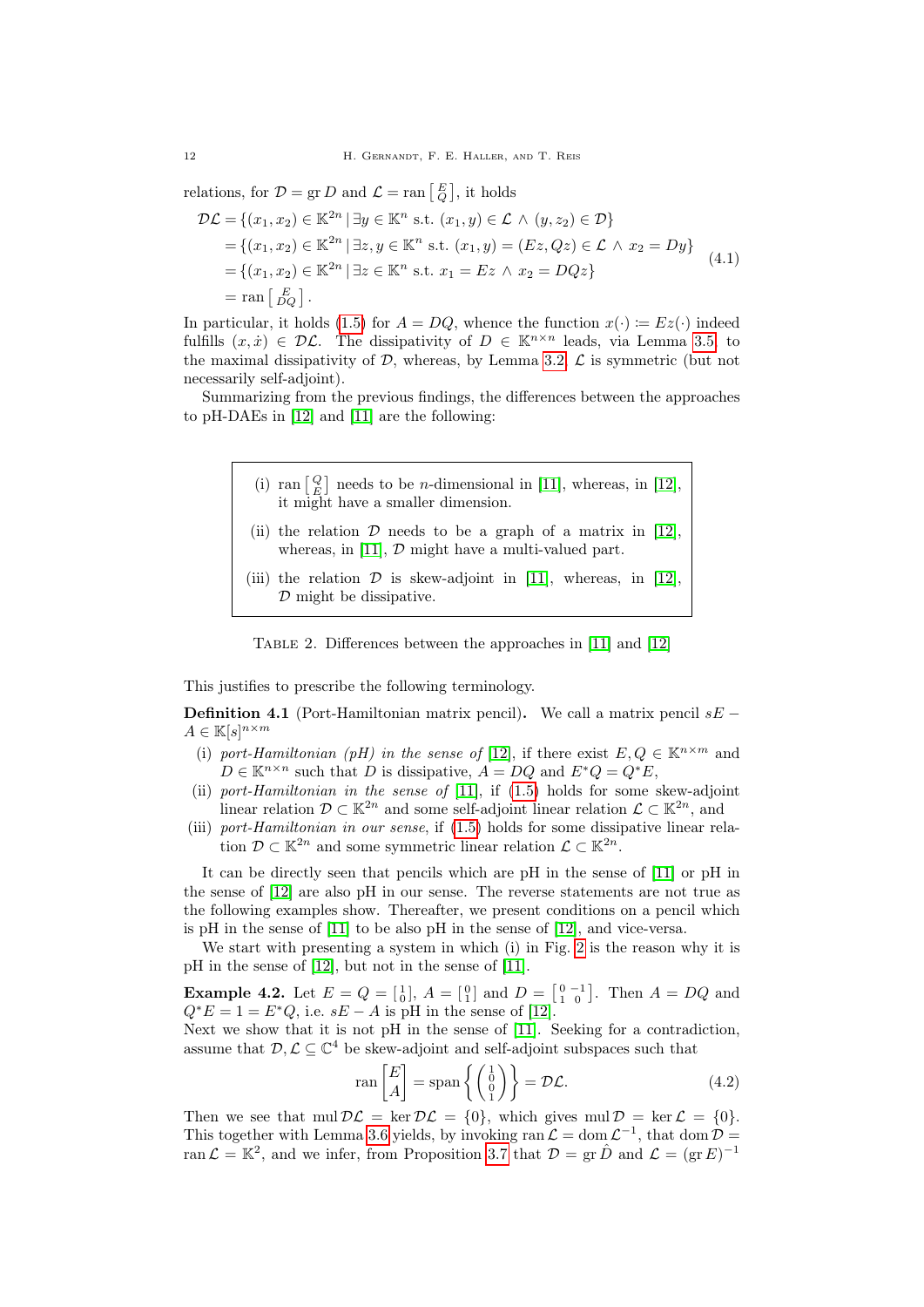for some skew-Hermitian  $\hat{D} \in \mathbb{K}^{2 \times 2}$  and some Hermitian  $E \in \mathbb{K}^{2 \times 2}$ . Hence we can rewrite [\(4.2\)](#page-11-2) as

<span id="page-12-2"></span>
$$
\text{span}\left\{ \begin{pmatrix} 1\\0\\0\\1 \end{pmatrix} \right\} = \text{ran}\begin{bmatrix} E\\ \hat{D} \end{bmatrix}.
$$
\n(4.3)

Denoting the *i*th canonical unit vector by  $e_i$ , this gives

$$
ran E = span \{e_1\}, \qquad \qquad \operatorname{ran}(\hat{D}^*) = \operatorname{ran} \hat{D} = span \{e_2\}.
$$

Since the space on the left hand side in [\(4.3\)](#page-12-2) is one-dimensional, we obtain ker  $E \cap$ ker  $\hat{D} \neq \{0\}$ . On the other hand [\(4.3\)](#page-12-2),  $E = E^*$  and  $\hat{D} = -\hat{D}^*$  leads to

$$
\ker E = (\operatorname{ran} E^*)^{\perp} = \operatorname{span} \{e_2\}, \qquad \ker \hat{D} = (\operatorname{ran} \hat{D}^*)^{\perp} = \operatorname{span} \{e_1\}.
$$

This implies ker  $E \cap \ker \hat{D} = \{0\}$ , which is a contradiction to the already proven fact that ker  $E \cap \ker \hat{D}$  is a non-trivial space. Consequently, the pencil  $sE - A$  cannot be pH in the sense of [\[11\]](#page-28-0).

Our second example is one which is pH-DAE in the sense of [\[11\]](#page-28-0) but not in the sense of [\[12\]](#page-28-1). The reason for the latter will be in Fig. [2,](#page-11-1) i.e., it does not admit a representation  $(1.5)$  in which  $\mathcal D$  is a graph.

<span id="page-12-0"></span>Example 4.3. Consider

$$
\mathcal{D} = \text{ ran}\begin{bmatrix} 1 & 0 & 0 \\ 0 & 1 & 0 \\ 0 & 0 & 0 \\ -1 & 0 & 0 \\ -1 & 0 & 0 \\ 0 & 0 & 1 \end{bmatrix} \subseteq \mathbb{K}^6, \quad \mathcal{L} = \text{ran}\begin{bmatrix} 1 & 0 & 0 \\ 0 & 1 & 0 \\ 0 & 0 & 1 \\ 1 & 0 & 0 \\ 0 & 1 & 0 \\ 0 & 0 & 0 \end{bmatrix} \subseteq \mathbb{K}^6.
$$

Then, by using Lemma [3.2](#page-5-3) and Remark [3.3,](#page-6-1) it can be seen that  $D$  skew-adjoint and  $\mathcal L$  is self-adjoint. It can be seen that both mul  $\mathcal D$  and ker  $\mathcal L$  are spanned by the third canonical unit vector, and

$$
\mathcal{DL} = \left[\begin{smallmatrix} 1 & 0 & 0 & 0 \\ 0 & 1 & 0 & 0 \\ 0 & 0 & 1 & 0 \\ 0 & 1 & 0 & 0 \\ -1 & 0 & 0 & 0 \\ 0 & 0 & 0 & 1 \end{smallmatrix}\right].
$$

Assume that  $\mathcal{DL} = (\text{gr }\hat{D})\hat{\mathcal{L}}$  with  $\hat{D} \in \mathbb{K}^{3 \times 3}$  and symmetric  $\hat{\mathcal{L}} \subset \mathbb{K}^6$ . The symmetry of  $\hat{\mathcal{L}}$  yields

$$
4 = \dim \mathcal{DL} = \dim(\text{gr}\,\hat{D})\hat{\mathcal{L}} \le \dim \hat{\mathcal{L}} \le 3,
$$

which is a contradiction. Hence, rewriting  $\mathcal{DL} = (\text{gr }\hat{D})\hat{\mathcal{L}}$  is not possible, whence  $sE - A$  is not pH in the sense of [\[12\]](#page-28-1).

Our last is example is one which is pH in the sense of [\[12\]](#page-28-1), but not in the sense of [\[11\]](#page-28-0). To disprove that this system is pH the sense of [\[11\]](#page-28-0), we show that there is no representation [\(1.5\)](#page-1-2) with skew-symmetric  $D$  and symmetric  $\mathcal{L}$ , cf. (iii) in Fig. [2.](#page-11-1)

<span id="page-12-1"></span>**Example 4.4.** Let  $E = Q = -D = -A = 1 \in \mathbb{R}^{1 \times 1}$ . Then, clearly,  $A = DQ$  and  $Q^*E = 1 = E^*Q$ , i.e.,  $sE - A$  is pH in the sense of [\[12\]](#page-28-1). Then

<span id="page-12-3"></span>
$$
\operatorname{ran}\left[\begin{array}{c}E\\A\end{array}\right] = \operatorname{span}\left\{\left(\begin{array}{c}1\\-1\end{array}\right)\right\}.\tag{4.4}
$$

Now assume that [\(1.5\)](#page-1-2) holds for some skew-symmetric linear relation  $\mathcal{D} \subset \mathbb{R}^2$  and symmetric  $\mathcal{L} \subset \mathbb{R}^2$ . As  $\mathcal{D} \subset \mathbb{R}^2$  is skew-symmetric, we immediately obtain that it is either trivial, or it is spanned by the first or second canonical unit vector in  $\mathbb{R}^2$ . In the first two cases  $\mathcal{D} = \{0\}$  and  $\mathcal{D} = \text{span}\{(\begin{smallmatrix}1\\0\end{smallmatrix})\}$ , we have  $y = 0$  for all  $(x, y) \in \mathcal{DL}$ , which contradicts to [\(4.4\)](#page-12-3). On the other hand, if  $\mathcal{D} = \text{span} \{ \begin{pmatrix} 0 \\ 1 \end{pmatrix} \}$ , we have  $\binom{0}{1} \in \mathcal{DL}$ , which is again a contradiction to [\(4.4\)](#page-12-3).

After having highlighted the differences between the approaches of [\[11\]](#page-28-0) and [\[12\]](#page-28-1), we now analyze their mutualities. That is, we give conditions on a matrix pencil which is pH in the sense of [\[11\]](#page-28-0) to be pH in the sense of [\[12\]](#page-28-1), and vice-versa.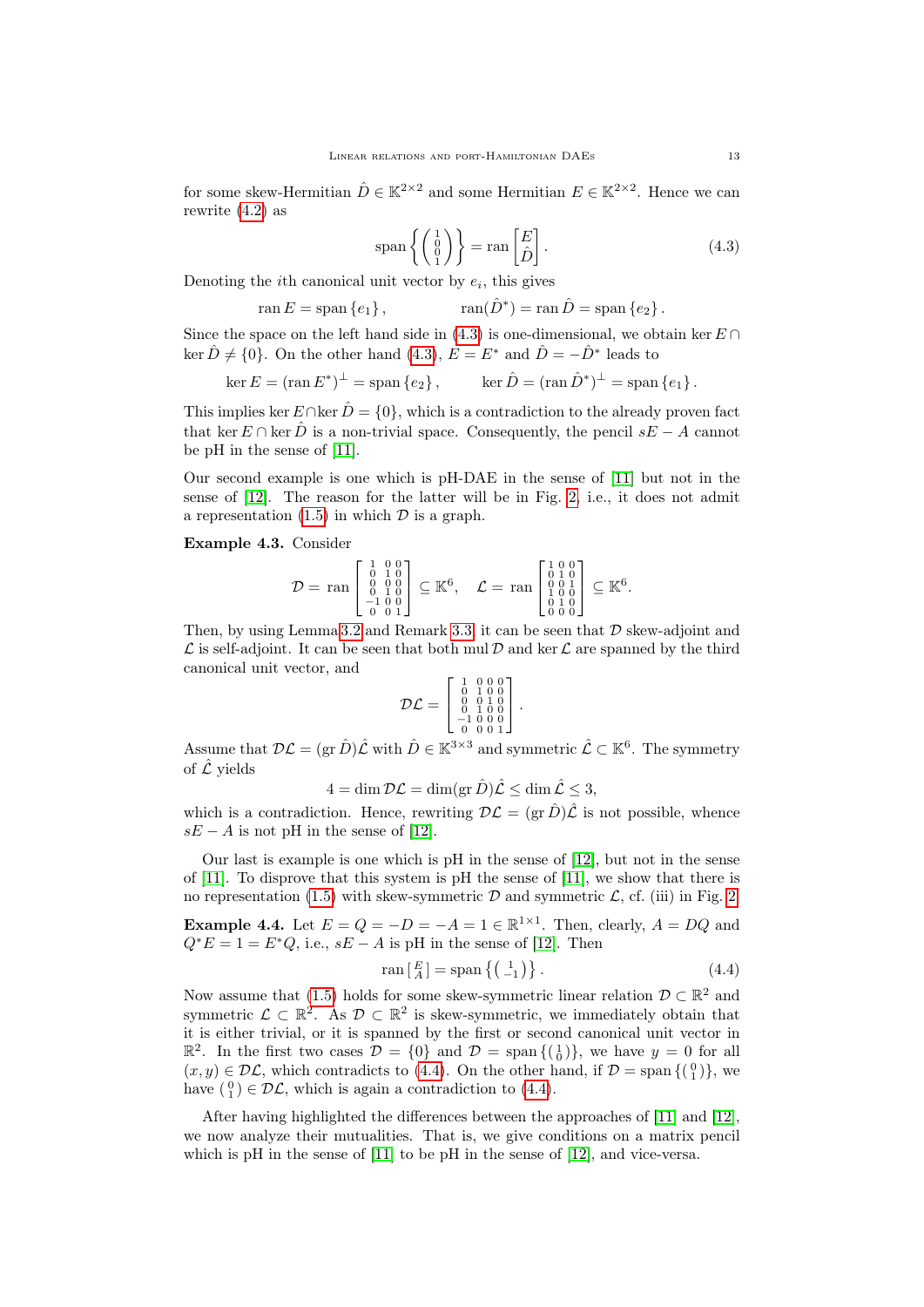

Figure 4.1. Relations between the port-Hamiltonian concepts from Definition [4.1,](#page-11-3) with matrices  $E, A \in \mathbb{K}^{n \times m}$ ,  $D \in \mathbb{K}^{n \times n}$  and subspaces  $\mathcal{D}, \mathcal{L} \subset \mathbb{K}^{2n}$ .

**Proposition 4.5.** Assume that  $sE - A \in \mathbb{K}[s]^{n \times m}$  is pH in the sense of [\[12\]](#page-28-1), i.e.,  $A = DQ$  for some dissipative  $D \in \mathbb{K}^{n \times n}$  and  $Q \in \mathbb{K}^{n \times m}$ . If, additionally  $D + D^* = 0$  and  $\dim \text{ran} \left[ \frac{E}{Q} \right] = n$ , then  $sE - A$  is pH in the sense

of [\[11\]](#page-28-0) with, in particular, [\(1.5\)](#page-1-2) holds for  $\mathcal{L} \coloneqq \text{ran} \begin{bmatrix} E \\ Q \end{bmatrix}$  and  $\mathcal{D} = \text{gr } D$ .

*Proof.* Assume that  $E, A, Q \in \mathbb{K}^{n \times m}$  fulfill  $A = DQ, D + D^* = 0, E^*Q = Q^*E$  and dim ran  $\begin{bmatrix} E \\ Q \end{bmatrix} = n$ . Then, by  $\text{Re}\langle x, Dx \rangle = 0$  for all  $x \in \mathbb{K}^n$ , we have that  $\mathcal{D} \coloneqq \text{gr } D$ is skew-symmetric. Since, further, dim gr  $D = n$ , Lemma [3.5](#page-7-1) implies that  $D$  is even skew-adjoint. Moreover, by using Lemma [3.2,](#page-5-3) dim ran  $\begin{bmatrix} E \\ Q \end{bmatrix} = n$  and  $E^*Q = Q^*E$ imply that  $\mathcal{L} := \text{ran} \begin{bmatrix} E \\ Q \end{bmatrix}$  is self-adjoint. Then the result follows since, by [\(4.1\)](#page-11-4),  $(1.5)$  holds for  $A = DQ$ .

**Proposition 4.6.** Assume that  $sE - A \in \mathbb{K}[s]^{n \times m}$  is pH in the sense of [\[11\]](#page-28-0), i.e., [\(1.5\)](#page-1-2) holds for some skew-adjoint  $\mathcal{D} \subset \mathbb{K}^{2n}$  and some self-adjoint  $\mathcal{L} \subset \mathbb{K}^{2n}$ . If, additionally mul  $\mathcal{D} = \{0\}$ , then sE – A is pH in the sense of [\[12\]](#page-28-1).

Namely, there exists some  $Q \in \mathbb{K}^{n \times m}$  and some skew-Hermitian  $D \in \mathbb{K}^{n \times n}$ , such that  $A = DQ$  and  $E^*Q = Q^*E$ . These matrices fulfill  $D = \text{gr } D$  and  $\mathcal{L} \supseteq \text{ran} \left[ \frac{E}{Q} \right]$ .

*Proof.* Assume that  $sE - A \in \mathbb{K}[s]^{n \times m}$  fulfills [\(1.5\)](#page-1-2) for some skew-adjoint  $\mathcal{D} \subset \mathbb{K}^{2n}$ with mul  $\mathcal{D} = \{0\}$ , and some  $\mathcal{L} \subset \mathbb{K}^{2n}$ . Then, by Remark [3.3,](#page-6-1) dim  $\mathcal{D} = n$ , whence there exist  $F, G \in \mathbb{K}^{n \times n}$ , such that  $\mathcal{D} = \text{ran} [F_G]$ . The property mul  $\mathcal{D} = \{0\}$ further leads to ker  $F = \{0\}$ , whence, by Proposition [3.7,](#page-9-0)  $\mathcal{D} = \text{gr } D$  for some skew-Hermitian  $D \in \mathbb{K}^{n \times n}$ . Further, the self-adjointness of  $\mathcal L$  leads, by using Lemma [3.2,](#page-5-3) to the existence of some  $E_1, Q_1 \in \mathbb{K}^{n \times n}$  with  $E_1^* Q_1 = Q_1^* E_1$  and  $\mathcal{L} = \text{ran} \begin{bmatrix} E_1 \\ Q_1 \end{bmatrix}$ . The latter matrix has moreover full column rank since self-adjointness of  $\mathcal L$  implies, by Lemma [3.2,](#page-5-3) that dim  $\mathcal{L} = n$ . Now, by making use of [\(4.1\)](#page-11-4), we obtain

$$
\operatorname{ran}\left[\begin{smallmatrix}E\\A\end{smallmatrix}\right]=\mathcal{DL}=\operatorname{ran}\left[\begin{smallmatrix}E_1\\DQ_1\end{smallmatrix}\right].
$$

Consequently, there exists some  $T \in \mathbb{K}^{n \times m}$  with

$$
\begin{bmatrix} E \\ A \end{bmatrix} = \begin{bmatrix} E_1 \\ DQ_1 \end{bmatrix} T = \begin{bmatrix} E_1 T \\ DQ_1 T \end{bmatrix},
$$

which implies that  $A = DQ$  for  $Q = Q_1T$ , and

 $\mathcal{L} = \text{ran}\left[\frac{E_1}{Q_1}\right] \supseteq \text{ran}\left[\frac{E_1}{Q_1}\right] T = \text{ran}\left[\frac{E}{Q}\right].$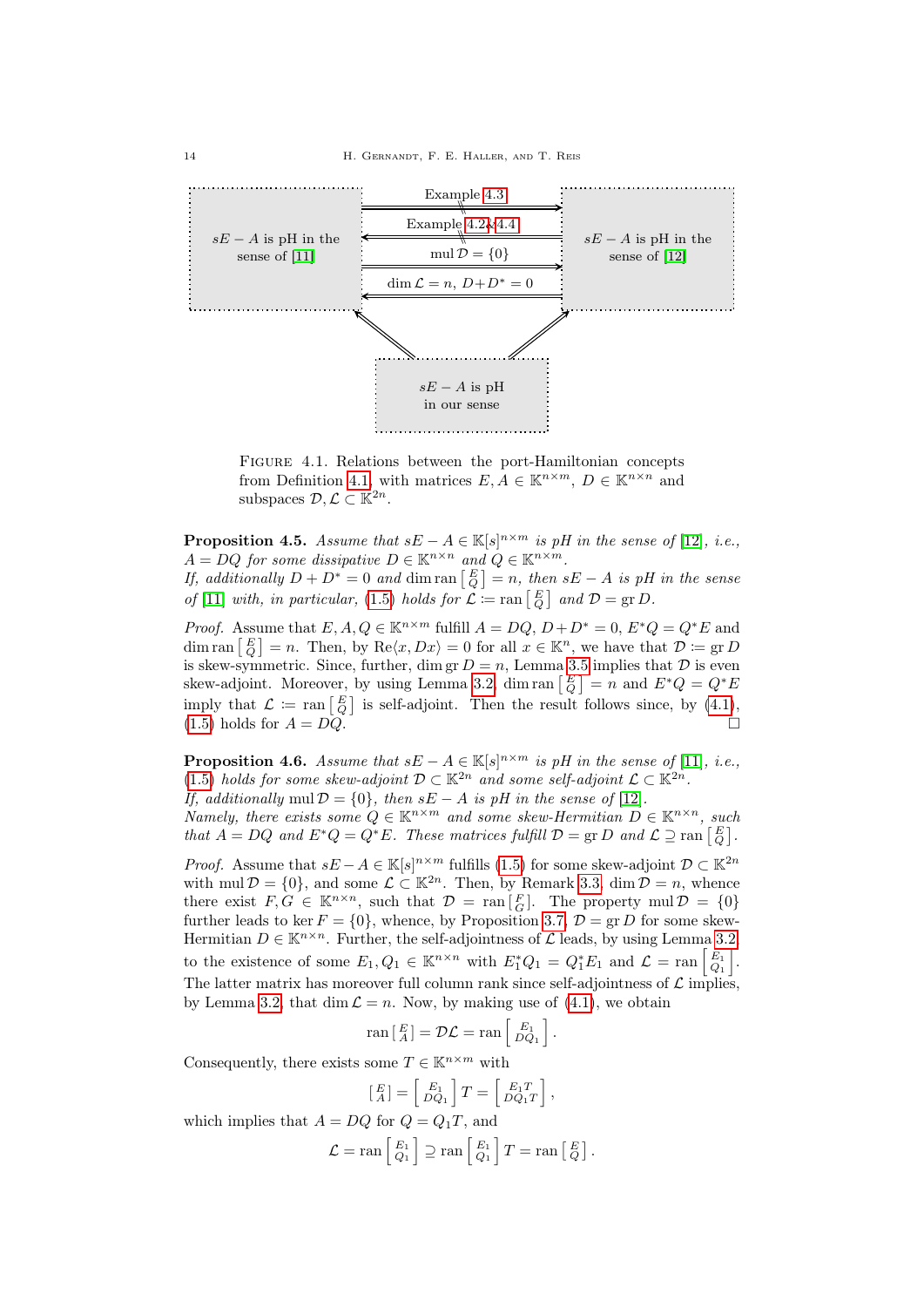Invoking  $E = E_1 T$ , we obtain that

$$
E^*Q = T^*E_1^*Q_1T = T^*Q_1^*E_1T = Q^*E
$$

<span id="page-14-0"></span>and the desired statement follows.  $\Box$ 

## 5. Regularity of port-Hamiltonian pencils

In this section, we study regularity of square pencils  $sE - A \in \mathbb{K}[s]^{n \times n}$  which are port-Hamiltonian in our sense, i.e.,  $E, A \in \mathbb{K}^{n \times n}$  fulfill [\(1.5\)](#page-1-2) for a dissipative relation  $\mathcal{D} \subset \mathbb{K}^{2n}$  and a symmetric relation  $\mathcal{L} \subset \mathbb{K}^{2n}$ . We start with a characterization of regularity under the additional assumption that the multi-valued part of  $D$  and the kernel of  $\mathcal L$  intersect trivially.

<span id="page-14-3"></span>**Proposition 5.1.** Let  $sE - A \in \mathbb{K}^{n \times n}$  be pH in our sense, that is, [\(1.5\)](#page-1-2) holds for some dissipative relation  $\mathcal{D} \subset \mathbb{K}^{2n}$  and some symmetric relation  $\mathcal{L} \subset \mathbb{K}^{2n}$ . If mul  $\mathcal{D} \cap \ker \mathcal{L} = \{0\}$ , then there exists a unitary matrix  $U \in \mathbb{K}^{n \times n}$  and an invertible matrix  $T \in \mathbb{K}^{n \times n}$ , such that, for some  $n_1, n_2 \in \mathbb{N}$ ,

$$
U^*(sE - A)T = \begin{bmatrix} sL_{11} - D_{11} & 0\\ sL_{21} - D_{21} & sL_{22} - D_{22} \end{bmatrix}
$$
(5.1)

,

with  $L_{ij}, D_{ij} \in \mathbb{K}^{n_i \times n_j}$ ,  $i, j = 1, 2$ , satisfying  $L_{11} = L_{11}^*$ ,  $D_{11} + D_{11}^* \leq 0$ ,  $L_{22} =$  $L_{22}^2 = L_{22}^*$  and  $-D_{22} = D_{22}^2 = -D_{22}^*$ .

Moreover,  $sE - A$  is regular if, and only if, the following two conditions hold.

- (i)  $sL_{11} D_{11}$  is regular, and
- (ii) ker  $\mathcal{L}$  + mul  $\mathcal{D} = (\text{ran }\mathcal{L})^{\perp}$  +  $(\text{dom }\mathcal{D})^{\perp}$ .

*Proof.* By Proposition [3.8,](#page-9-1) there exists a unitary matrix  $U \in \mathbb{K}^{n \times n}$ , such that

$$
\operatorname{ran}\begin{bmatrix} E \\ A \end{bmatrix} = \mathcal{DL} = \operatorname{ran} \operatorname{diag}(U, U) \begin{bmatrix} L_{11} & 0 \\ L_{21} & L_{22} \\ D_{11} & 0 \\ D_{21} & D_{22} \end{bmatrix}
$$

with  $L_{ij}, D_{ij} \in \mathbb{K}^{n_i \times n_j}$  having the desired properties. Hence there exists some invertible  $T \in \mathbb{K}^{n \times n}$ , such that

$$
\begin{bmatrix} E \\ A \end{bmatrix} T = \text{diag}(U, U) \begin{bmatrix} L_{11} & 0 \\ L_{21} & L_{22} \\ D_{11} & 0 \\ D_{21} & D_{22} \end{bmatrix}
$$

which shows  $(5.1)$ . For the proof of the remaining statement, we make use of the identity

<span id="page-14-2"></span>
$$
\det(sE - A) = \det(T)^{-1} \det(U) \det(sL_{11} - D_{11}) \det(sL_{22} - D_{22}).
$$
 (5.2)

We first show that the regularity of  $sE-A$  implies (i) and (ii): Assuming that  $sE-A$ is regular, we obtain from [\(5.2\)](#page-14-2) that both pencils  $sL_{11}-D_{11}$  and  $sL_{22}-D_{22}$  are regular. In particular, (i) holds, and ker  $L_{22} \cap \text{ker } D_{22} = \{0\}$ . By Proposition [3.8](#page-9-1) (iii), the latter implies the identity in (ii).

To prove the reverse implication, assume that the pencil  $sL_{11} - D_{11}$  is regular and (ii) holds. Invoking, Proposition [3.8](#page-9-1) (iii), the condition (ii) implies ker  $L_{22} \cap$ ker  $D_{22} = \{0\}$ . Using  $L_{22} = L_{22}^2 = L_{22}^*$  and  $-D_{22} = D_{22}^2 = -D_{22}^*$ , the pencil  $sL_{22} - D_{22}$  is positive real with ker  $L_{22} \cap \text{ker } D_{22} = \{0\}$ . Therefore, by Lemma [2.3,](#page-4-1) the pencil  $sL_{22} - D_{22}$  is regular. Then [\(5.2\)](#page-14-2) yields that  $sE - A$  is regular.  $□$ 

We apply Proposition [5.1](#page-14-3) to the special case that  $\mathcal{D} = \text{gr } D$  from some dissipative  $D \in \mathbb{K}^{n \times n}$ .

Corollary 5.2. Let E, D,  $Q \in \mathbb{K}^{n \times n}$  with  $Q^*E = E^*Q$  and  $D + D^* \leq 0$ . Consider the following three statements.

(i)  $sE - DQ$  is a regular pencil;

<span id="page-14-1"></span>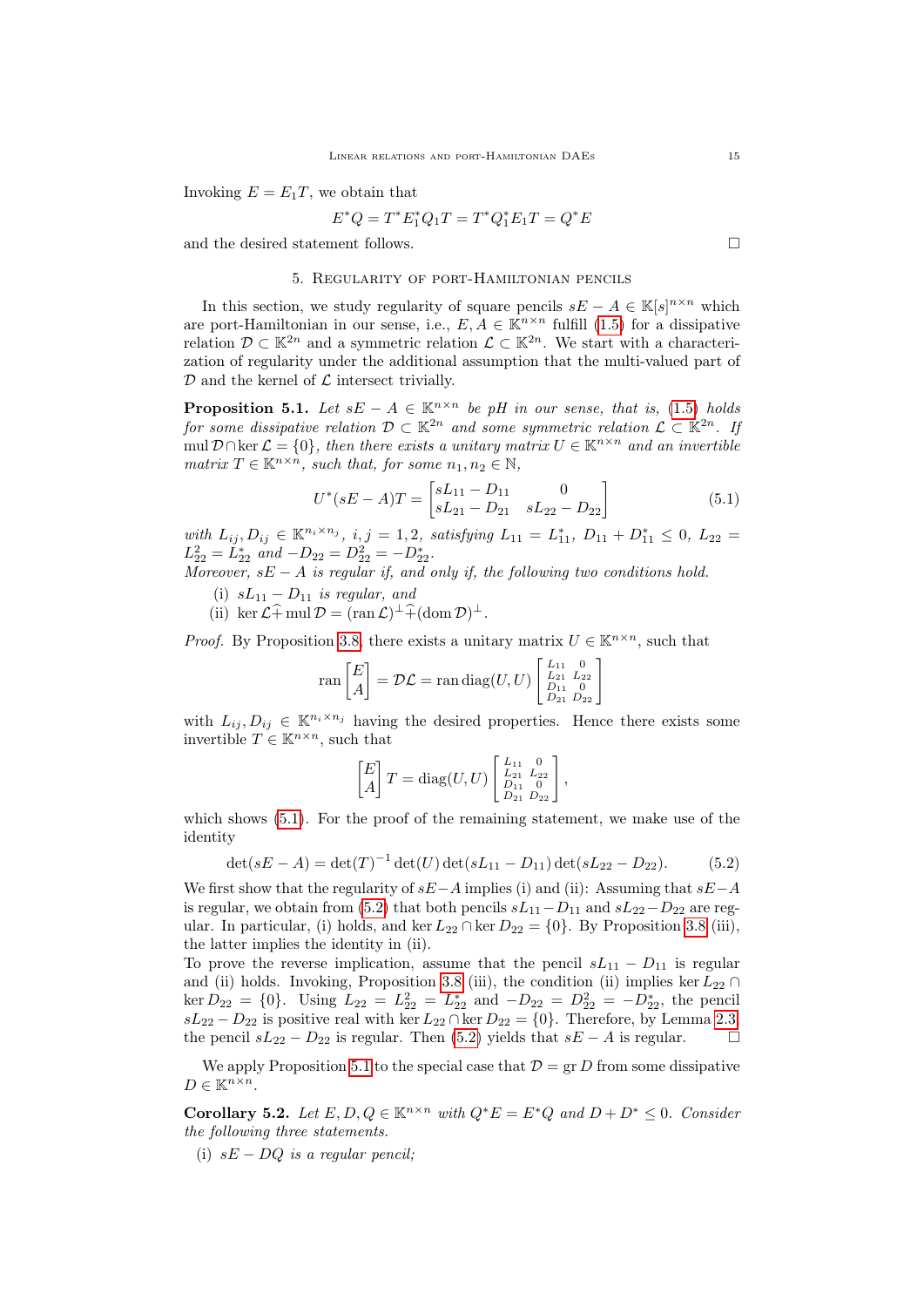(ii)  $sE - Q$  is a regular pencil;

(iii) For  $\mathcal{L} = \text{ran} \left[ \begin{matrix} E \\ Q \end{matrix} \right]$ , it holds  $\dim \mathcal{L} = n$ , i.e.,  $\mathcal{L}$  is a self-adjoint linear relation. Then

<span id="page-15-1"></span>
$$
(i) \implies (ii) \iff (iii).
$$

If additionally,  $Q^*E \geq 0$  and

$$
(Q \ker E) \cap \{x \in \operatorname{ran} Q \mid Dx \in (\operatorname{ran} Q)^{\perp}\} = \{0\},\tag{5.3}
$$

then  $(ii) \Longrightarrow (i)$ .

*Proof.* By using [\(4.1\)](#page-11-4), we have that [\(1.5\)](#page-1-2) holds for  $A = DQ$ ,  $D = \text{gr } D$  and  $\mathcal{L} =$ ran  $\begin{bmatrix} E \\ Q \end{bmatrix}$ . Then  $\mathcal L$  is symmetric by Lemma [3.2.](#page-5-3)

"(i)  $\Rightarrow$  (iii)": Assume that  $sE - DQ$  is regular. The multi-valued part of  $D = \text{gr } D$  is trivial, whence mul  $\mathcal{D} \cap \ker \mathcal{L} = \{0\}$ . Thus we can apply Proposition [5.1](#page-14-3) (ii), which gives

$$
\ker \mathcal{L} = \ker \mathcal{L} + \text{mul } \mathcal{D} = (\ker \mathcal{L})^{\perp} + (\text{dom } \mathcal{D})^{\perp} = (\ker \mathcal{L})^{\perp}.
$$

Then Lemma [3.2](#page-5-3) yields that  $\mathcal L$  is self-adjoint.

"(iii)  $\Rightarrow$  (ii)": Let L be self-adjoint. Then Proposition [3.8](#page-9-1) (iv) with  $\mathcal{D} = -\text{gr } I_n$ implies that there exist unitary matrix  $U$  and a Hermitian matrix  $L_{11}$  with

<span id="page-15-0"></span>
$$
\operatorname{ran}\left[\begin{array}{c} E \\ Q \end{array}\right] = \mathcal{L} = \operatorname{ran} \operatorname{diag}(U, U) \begin{bmatrix} L_{11} & 0 \\ 0 & I_{n-n_1} \\ D_{11} & 0 \\ D_{21} & 0 \end{bmatrix} \tag{5.4}
$$

for some Hermitian  $D_{11}, L_{11} \in \mathbb{K}^{n_1 \times n_1}$  and  $D_{21} \in \mathbb{K}^{n_2 \times n_1}$  with  $D_{11} + D_{11}^* \leq 0$ . Moreover, by Proposition [3.8](#page-9-1) (iv), we further have

$$
\ker D_{11} \times \{0\} = \{x \in \operatorname{ran} \mathcal{L} \mid Dx \in \ker \mathcal{L}\}.
$$

Since, by Lemma [3.6,](#page-8-0) ran  $\mathcal{L} = (\ker \mathcal{L})^{\perp}$ , we obtain that the latter space is trivial. Therefore,  $D_{11}$  is invertible. Further, by using  $(5.4)$ , we obtain that there exists some invertible  $T \in \mathbb{K}^{n \times n}$  with

$$
\begin{bmatrix} E \\ Q \end{bmatrix} T = \text{diag}(U, U) \begin{bmatrix} L_{11} & 0 \\ 0 & I_{n-n_1} \\ D_{11} & 0 \\ D_{21} & 0 \end{bmatrix}.
$$

This gives  $\det(sE - Q) = \det(UT^{-1}) \det(sL_{11} - D_{11}) \cdot s^{n-n_1}$ . The polynomial  $\det(sL_{11} - D_{11})$  is nonzero, since the invertibility of  $D_{11}$  yields that it does not vanish at the origin. Therefore,  $\det(sE - Q)$  is a product of nonzero polynomials, whence the pencil  $sE - Q$  is regular.

"(ii)  $\Rightarrow$  (iii)": If  $sE - Q$  is regular, then ker  $E \cap \text{ker } Q = \{0\}$ , and the dimension formula gives

$$
\dim \mathcal{L} = \dim \left[ \begin{smallmatrix} E \\ Q \end{smallmatrix} \right] = n.
$$

It remains to prove that "(ii)  $\Rightarrow$  (i)" holds under the additional assumptions  $Q^*E \geq 0$ and [\(5.3\)](#page-15-1). As we have already shown that (ii) implies (iii), we can further use that  $\mathcal L$  is self-adjoint. By using  $\mathcal D = \text{gr } D$ , we can apply Proposition [3.8](#page-9-1) (iv) to see that there exists a unitary matrix  $U \in \mathbb{K}^{n \times n}$ , such that

$$
\operatorname{ran} \left[ \begin{smallmatrix} E \\ A \end{smallmatrix} \right] = \mathcal{DL} = \operatorname{ran} \operatorname{diag}(U, U) \begin{bmatrix} L_{11} & 0 \\ 0 & I_{n_2} \\ D_{11} & 0 \\ D_{21} & 0 \end{bmatrix}
$$

with  $n_1 = \dim \operatorname{ran} \mathcal{L} = \text{rk } Q, n_2 = n - n_1$ , and matrices  $L_{ij}, D_{ij} \in \mathbb{K}^{n_i \times n_j}$  with  $L_{11} = L_{11}^{*}$  and  $D_{11} + D_{11}^{*} \leq 0$ . Invoking [\(5.3\)](#page-15-1), Proposition [3.8](#page-9-1) (iv) further yields that

$$
\{0\} = U^*(Q \ker E) \cap \{x \in \operatorname{ran} Q \mid Dx \in (\operatorname{ran} Q)^\perp\}
$$
  
=  $(\ker L_{11} \times \{0\}) \cap (\ker D_{11} \times \{0\}) = (\ker L_{11} \cap \ker D_{11}) \times \{0\},$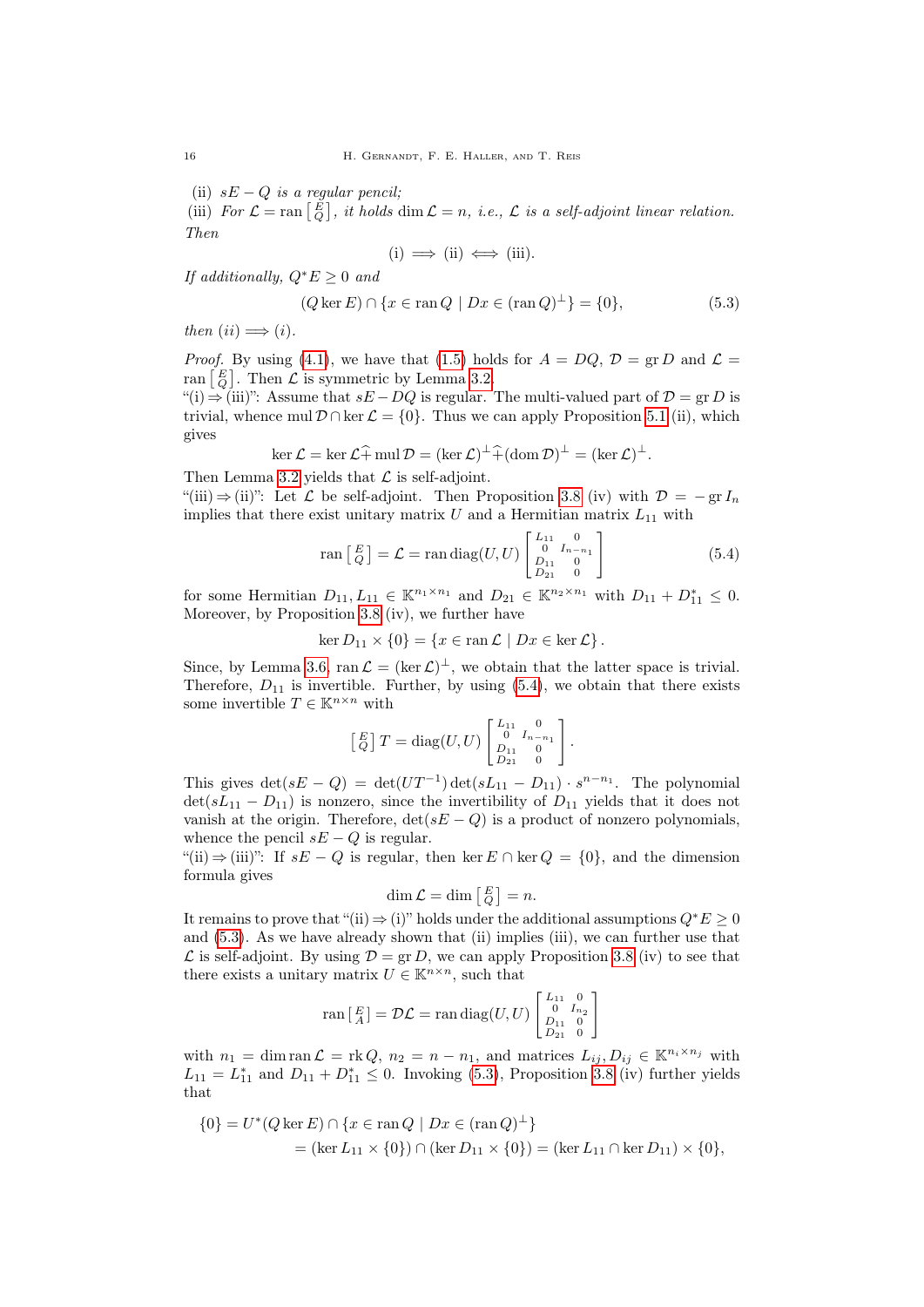and thus ker  $L_{11} \cap \text{ker } D_{11} = \{0\}$ . On the other hand, the assumption  $Q^*E \geq 0$ implies, by using Lemma [3.5,](#page-7-1) that  $\mathcal L$  is nonnegative. Then Proposition [3.8](#page-9-1) (i) implies that  $L_{11} \geq 0$ . Thus,  $sL_{11} - D_{11}$  is positive real, and Lemma [2.3](#page-4-1) together with the already proven identity ker  $L_{11} \cap \text{ker } D_{11} = \{0\}$  yields that  $sL_{11} - D_{11}$ is regular. Further, by Lemma [3.6](#page-8-0) together with the self-adjointness of  $\mathcal{L}$ , we have ker  $\mathcal{L} = (\text{ran }\mathcal{L})^{\perp}$ . Additionally invoking dom  $\mathcal{D} = \mathbb{K}^n$  and mul  $\mathcal{D} = \{0\}$ , we see that ker  $\mathcal{L}^{\frown}$  mul  $\mathcal{D} = (\text{ran }\mathcal{L})^{\perp} \hat{\uparrow} (\text{dom }\mathcal{D})^{\perp}$ . This means that (i) and (ii) in Proposition [5.1](#page-14-3) hold, implying that  $sE - A$  is regular.

Note that the statement "(i)  $\Rightarrow$  (ii)" has already been obtained in [\[12,](#page-28-1) Prop. 4.1]. The implication "(ii) $\Rightarrow$ (i)" does not hold in general, see [\[12,](#page-28-1) Ex. 4.7]. We present another example which shows that we can construct pencils  $sE - DQ$  with arbitrarily large row and column minimal indices.

<span id="page-16-1"></span>**Example 5.3.** Let  $n := 2k + 1$ ,  $k \in \mathbb{N}$ , and let Q be the identity matrix of size  $n \times n$ . Further, let  $E, D \in \mathbb{K}^{n \times n}$  with

$$
sE-DQ = sE-D = \begin{bmatrix} 0 & -G_k(s)^\top \\ G_k(-s) & 0 \end{bmatrix} \text{ and } G_k(s) := \begin{bmatrix} 1 & s \\ & \ddots & \\ & & 1 & s \end{bmatrix} \in \mathbb{K}[s]^{k \times (k+1)}.
$$

Then we immediately see that  $Q^*E = E^*Q$ ,  $D + D^* = 0$  and  $sE - DQ = sE - D$ is singular. In particular, the pencil has one row and one column minimal index, and both are equal to k.

#### 6. Kronecker form of port-Hamiltonian pencils

<span id="page-16-0"></span>We now investigate the Kronecker structure of port-Hamiltonian pencils. We have seen in Example [5.3](#page-16-1) that such pencils may have arbitrarily large row and column indices. On the other hand, the following two examples show that the index and the size of the Jordan blocks on the imaginary axis may be arbitrarily large as well. Note that these examples are furthermore pH in the sense of both [\[11\]](#page-28-0) and [\[12\]](#page-28-1).

**Example 6.1.** For  $k \in \mathbb{N}$ , consider the pencil

$$
sL - D = \begin{bmatrix} & & & & -1 \\ & & \ddots & & \\ & & -1 & \ddots & \\ & & & 1 & s \\ & & & & \end{bmatrix} \in \mathbb{K}[s]^{2n \times 2n}
$$

Then  $L \in \mathbb{K}^{2n \times 2n}$  is Hermitian and  $D \in \mathbb{K}^{2n \times 2n}$  is skew-Hermitian. Hence, the relation  $\mathcal{D} = \text{gr } D$  is skew-adjoint (in particular dissipative), and  $\mathcal{L} = (\text{gr } L)^{-1}$  is self-adjoint. Then for  $E = L$  and  $A = D$ , it holds [\(1.5\)](#page-1-2). It can be seen that  $E^{-1}A$  is nilpotent with  $(E^{-1}A)^{2n-1} \neq 0$ . Consequently, the Kronecker form [\(2.1\)](#page-3-0) of  $sE - A$  is consisting of exactly one Jordan block at the eigenvalue  $\infty$  with size 2n. Therefore, the index of  $sE - A$  reads 2n.

**Example 6.2.** For  $k \in \mathbb{N}$ , consider the pencil

$$
sL - D = \begin{bmatrix} s \\ s-1 \\ \vdots \\ s-1 \end{bmatrix} \in \mathbb{K}[s]^{(2n+1)\times(2n+1)}
$$

which is consisting of the Hermitian matrix  $L \in \mathbb{K}^{2n \times 2n}$  and the skew-Hermitian matrix  $D \in \mathbb{K}^{2n \times 2n}$ . As in the previous example, the choices  $\mathcal{D} = \text{gr } D, \mathcal{L} =$  $(\text{gr } L)^{-1}$  lead to the pH pencil  $sE - A \coloneqq sL - D$ . It can be seen that  $A^{-1}E$  is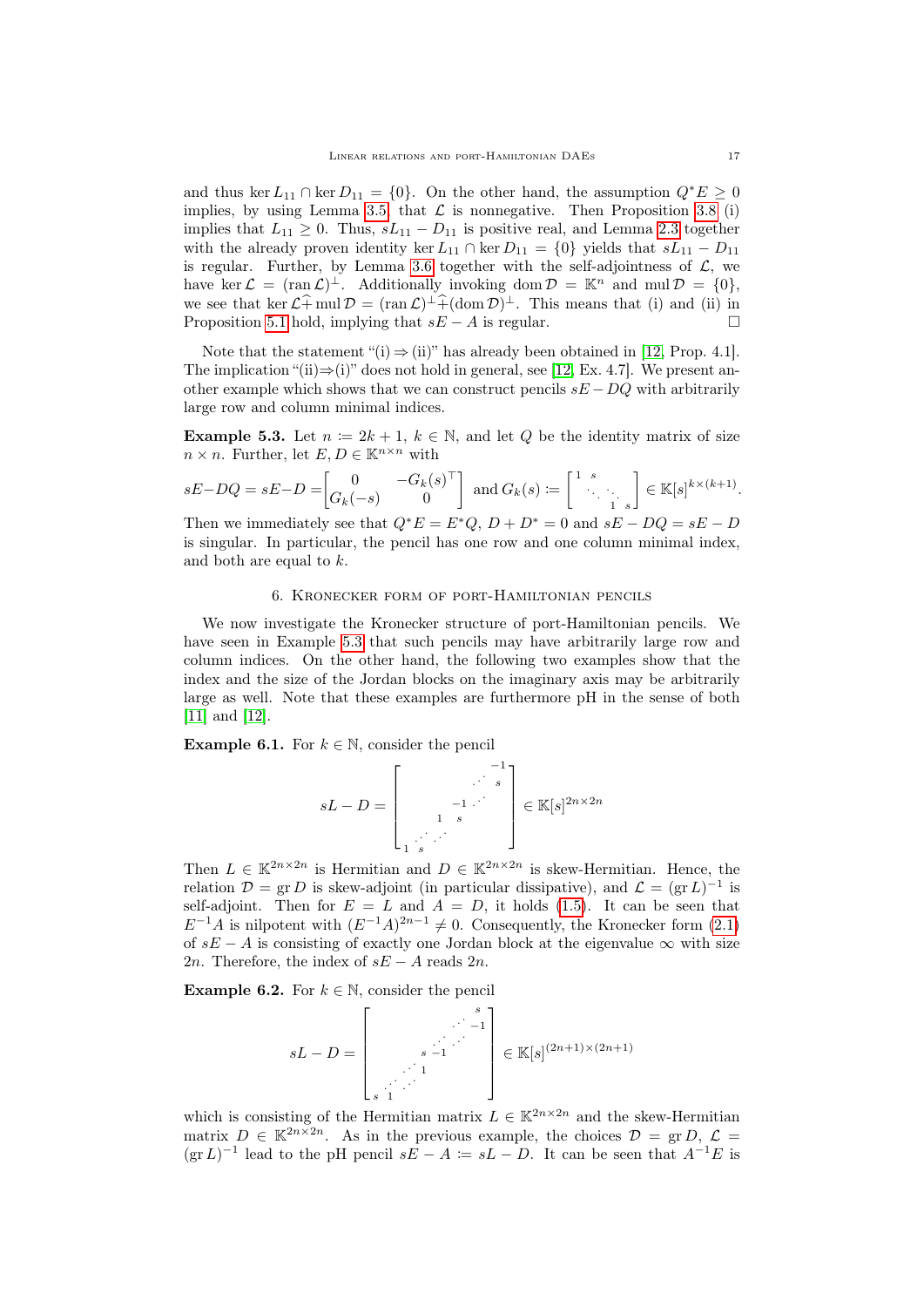nilpotent with  $(E^{-1}A)^{2n} \neq 0$ . Consequently, the Kronecker form [\(2.1\)](#page-3-0) of  $sE - A$ is consisting of exactly one Jordan block at the eigenvalue 0 with size  $2n + 1$ .

The previous examples show that additional assumptions on  $\mathcal D$  and  $\mathcal L$  are required for a further specification of the Kronecker form of pH pencils. In the following, we focus on the case where  $\mathcal L$  is (maximally) nonnegative. Note that the nonnegativity assumption on  $\mathcal L$  has a physical interpretation in terms of energy functionals [\[12\]](#page-28-1).

From the lower triangular form [\(5.1\)](#page-14-1), we derive some structural properties of regular pencils  $sE-A$  induced by ran  $\lfloor E \rfloor = D\mathcal{L}$  with dissipative  $D$  and nonnegative  $\mathcal{L}$ . Besides an index analysis, we will further present some results on the location of the eigenvalues of  $sE - A$ . We show that  $sE - A$  does not have eigenvalues with positive real part and, except for a possible eigenvalue at the origin of higher order and the purely imaginary eigenvalues are proven to be semi-simple. This corresponds - in a certain sense - to stability of the system.

<span id="page-17-2"></span>**Proposition 6.3.** Let  $E, A \in \mathbb{K}^{n \times n}$  such that  $\text{ran} \begin{bmatrix} E \\ A \end{bmatrix} = \mathcal{DL}$  for some dissipative relation  $\mathcal{D} \subset \mathbb{K}^{2n}$  and a nonnegative relation  $\mathcal{L} \subset \mathbb{K}^{2n}$ . If  $sE - A$  is regular, then the following holds:

- (a)  $\sigma(E, A) \subseteq \overline{\mathbb{C}_{-}}$  and the non-zero eigenvalues on the imaginary axis are semi-simple. The size of the Jordan blocks at 0 is at most two.
- (b) The size of the Jordan blocks at  $\infty$ , i.e. the index, is at most three.
- (c) If additionally D is maximally dissipative and  $\mathcal{L} = (\text{gr } L)^{-1}$  for some positive definite  $L \in \mathbb{K}^{n \times n}$ , then  $sE - A$  has index at most one and the eigenvalue zero is semi-simple.

*Proof.* Since  $sE - A$  is regular, Proposition [5.1](#page-14-3) yields that there exist invertible  $S, T \in \mathbb{K}^{n \times n}$ , such that

$$
S(sE - A)T = \begin{bmatrix} sL_{11} - D_{11} & 0 \\ sL_{21} - D_{21} & sL_{22} - D_{22} \end{bmatrix} \in \mathbb{K}[s]^{n \times n}
$$
(6.1)

with  $L_{ij}, D_{ij} \in \mathbb{K}^{n_i \times n_j}$  for some  $n_1, n_2 \in \mathbb{N}$  with  $n_1 + n_2 = n$  and, using Proposition [3.8](#page-9-1) (i), we have

$$
L_{11} = L_{11}^* \ge 0, \quad D_{11} + D_{11}^* \le 0, \quad L_{22} = L_{22}^2 = L_{22}^*, \quad -D_{22} = D_{22}^2 = D_{22}^*.
$$
\n
$$
(6.2)
$$

and ran  $L_{22} \cap$  ran  $D_{22} = \{0\}$ . It follows from [\[13,](#page-28-14) Thm. 4.1] that

<span id="page-17-1"></span><span id="page-17-0"></span>
$$
\sigma(L_{22}, D_{22}) \subseteq \{0\}.\tag{6.3}
$$

and, moreover, the possible eigenvalue zero is semi-simple and the index of  $sL_{22}$  −  $D_{22}$  is at most one.

Further, since  $L_{11} \geq 0$  and  $D_{11} + D_{11}^* \leq 0$  implies that  $sL_{11} - D_{11}$  is positive real, we have by Lemma [2.3,](#page-4-1)  $(6.3)$  and  $(6.1)$  that

$$
\sigma(E, A) = \sigma(L_{11}, D_{11}) \cup \sigma(L_{22}, D_{22}) \subseteq \overline{\mathbb{C}_-}.
$$

Next we prove (a): As we have already shown that the eigenvalues of  $sE - A$  have nonpositive real part, it remains to prove the statements on the sizes of the Jordan blocks of  $sE - A$  at  $\lambda \in \sigma(E, A) \cap i\mathbb{R}$ . Let  $\lambda \in \sigma(E, A) \cap i\mathbb{R}$ . By Lemma [2.1](#page-4-2) we have to show that the order of  $\lambda$  as a pole of  $(sE - A)^{-1}$  is equal to one, if  $\lambda \neq 0$ ,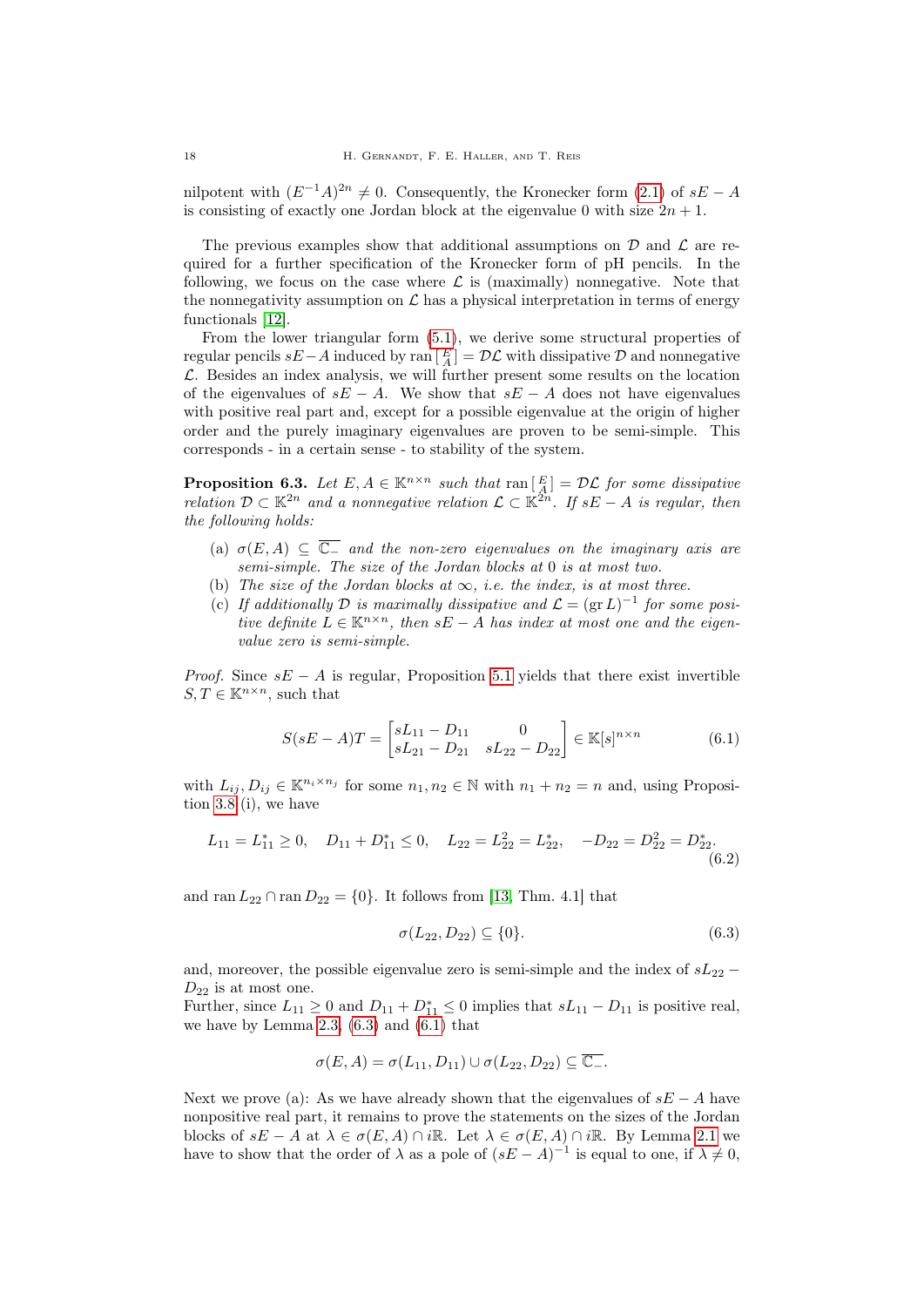and at most two if  $\lambda = 0$ . We have from [\(6.1\)](#page-17-1) that

$$
(sE - A)^{-1}
$$
  
=  $T^{-1} \begin{bmatrix} sL_{11} - D_{11} & 0 \\ sL_{21} - D_{21} & sL_{22} - D_{22} \end{bmatrix}^{-1} S^{-1}$   
=  $T^{-1} \begin{bmatrix} (sL_{11} - D_{11})^{-1} & 0 \\ -(sL_{22} - D_{22})^{-1} (sL_{21} - D_{21}) (sL_{11} - D_{11})^{-1} & (sL_{22} - D_{22})^{-1} \end{bmatrix} S^{-1}$  (6.4)

implying that the order of  $\lambda$  as a pole of  $(sE-A)^{-1}$  is equal to the maximal order of  $\lambda$  as a pole of the block entries

$$
(sL_{ii} - D_{ii})^{-1}
$$
,  $i = 1, 2$ , and  $(sL_{22} - D_{22})^{-1}(sL_{21} - D_{21})(sL_{11} - D_{11})^{-1}$ . (6.5)

Since  $sL_{11}-D_{11}$  is positive real, the order of  $\lambda$  as a pole of  $(sL_{11}-D_{11})^{-1}$  is at most one by Lemma [2.3.](#page-4-1) Moreover, by [\(6.3\)](#page-17-0), the only possible pole of  $(sL_{22} - D_{22})^{-1}$ might be at  $\lambda = 0$  and this pole is of order one. In summary, this shows that the pole order of [\(6.5\)](#page-18-0) and thus of [\(6.4\)](#page-18-1) at  $\lambda = 0$  is at most two and the pole order of  $(6.4)$  at  $\lambda \in i\mathbb{R} \setminus \{0\}$  is at most one. This completes the proof of (a).

We prove (b). Since  $sL_{11} - D_{11}$  is positive real, its index is at most two and hence, by Lemma [2.1](#page-4-2) there exist some  $M_1, \omega_1 > 0$  such that

<span id="page-18-2"></span><span id="page-18-1"></span><span id="page-18-0"></span>
$$
\forall \lambda > \omega_1: \quad \|(\lambda L_{11} - D_{11})^{-1}\| \le M_1 \lambda. \tag{6.6}
$$

As we have previously shown, the index of  $sL_{22} - D_{22}$  is at most one, i.e., there exist some  $M_2, \omega_2 > 0$  such that

<span id="page-18-4"></span><span id="page-18-3"></span>
$$
\forall \lambda > \omega_2: \quad \|(\lambda L_{22} - D_{22})^{-1}\| \le M_2. \tag{6.7}
$$

A combination of [\(6.6\)](#page-18-2) and [\(6.7\)](#page-18-3) yields for all  $\lambda > \max{\{\omega_1, \omega_2\}}$ 

$$
\|(\lambda L_{22} - D_{22})^{-1}(\lambda L_{21} - D_{21})(\lambda L_{11} - D_{11})^{-1}\|
$$
  
\n
$$
\leq \|(\lambda L_{22} - D_{22})^{-1}\| \|\langle \lambda L_{21} - D_{21}\rangle\| \|\langle \lambda L_{11} - D_{11}\rangle^{-1}\|
$$
  
\n
$$
\leq M_1 M_2 (\|L_{21}\| + \|D_{21}\|)\lambda^2.
$$
\n(6.8)

Let  $M := ||S^{-1}|| ||T^{-1}|| M_1 M_2(||L_{21}|| + ||D_{21}||)$  and  $\omega := \max{\{\omega_1, \omega_2\}}$ , then [\(6.8\)](#page-18-4) implies with [\(6.4\)](#page-18-1) that

<span id="page-18-5"></span>
$$
\forall \lambda > \omega : \quad \|(\lambda E - A)^{-1}\| \le M\lambda^{k-1},\tag{6.9}
$$

with  $k = 3$  and thus, by Lemma [2.1,](#page-4-2) the index of  $sE - A$  is at most three.

It remains to prove  $(c)$ . To this end, assume that  $D$  is maximally dissipative and that  $\mathcal{L} = (\text{gr } L)^{-1}$  for some positive definite  $L \in \mathbb{K}^{n \times n}$ . To show that  $sE - A$  has at most index one, we have to verify  $(6.9)$  with  $k = 1$ . Since L is positive definite, Proposition [3.8](#page-9-1) (i) & (v) gives  $L_{11} \ge 0$  and ker  $L_{11} = \{0\}$ . That is,  $L_{11}$  is positive definite as well. Hence, we can use [\[13,](#page-28-14) Thm. 4.1] to infer that there exists some  $M_3 > 0$  with

<span id="page-18-6"></span>
$$
\forall \lambda > 0: \quad \|(\lambda L_{11} - D_{11})^{-1}\| \le \frac{M_3}{\lambda}.\tag{6.10}
$$

Using [\(6.10\)](#page-18-6), there exists some  $M_4 := M_2 M_3(||L_{21}||+||D_{21}||)$  and  $\omega_4 := \max\{0, \omega_3, \omega_2\}$ such that for all  $\lambda > \omega_4$  it holds

$$
\begin{aligned} &\|(\lambda L_{22} - D_{22})^{-1}(\lambda L_{21} - D_{21})(\lambda L_{11} - D_{11})^{-1}\| \\ &\leq \|(\lambda L_{22} - D_{22})^{-1}\| \|\langle \lambda L_{21} - D_{21})\| \|(\lambda L_{11} - D_{11})^{-1}\| \\ &\leq M_2 M_3(\|L_{21}\| + \|D_{21}\|) \\ &= M_4. \end{aligned}
$$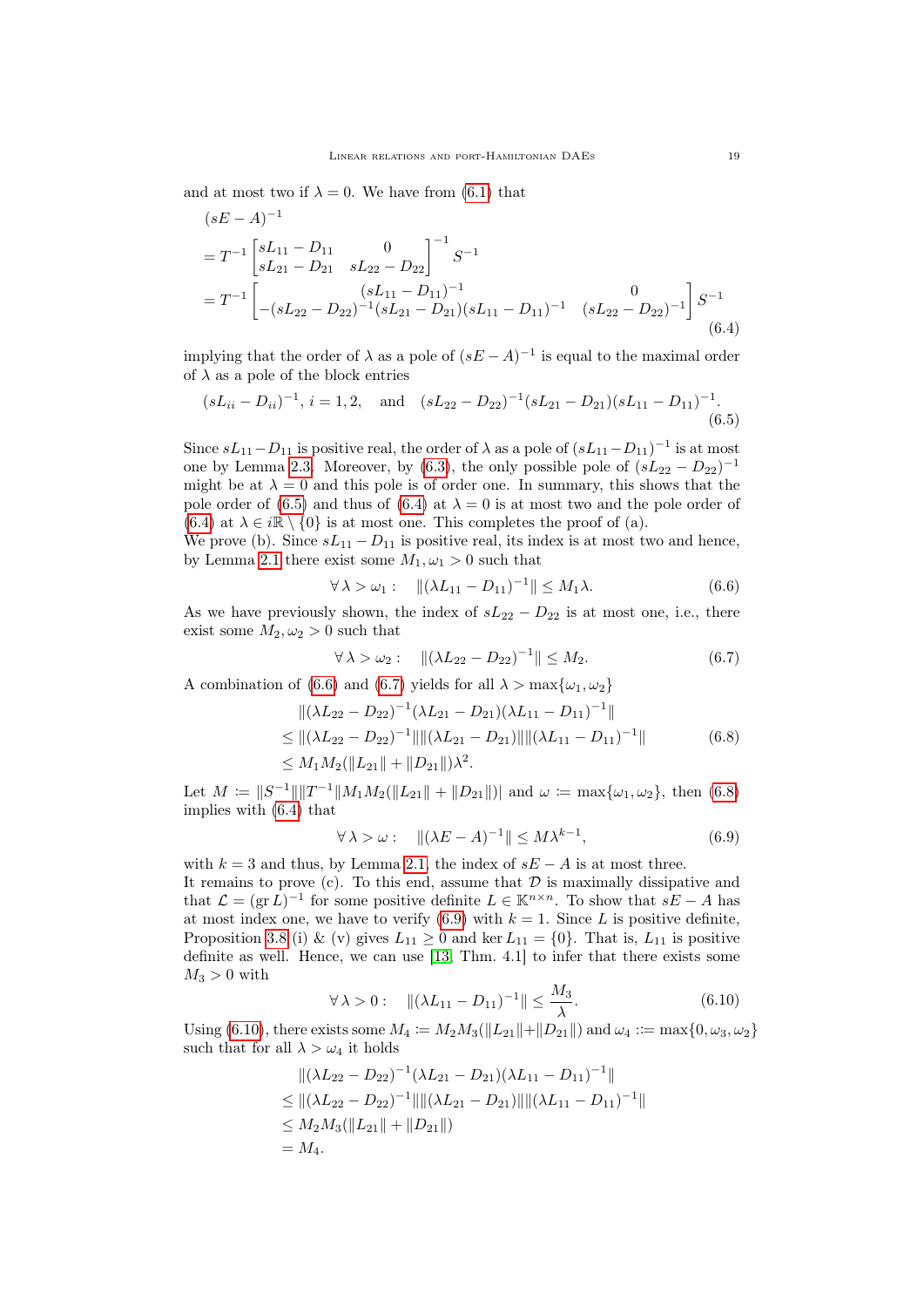Thus, by Lemma [2.1,](#page-4-2)  $sE - A$  has index at most one. To conclude that zero is a semi-simple eigenvalue, recall from Proposition [3.8](#page-9-1) (v) that  $D_{22} = -I_{n_2}, L_{22} = 0$ . Consequently, the pole order of [\(6.5\)](#page-18-0) and whence of [\(6.4\)](#page-18-1) at  $\lambda = 0$  is at most one. As a result of Lemma [2.1,](#page-4-2) the eigenvalue  $\lambda = 0$  is semi-simple.

The following example shows that without maximality assumptions on the subspaces  $\mathcal D$  and  $\mathcal L$  an index of  $sE - A$  equal to three is possible.

**Example 6.4.** Using the canonical unit vectors  $e_1, e_2, e_3 \in \mathbb{R}^3$  we consider the relations

$$
\mathcal{D} = \text{ran}\begin{bmatrix} E_D \\ A_D \end{bmatrix} = \text{ran}\begin{bmatrix} e_1 & e_2 & 0 \\ -e_2 & e_1 & e_3 \end{bmatrix}, \quad \mathcal{L} = \text{ran}\begin{bmatrix} E_L \\ A_L \end{bmatrix} = \text{ran}\begin{bmatrix} e_1 & e_3 \\ e_1 & e_2 \end{bmatrix}.
$$

Since

$$
0 = A_D^* E_D + E_D^* A_D \le 0, \quad A_L^* E_L = \begin{bmatrix} 1 & 0 \\ 0 & 0 \end{bmatrix} \ge 0,
$$

we have that  $D$  is dissipative, and  $\mathcal L$  is nonnegative. It can be further seen that the product of  $D$  and  $\mathcal L$  reads

$$
\mathcal{DL} = \text{span} \left\{ (0, e_3), (e_3, e_1), (e_1, -e_2) \right\},\,
$$

and we obtain the range representation [\(1.5\)](#page-1-2) with

$$
E := \begin{bmatrix} 0 & 0 & 1 \\ 0 & 0 & 0 \\ 0 & 1 & 0 \end{bmatrix}, \quad A := \begin{bmatrix} 0 & 1 & 0 \\ 0 & 0 & -1 \\ 1 & 0 & 0 \end{bmatrix}.
$$

Since  $A^{-1}E$  is nilpotent with  $(A^{-1}E)^2 \neq 0$ , we have that the Kronecker form of  $sE - A$  is consisting of exactly one Jordan block at  $\infty$  with size 3. In particular, the index of  $sE - A$  is equal to three.

Next we show that under the additional assumption that  $\mathcal L$  is the graph of a positive definite matrix, the pencil  $sE - A$  induced by  $\mathcal{DL}$  is already regular with index one. This result was previously obtained in [\[14,](#page-28-4) Prop. 4.1] for the special case where  $\mathcal D$  is a skew-adjoint subspace.

<span id="page-19-0"></span>Corollary 6.5. Let  $sE-A$  be a matrix pencil with  $E, A \in \mathbb{K}^{n \times n}$  and  $\text{ran} [E] = \mathcal{DL}$ and let  $\mathcal{D} \subseteq \mathbb{K}^{2n}$  be maximally dissipative and  $\mathcal{L} = (\text{gr } Q)^{-1}$  for some positive definite  $Q \in \mathbb{K}^{n \times n}$ . Then  $sE - A$  is regular and has index at most one.

*Proof.* Since  $\mathcal{L} = (\text{gr } Q)^{-1} = \text{gr}(Q^{-1})$  we have mul  $\mathcal{D} \cap \text{ker } \mathcal{L} = \text{mul } \mathcal{D} \cap \{0\} = \{0\}$ and by Proposition [3.8](#page-9-1) (v) there exist unitary  $U, X \in \mathbb{K}^{n \times n}$  such that

<span id="page-19-2"></span>
$$
U^*(sE - A)X = \begin{bmatrix} sL_{11} - D_{11} & 0 \\ sL_{21} & I_n \end{bmatrix},
$$
\n(6.11)

with  $sL_{11} - D_{11}$  positive real and ker  $L_{11} \times \{0\} = U^* \{x \in \text{dom } \mathcal{D} \mid Qx \in \text{mul } \mathcal{D}\}.$ Hence, if  $x \in \text{ker } L_{11} \times \{0\}$ , then  $x \in \text{dom } \mathcal{D}$  with  $Qx \in \text{mul } \mathcal{D}$ . In virtue of Lemma [3.6,](#page-8-0) we have mul  $\mathcal{D} = (\text{dom }\mathcal{D})^{\perp}$  and hence  $\langle Qx, x \rangle = 0$ , and the positive definiteness of Q leads to  $x = 0$ . Consequently, the kernel of  $L_{11}$  is trivial, and we obtain ker  $L_{11} \cap \text{ker } D_{11} = \{0\} \cap \text{ker } D_{11} = \{0\}$ . Now invoking Lemma [2.3](#page-4-1)(a), we obtain that  $sL_{11} - D_{11}$  is regular and thus, by [\(6.11\)](#page-19-2),  $sE - A$  is regular, too. Moreover, the index is at most one by Proposition [6.3](#page-17-2) (c).  $\Box$ 

The main result on the Kronecker form of port-Hamiltonian DAEs is given below. Here we additionally assume the maximality of the underlying subspaces.

<span id="page-19-1"></span>**Theorem 6.6.** Let  $E, A \in \mathbb{K}^{n \times m}$  such that  $\text{ran} \begin{bmatrix} E \\ A \end{bmatrix} = \mathcal{DL}$  for some maximally dissipative relation  $\mathcal{D} \subseteq \mathbb{K}^{2n}$  and a maximally nonnegative relation  $\mathcal{L} \subseteq \mathbb{K}^{2n}$ . Then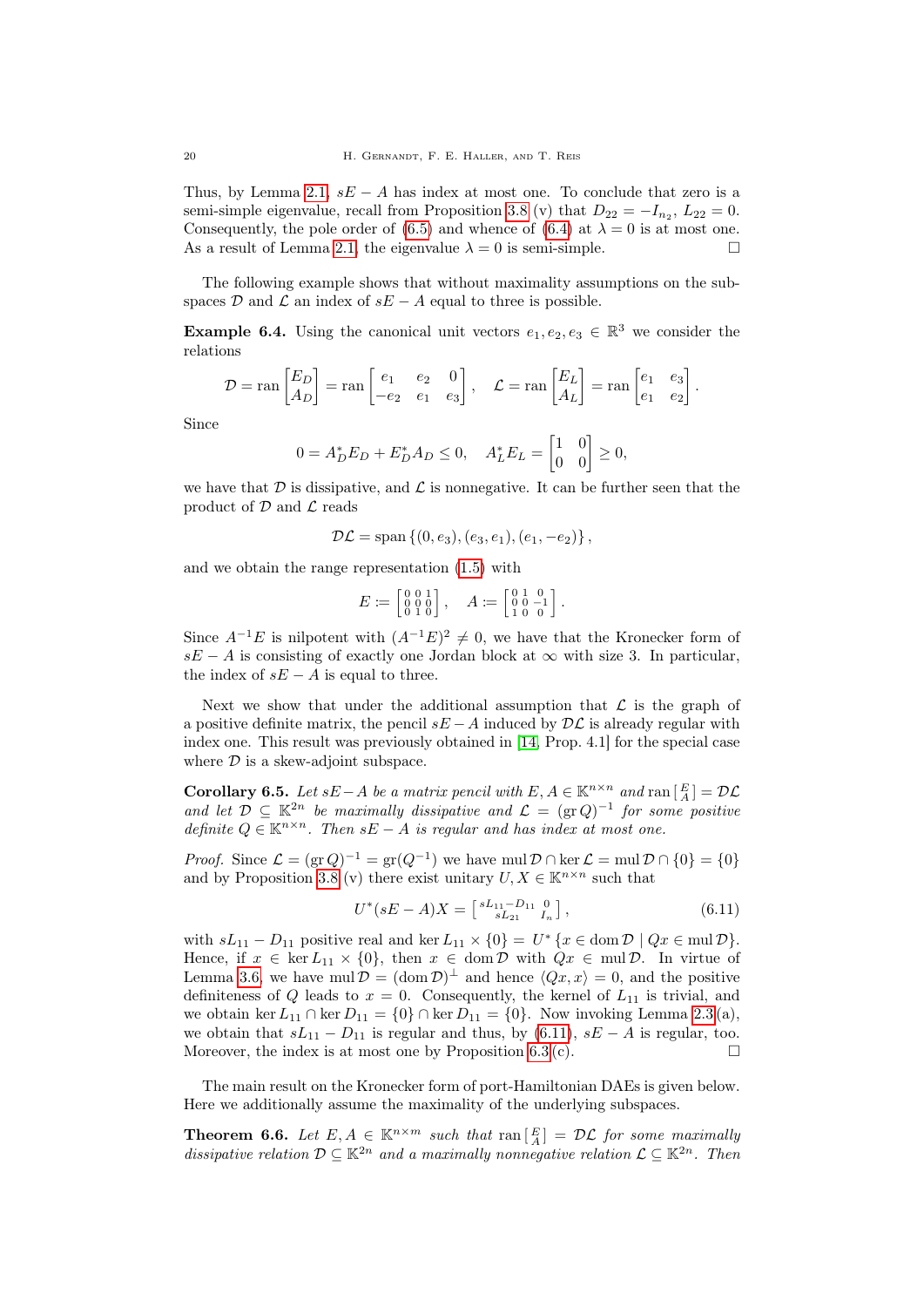there exist invertible  $S \in \mathbb{K}^{n \times n}$ ,  $T \in \mathbb{K}^{m \times m}$  and  $n_i \in \mathbb{N}$ ,  $i = 1, 2, 3, 4$ , such that

<span id="page-20-0"></span>
$$
S(sE-A)T = \begin{bmatrix} s\tilde{L}_{11} - \tilde{D}_{11} & 0 & 0 & 0 & 0 & 0\\ \tilde{D}_{21} & sI_{n_2} & 0 & 0 & 0 & 0\\ s\tilde{L}_{21} & 0 & I_{n_3} & 0 & 0 & 0\\ 0 & 0 & 0 & sI_{n_4} & -I_{n_4} & 0\\ 0 & 0 & 0 & 0 & 0 & 0 \end{bmatrix},
$$
(6.12)

where  $s\tilde{L}_{11} - \tilde{D}_{11} \in K[s]^{n_1 \times n_1}$  is regular and positive real and ker  $\tilde{L}_{11} \subset \text{ker } \tilde{L}_{21}$ . In particular, the Kronecker form of  $sE - A$  has the following properties:

- (a) The column minimal indices are at most one (if there are any).
- (b) The row minimal indices are zero (if there are any).
- (c) We have  $\sigma(E, A) \subseteq \overline{\mathbb{C}_-}$ . Furthermore, the non-zero eigenvalues on the imaginary axis are semi-simple. The Jordan blocks at  $\infty$  and at zero have size at most two, i.e. the index is at most two.

*Proof.* A proof of the block diagonal decomposition [\(6.12\)](#page-20-0) with positive real  $s\tilde{L}_{11}$  –  $\tilde{D}_{11} \in \mathbb{K}[s]^{n_1 \times n_1}$  and ker  $\tilde{L}_{11} \subset \ker \tilde{L}_{21}$  is given in Proposition [7.1](#page-25-0) in the appendix. First observe that the block lower-triangular pencil

<span id="page-20-1"></span>
$$
sE_r - A_r := \begin{bmatrix} s\tilde{L}_{11} - \tilde{D}_{11} & 0 & 0\\ \tilde{D}_{21} & sI_{n_2} & 0\\ s\tilde{L}_{21} & 0 & I_{n_3} \end{bmatrix}
$$
(6.13)

obtained from [\(6.12\)](#page-20-0) is regular. Since, moreover, a simple column permutation yields that the Kronecker form of  $[sI_{n_4}, -I_{n_4}]$  is given by  $diag(sK_2 - L_2, \ldots, sK_2 L_2$ )  $\in \mathbb{K}[s]^{n_4 \times 2n_4}$ , we obtain that the column minimal indices of  $sE-A$  are one (if there are any) and the row minimal indices of  $sE - A$  are at most zero (if there are any). This proves (a) & (b).

We continue with the proof of  $(c)$ . Considering  $(6.12)$ ,  $(6.13)$  and invoking Lemma [2.3](#page-4-1) (c) yields

<span id="page-20-2"></span>
$$
\sigma(E, A) = \sigma(E_r, A_r) \subseteq \sigma(\tilde{L}_{11}, \tilde{D}_{11}) \cup \{0\} \subseteq \overline{\mathbb{C}_-}.
$$

It remains to show the statements on the index and the sizes of the Jordan blocks to eigenvalues on the imaginary axis. Here we proceed as in the proof of Proposition [6.3](#page-17-2) by using the resolvent of [\(6.13\)](#page-20-1) which is given by

$$
\begin{bmatrix} s\tilde{L}_{11} - \tilde{D}_{11} & 0 & 0 \ \tilde{D}_{21} & sI_{n_2} & 0 \ s\tilde{L}_{21} & 0 & I_{n_3} \end{bmatrix}^{-1} = \begin{bmatrix} (s\tilde{L}_{11} - \tilde{D}_{11})^{-1} & 0 & 0 \ -s^{-1}\tilde{D}_{21}(s\tilde{L}_{11} - \tilde{D}_{11})^{-1} & s^{-1}I_{n_2} & 0 \ -s\tilde{L}_{21}(s\tilde{L}_{11} - \tilde{D}_{11})^{-1} & 0 & I_{n_3} \end{bmatrix}.
$$
\n(6.14)

Regarding Lemma [2.1,](#page-4-2) the pole order of [\(6.14\)](#page-20-2) at  $\lambda \in \sigma(E, A)$  is equal to the size of the largest Jordan block of [\(6.13\)](#page-20-1) at  $\lambda$ . Since  $s\tilde{L}_{11} - \tilde{D}_{11}$  is positive real, the pole order of [\(6.14\)](#page-20-2) at the non-zero eigenvalues on the imaginary axis is at most one and hence these eigenvalues are semi-simple. The pole order of  $(sE_r - A_r)^{-1}$  at  $\lambda = 0$  is at most two and hence the size of the Jordan blocks at 0 in the Kronecker form of  $sE - A$  is at most two, by Lemma [2.1.](#page-4-2)

We finally show that the index of  $sE - A$  as in [\(2.2\)](#page-3-1) is at most two. Since the index is invariant under pencil equivalence of  $sE_r - A_r$  we can assume without restriction that  $s\tilde{L}_{11} - \tilde{D}_{11}$  is already given in Weierstraß canonical form. Further,  $s\tilde{L}_{11} - \tilde{D}_{11}$  is positive real and hence its the index is by Lemma [2.3](#page-4-1) (d) at most two. Altogether, we obtain for some  $k_1, k_2 \in \mathbb{N}$  and  $\tilde{J} \in \mathbb{K}^{k_2 \times k_2}$  in Jordan canonical form that

<span id="page-20-3"></span>
$$
s\tilde{L}_{11} - \tilde{D}_{11} = \text{diag}\left(\begin{bmatrix} -1 & s \\ 0 & -1 \end{bmatrix}, \dots, \begin{bmatrix} -1 & s \\ 0 & -1 \end{bmatrix}, -I_{k_1}, sI_{k_2} - \tilde{J}\right). \tag{6.15}
$$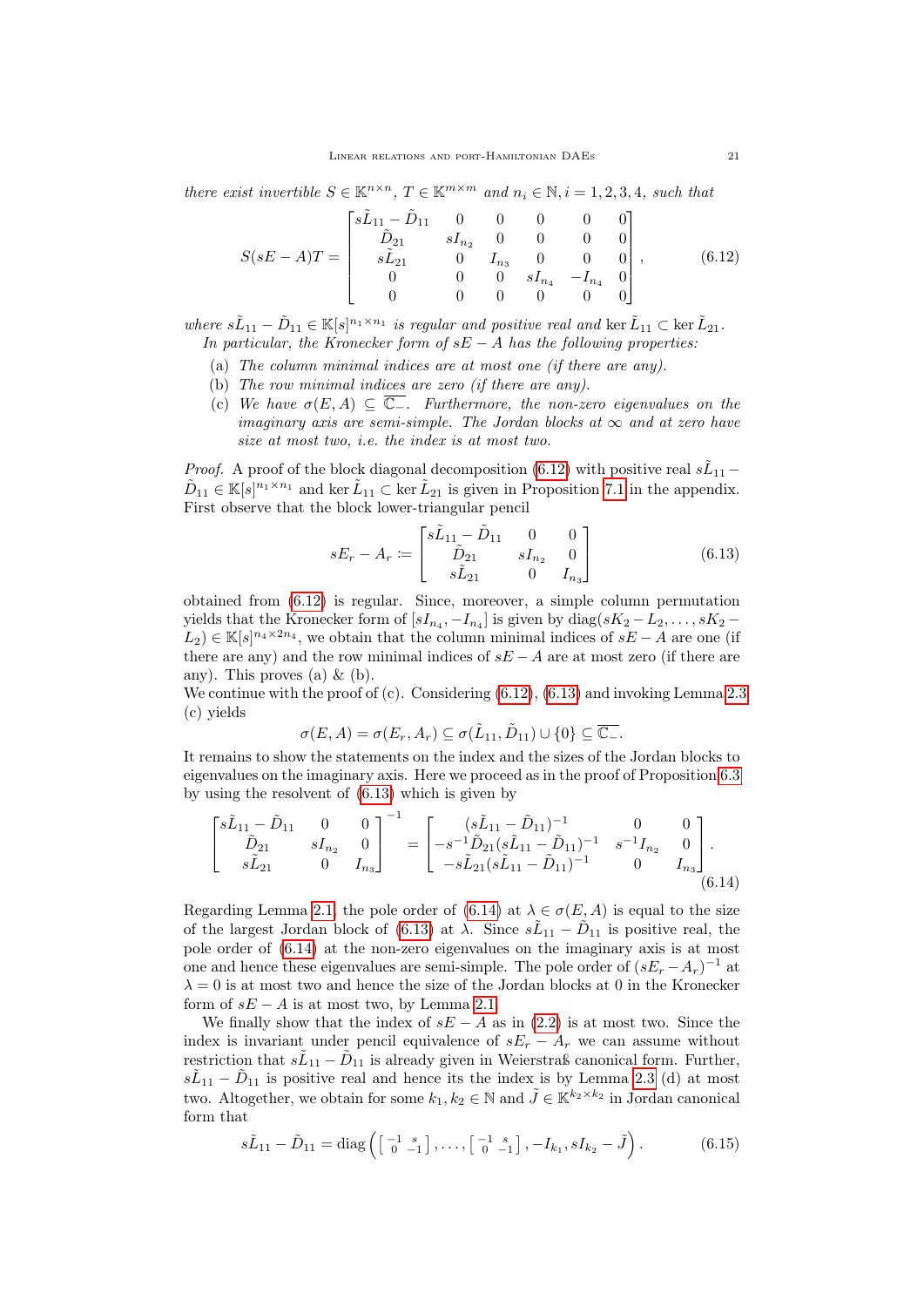Consequently, there exist  $M_1, \omega_1 > 0$  such that

<span id="page-21-2"></span><span id="page-21-1"></span>
$$
\forall \lambda > \omega_1: \quad \|(\lambda \tilde{L}_{11} - \tilde{D}_{11})^{-1}\| \le M_1 \lambda. \tag{6.16}
$$

Looking at the block entries of  $(6.14)$ , we continue to show the existence of some  $M_2, \omega_2 > 0$  satisfying

$$
\forall \lambda > \omega_2: \quad \|\lambda \tilde{L}_{21}(\lambda \tilde{L}_{11} - \tilde{D}_{11})^{-1}\| \le M_2 \lambda. \tag{6.17}
$$

Invoking the block diagonality of  $s\tilde{L}_{11}-\tilde{D}_{11}$  and the structure of the blocks in  $(6.15)$ it suffices to show that [\(6.17\)](#page-21-1) holds for  $s\tilde{L}_{11}-\tilde{D}_{11} = \begin{bmatrix} -1 & s \\ 0 & -1 \end{bmatrix}$ . Proposition [7.1](#page-25-0) yields  $\ker \tilde{L}_{11} \subset \ker \tilde{L}_{21}$ , which implies with  $\ker \tilde{L}_{11} = \{ \alpha e_1 \, | \, \alpha \in \mathbb{K} \}$  for  $x = \begin{pmatrix} x_1 \\ x_2 \end{pmatrix} \in \mathbb{K}^2$ and for all  $\lambda > 0$  and  $M_2 \coloneqq \|\tilde{L}_{21}e_1\|$  that

$$
\begin{aligned} \|\lambda \tilde{L}_{21}(\lambda \tilde{L}_{11} - \tilde{D}_{11})^{-1}x\| &= \left\|\lambda \tilde{L}_{21} \begin{bmatrix} -1 & -\lambda \\ 0 & -1 \end{bmatrix} \begin{pmatrix} x_1 \\ x_2 \end{pmatrix} \right\| \\ &= \left\|\lambda \tilde{L}_{21} \begin{pmatrix} -x_1 - \lambda x_2 \\ -x_2 \end{pmatrix} \right\| \\ &= \left\| -\lambda \tilde{L}_{21}e_2x_2 \right\| \\ &\le M_2 \lambda \|x\|. \end{aligned}
$$

This proves  $(6.17)$ . From  $(6.14)$  together with  $(6.16)$  and  $(6.17)$ , we see that there exist some  $M, \omega > 0$  with

$$
\forall \lambda > \omega : \quad \|(\lambda E_r - A_r)^{-1}\| \le M\lambda. \tag{6.18}
$$

This means by Lemma [2.1](#page-4-2) that  $\alpha_i \leq 2$  for all  $i = 1, \ldots, \ell_{\alpha}$ . Furthermore, the block structure in [\(6.12\)](#page-20-0) implies  $\gamma_i \leq 1$  for all  $i = 1, \ldots, \ell_{\gamma}$  and hence the index of  $sE - A$ as in  $(2.2)$  is at most two.

The following example from [\[12\]](#page-28-1) shows that without the maximality assumption on  $\mathcal{L}$ , arbitrarily large row minimal indices might occur.

<span id="page-21-0"></span>**Example 6.7.** Let  $\mathcal{D} = \text{gr } D$ ,  $D = J_n(0) - J_n(0)^*$  where  $J_n(0) \in \mathbb{R}^{n \times n}$  is a Jordan block at 0 and  $\mathcal{L} = \text{ran} \begin{bmatrix} E \\ Q \end{bmatrix}$  for  $E = Q = [I_{n-1}, 0_{(n-1)\times1}]^*$ . Then  $\mathcal{L}$  is nonnegative, but not maximal. Then, for  $A = DQ$ , it holds [\(1.5\)](#page-1-2), and it is shown in [\[12\]](#page-28-1) that the pencil  $sE - A$  has one row minimal index equal to  $n - 1$ .

We give a brief comparison of Theorem [6.6](#page-19-1) with [\[12,](#page-28-1) Thm. 4.3], where pH pencils in the sense of [\[12\]](#page-28-1) with, additionally,  $Q^*E \geq 0$  are considered.

- Remark 6.8. (i) As [\[12,](#page-28-1) Thm. 4.3] treats pH pencils in the sense of [\[12\]](#page-28-1), it employs the assumption that  $mul \mathcal{D} = \{0\}.$ 
	- (ii) [\[12,](#page-28-1) Thm. 4.3] shows that pH pencils in the sense of [\[12\]](#page-28-1) have the property that all its eigenvalues have nonpositive real part. Further, the nonzero imaginary eigenvalues are semi-simple. A statement on the sizes of the Jordan blocks corresponding to the eigenvalue zero is not contained.
	- (iii) Instead of our assumption of maximality of the nonnegative relation  $\mathcal{L} =$ ran  $\begin{bmatrix} E \\ Q \end{bmatrix}$ , the weaker assumption that all row minimal indices of  $sE - Q$ are zero has been used in [\[12,](#page-28-1) Thm. 4.3] to describe the Kronecker form of pencils which are pH in the sense of [\[12\]](#page-28-1).

We present an example of a pencil which is subject of Theorem [6.6](#page-19-1) but it cannot be represented as a pencil which is subject of [\[12,](#page-28-1) Thm. 4.3].

**Example 6.9.** Let  $E = \begin{bmatrix} 1 & 0 \\ 1 & 0 \end{bmatrix}$ ,  $A = \begin{bmatrix} -1 & 0 \\ 0 & -1 \end{bmatrix}$  and consider

$$
\mathcal{D} = \operatorname{ran} \begin{bmatrix} 1 & 0 \\ 0 & 0 \\ -1 & 0 \\ 0 & 1 \end{bmatrix}, \quad \mathcal{L} = \left( \operatorname{gr} \begin{bmatrix} 1 & 1 \\ 1 & 1 \end{bmatrix} \right)^{-1}.
$$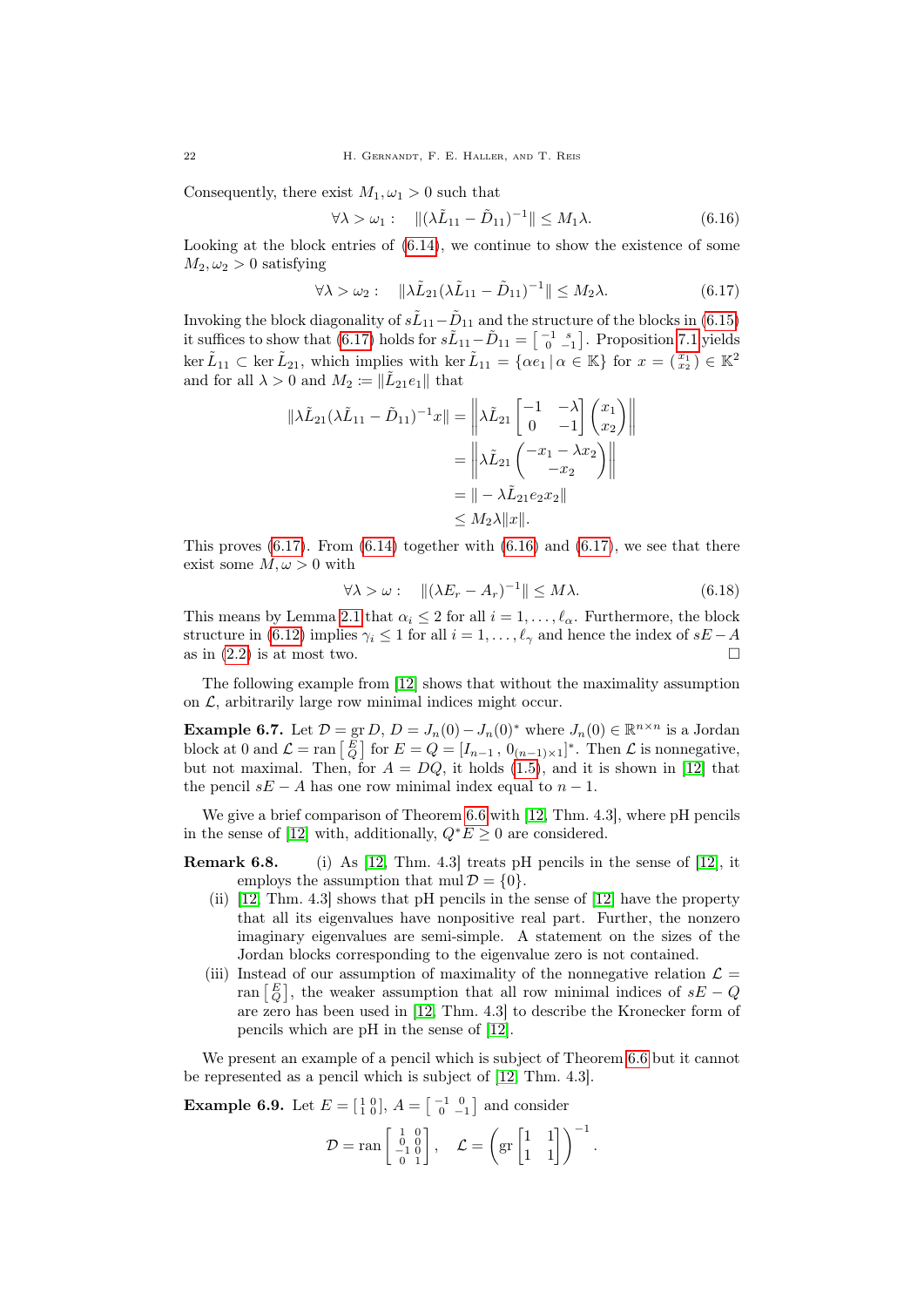Then  $D$  is maximally dissipative,  $\mathcal{L}$  is maximally nonnegative, and ran  $\begin{bmatrix} E \\ A \end{bmatrix} = D\mathcal{L}$ . Therefore, the pencil  $sE - A$  meets the assumptions of Theorem [6.6.](#page-19-1)

We show in the following that it is not possible to rewrite  $\mathcal{DL} = (\text{gr } D) \hat{\mathcal{L}}$  for some dissipative matrix  $D \in \mathbb{K}^{2 \times 2}$  and a nonnegative relation  $\hat{\mathcal{L}} \subset \mathbb{K}^4$ . To this end, let  $\hat{\mathcal{L}} = \operatorname{ran} \left[ \begin{smallmatrix} \hat{E} \ \hat{C} \end{smallmatrix} \right]$  $\hat{E}$  with  $\hat{Q}^* \hat{E} \geq 0$ . Then

$$
\operatorname{ran}\left[\begin{array}{c}E\\A\end{array}\right]=\left(\operatorname{gr} D\right)\operatorname{ran}\left[\begin{array}{c}\hat{E}\\ \hat{Q}\end{array}\right]=\operatorname{ran}\left[\begin{array}{c}\hat{E}\\ D\hat{Q}\end{array}\right]
$$

and hence there exists some invertible  $T \in \mathbb{K}^{2 \times 2}$  with  $\hat{E}T = E$  and  $D\hat{Q}T = A$ . Thus  $D\hat{Q}T = -I_2$  and hence  $\hat{Q}T = -D^{-1}$ . With  $\hat{Q}T = \begin{bmatrix} q_1 & q_2 \\ q_3 & q_4 \end{bmatrix}$  we have  $T^*\hat{Q}^*E =$  $\left[\frac{q_1+q_3}{q_2+q_4}0\right]\geq 0$  and hence  $q_1+q_3\geq 0$  and  $q_2+q_4=0$ . Since D is dissipative,  $\hat{Q}T$  is also dissipative and therefore

$$
0 \ge \langle \begin{pmatrix} 1 \\ 1 \end{pmatrix}, (D + D^*) \begin{pmatrix} 1 \\ 1 \end{pmatrix} \rangle = 2 \operatorname{Re} \langle \begin{pmatrix} 1 \\ 1 \end{pmatrix}, D \begin{pmatrix} 1 \\ 1 \end{pmatrix} \rangle = \operatorname{Re} (q_1 + q_2 + q_3 + q_4) = q_1 + q_3 \ge 0.
$$

This implies  $q_1 + q_3 = 0$  and hence  $(\frac{1}{1}) \in \ker(\hat{Q}T)^* = \ker \hat{Q}^*$ , which contradicts the invertibility of  $\hat{Q}$ .

# <span id="page-22-0"></span>7. Appendix

In this part we present the proof of Proposition [3.8.](#page-9-1) After that, we present Proposition [7.1,](#page-25-0) which is an essential ingredient for the proof of Theorem [6.6.](#page-19-1) Note that in these proofs we use the already proven results presented prior to Proposition [3.8,](#page-9-1) whereas the proof of Proposition [7.1](#page-25-0) will make use of Proposition [3.8.](#page-9-1)

We will use the following notation throughout the proofs: If two linear relations  $\mathcal{L}, \mathcal{M} \subset \mathbb{K}^{2n}$  are orthogonal, we write  $\mathcal{L}$ ⊕ $\mathcal{M}$  for their direct componentwise sum. If  $\mathcal{L},\mathcal{M}\subset \mathbb{K}^{2n}$  fulfill  $\mathcal{L}\subseteq \mathcal{M}$ , the *orthogonal minus* is given by  $\mathcal{M}\widehat{\ominus}\mathcal{L} \coloneqq \mathcal{M}\cap \mathcal{L}^{\perp}$ . Further, for a subspace  $X \subset \mathbb{K}^n$ , the *orthogonal projector* onto X is denoted by P<sub>X</sub>. For spaces  $Y_1, Y_2, Y_3 \subset \mathbb{K}^n$  with  $Y_1 \subset Y_2$  and a linear operator  $M: Y_2 \to Y_3$ ,  $M|_{Y_2}$  denotes the restriction of M to the space  $Y_2$ .

Proof of Proposition [3.8.](#page-9-1)

Step 1: We show that there exist orthogonal decompositions

$$
\mathcal{D} = \{(x, Dx)\}\widehat{\oplus}(\{0\} \times \text{mul}\,\mathcal{D}), \quad \mathcal{L} = \{(Lx, x)\}\widehat{\oplus}(\ker \mathcal{L} \times \{0\}) \tag{7.1}
$$

for linear operators  $D: \text{dom } \mathcal{D} \to (\text{mul } \mathcal{D})^{\perp}$  and  $L: \text{ran } \mathcal{L} \to (\ker \mathcal{L})^{\perp}$ . The result is proved only for  $\mathcal{D}$ ; the statement for  $\mathcal{L}$  is analogous. Consider the operator  $D$ with  $Dx = P_{(\text{mul }\mathcal{D})^{\perp}}y$  for  $(x, y) \in \mathcal{D}$ . To show that  $D : \text{dom }\mathcal{D} \to (\text{mul }\mathcal{D})^{\perp}$  is well-defined, let  $(x, y), (x, z) \in \mathcal{D}$ , then  $(0, y - z) \in \mathcal{D}$  implying that  $y - z \in \text{mul }\mathcal{D}$ . Consequently,  $P_{(\text{mul }\mathcal{D})^{\perp}}y - P_{(\text{mul }\mathcal{D})^{\perp}}z = P_{(\text{mul }\mathcal{D})^{\perp}}(y-z) = 0$ . Then the equality for the subspace  $\mathcal{D}$  in [\(7.1\)](#page-22-0) follows immediately and, by construction, the summands are orthogonal. Step 2: We show that

<span id="page-22-1"></span>
$$
\mathcal{DL} = \left( \begin{bmatrix} L \\ D \end{bmatrix} (\text{dom } \mathcal{D} \cap \text{ran } \mathcal{L}) \right) \widehat{\oplus} (\text{ker } \mathcal{L} \times \{0\}) \widehat{\oplus} (\{0\} \times \text{mul } \mathcal{D}). \tag{7.2}
$$

To prove "⊆", let  $(x, z) \in \mathcal{DL}$ . Then there exists some  $y \in \mathbb{K}^n$  such that  $(x, y) \in \mathcal{L}$ and  $(y, z) \in \mathcal{D}$ . Therefore,  $y \in \text{ran } \mathcal{L} \cap \text{dom } \mathcal{D}$ . This implies with [\(7.1\)](#page-22-0) that  $x = Ly + v_L$  and  $z = Dy + v_D$  for some  $v_L \in \text{ker } \mathcal{L}$  and  $v_D \in \text{mul } \mathcal{D}$ . Hence,

$$
(x,z) \in \left( \begin{bmatrix} L \\ D \end{bmatrix} (\operatorname{ran} \mathcal{L} \cap \operatorname{dom} \mathcal{D}) \right) \widehat{\oplus} (\ker \mathcal{L} \times \{0\}) \widehat{\oplus} (\{0\} \times \operatorname{mul} \mathcal{D}).
$$

To prove " $\supseteq$ ", let  $(Ly + v_L, Dy + v_D) \in \mathbb{K}^{2n}$  with  $y \in \text{ran }\mathcal{L} \cap \text{dom }\mathcal{D}, v_L \in \text{ker }\mathcal{L}$ , and  $v_D \in \text{mul}\,\mathcal{D}$ . This implies  $(Ly, y) \in \mathcal{L}$ ,  $(y, Dy) \in \mathcal{D}$  and hence  $(Ly, Dy) \in \mathcal{DL}$ . Then  $(0, 0) \in \mathcal{D}$  and  $(0, 0) \in \mathcal{L}$  further lead to  $(v_L, 0), (0, v_D) \in \mathcal{DL}$ , and thus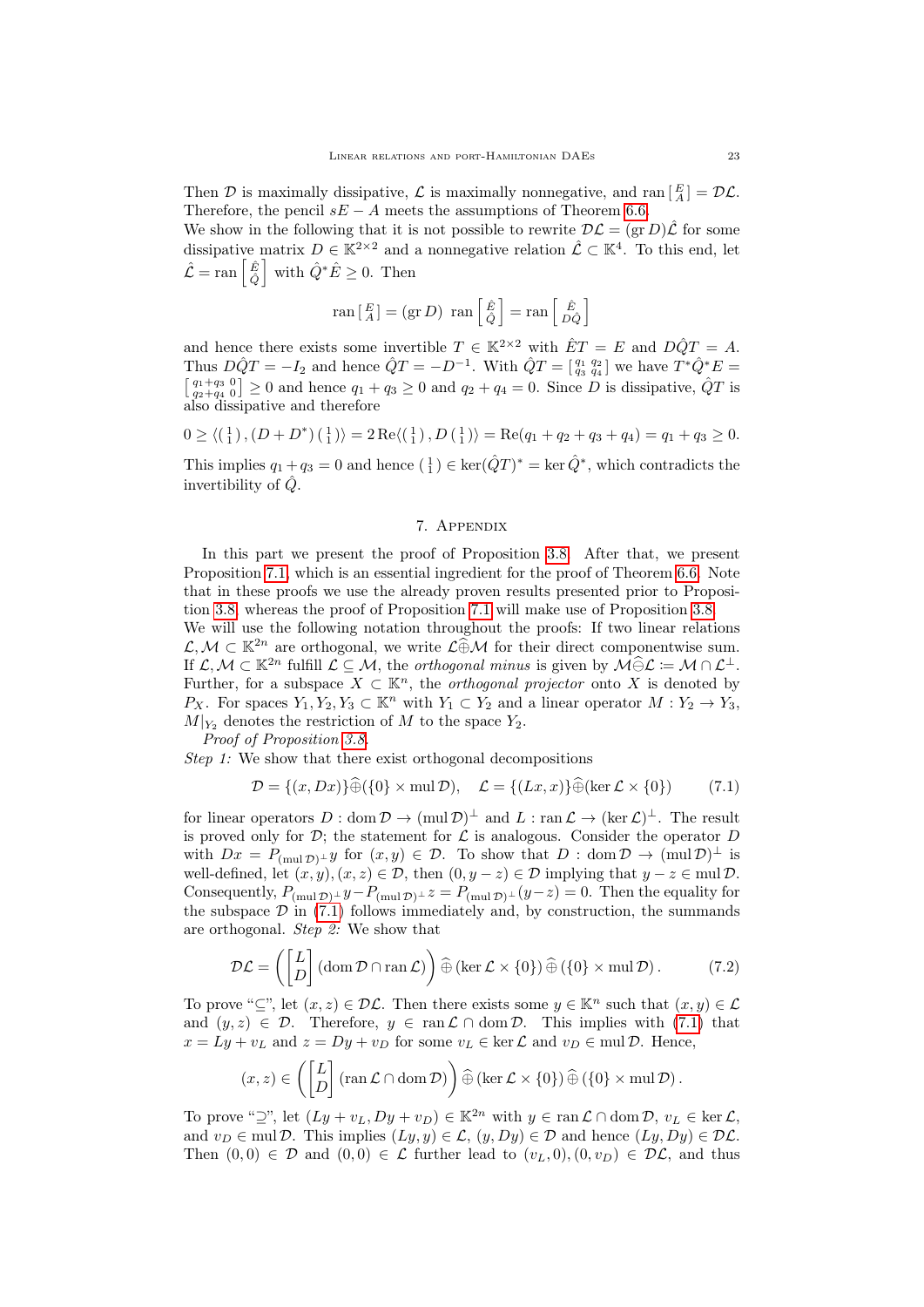$(Ly + v_L, Dy + v_D) \in \mathcal{DL}.$ 

Step 3: Consider the orthogonal decomposition  $\mathbb{K}^n = X_1 \widehat{\oplus} X_2$  with

 $X_1 \coloneqq \operatorname{ran} \mathcal{L} \cap \operatorname{dom} \mathcal{D}, \quad X_2 \coloneqq (\operatorname{ran} \mathcal{L} \cap \operatorname{dom} \mathcal{D})^\perp = (\operatorname{ran} \mathcal{L})^\perp \widehat{+} (\operatorname{dom} \mathcal{D})^\perp.$  (7.3) Our next objective is to show

<span id="page-23-1"></span><span id="page-23-0"></span>
$$
(\ker \mathcal{L} \times \{0\}) \widehat{\oplus} (\{0\} \times \text{mul}\,\mathcal{D}) = \begin{bmatrix} P_{\ker \mathcal{L}} \\ -P_{\text{mul}\,\mathcal{D}} \end{bmatrix} (\ker \mathcal{L}\widehat{+} \text{ mul}\,\mathcal{D}). \tag{7.4}
$$

The inclusion " $\supseteq$ " in [\(7.4\)](#page-23-0) is immediate. To prove " $\subseteq$ ", it suffices to show that both spaces ker  $\mathcal{L} \times \{0\}$  and  $\{0\} \times \text{mul } \mathcal{D}$  are contained in the set on right hand side of [\(7.4\)](#page-23-0). Consider the space  $X_3 \coloneqq \ker \mathcal{L} \widehat{+}$  mul D. Then by Lemma [3.6](#page-8-0) we have ker  $\mathcal{L} \subseteq$  $(\text{ran }\mathcal{L})^{\perp}$  and  $\text{mul }\mathcal{D} \subseteq (\text{dom }\mathcal{D})^{\perp}$ , whence  $X_3 \subseteq X_2$ . Since  $X_3 \widehat{\ominus} \text{mul }\mathcal{D} \subset \text{ker }\mathcal{L}$ , we have  $(\ker \mathcal{L})^{\perp} \cap (X_3 \widehat{\ominus} \text{ mul } \mathcal{D}) = \{0\}$ , we have that  $P_{\ker \mathcal{L}}|_{X_3 \widehat{\ominus} \text{ mul } \mathcal{D}}$  is injective. This together with  $\dim(X_3\widehat{\ominus} \text{mul }\mathcal{D}) = \dim \ker \mathcal{L}$  gives  $P_{\ker \mathcal{L}}(X_3\widehat{\ominus} \text{mul }\mathcal{D}) = \ker \mathcal{L}$ . Hence, for each  $(v_L, 0) \in \ker \mathcal{L} \times \{0\}$  there exists  $x \in X_3 \widehat{\ominus}$  mul D with  $P_{\ker \mathcal{L}} x = v_L$ and  $P_{\text{mul}\,\mathcal{D}}x = 0$  and therefore  $(v_L, 0) \in \left[\begin{array}{c} P_{\text{mul}\,\mathcal{L}} \\ -P_{\text{mul}\,\mathcal{D}} \end{array}\right](X_3)$ . Analogously, we can show that  $\{0\} \times \text{mul } \mathcal{D} \subseteq \left[\begin{array}{c} P_{\text{mul } \mathcal{L}} \\ -P_{\text{mul } \mathcal{D}} \end{array}\right] (X_3)$ , which altogether shows [\(7.4\)](#page-23-0).

Step 4: Based on the space decomposition  $\mathbb{K}^n = X_1 \widehat{\oplus} X_2$  as in [\(7.3\)](#page-23-1), we define

$$
\hat{L}_{11} := P_{X_1} L|_{X_1}, \quad \hat{L}_{21} := P_{X_2} L|_{X_1}, \quad \hat{L}_{22} := P_{\ker \mathcal{L}} : X_2 \to X_2 \tag{7.5}
$$

and

$$
\hat{D}_{11} := P_{X_1} D|_{X_1}, \quad \hat{D}_{21} := P_{X_2} D|_{X_1}, \quad \hat{D}_{22} := -P_{\text{mul } \mathcal{D}} : X_2 \to X_2.
$$

Let  $n_i := \dim X_i$ ,  $i = 1, 2$ , and  $U_1 := [u_1, \ldots, u_{n_1}] \in \mathbb{K}^{n \times n_1}$  and  $U_2 := [u_{n_1+1}, \ldots, u_n] \in$  $\mathbb{K}^{n \times n_2}$ , where the columns are an orthonormal basis of  $X_1$  and  $X_2$ , respectively. Then  $U = [U_1, U_2] \in \mathbb{K}^{n \times n}$  is unitary and

$$
L_{ij} := U_i^* \hat{L}_{ij} U_j, \quad D_{ij} := U_i^* \hat{D}_{ij} U_j, \quad i, j = 1, 2. \tag{7.6}
$$

Combining  $(7.2)$  and  $(7.4)$ , we obtain

$$
\mathcal{DL} = (\left[\begin{array}{c} L \\ D \end{array}\right](X_1)) \widehat{\oplus} (\ker \mathcal{L} \times \{0\}) \widehat{\oplus} (\{0\} \times \text{mul } \mathcal{D})
$$
\n
$$
= \begin{bmatrix} \hat{L}_{11} \\ \hat{L}_{21} \\ \hat{D}_{11} \end{bmatrix} (X_1) \widehat{\oplus} \begin{bmatrix} 0 \\ \hat{L}_{22} \\ 0 \end{bmatrix} (X_2)
$$
\n
$$
= \text{diag}(U, U) \left( \begin{bmatrix} L_{11} & 0 \\ L_{21} & 0 \\ D_{21} & 0 \end{bmatrix} \underbrace{(U^*X_1)}_{=K^{n_1} \times \{0\}} \widehat{\oplus} \begin{bmatrix} 0 & 0 \\ 0 & L_{22} \\ 0 & D_{22} \end{bmatrix} \underbrace{(U^*X_2)}_{= \{0\} \times K^{n_2}} \right)
$$
\n
$$
= \text{diag}(U, U) \text{ ran} \begin{bmatrix} L_{11} & 0 \\ L_{21} & L_{22} \\ D_{21} & D_{22} \end{bmatrix}.
$$

This completes the proof of [\(3.4\)](#page-9-2).

Step 5: We show that [\(3.5\)](#page-9-3) and [\(3.6\)](#page-9-4) hold. Let  $(y, x) \in \mathcal{L}$ . Then  $y = Lx + v<sub>L</sub>$  for some  $v_L \in \ker \mathcal{L} \subseteq (\operatorname{ran} \mathcal{L})^{\perp}$  and some  $x \in X_1$ . Consequently,

<span id="page-23-2"></span>
$$
\langle \hat{L}_{11}x, x \rangle = \langle P_{X_1}Lx, x \rangle = \langle Lx, x \rangle = \langle Lx + v_L, x \rangle = \langle y, x \rangle = \langle x, y \rangle = \langle x, \hat{L}_{11}x \rangle,
$$
\n(7.7)

where in the second last equation the symmetry of  $\mathcal L$  was used and the last equation follows from a repetition of the first steps in the second component of the inner product. This implies that  $\hat{L}_{11}$  is Hermitian. Consequently,  $L_{11} = U_1^* \hat{L}_{11} U_1$  is Hermitian. Similarly, one can show that if  $D$  is dissipative then  $D_{11}$  is dissipative,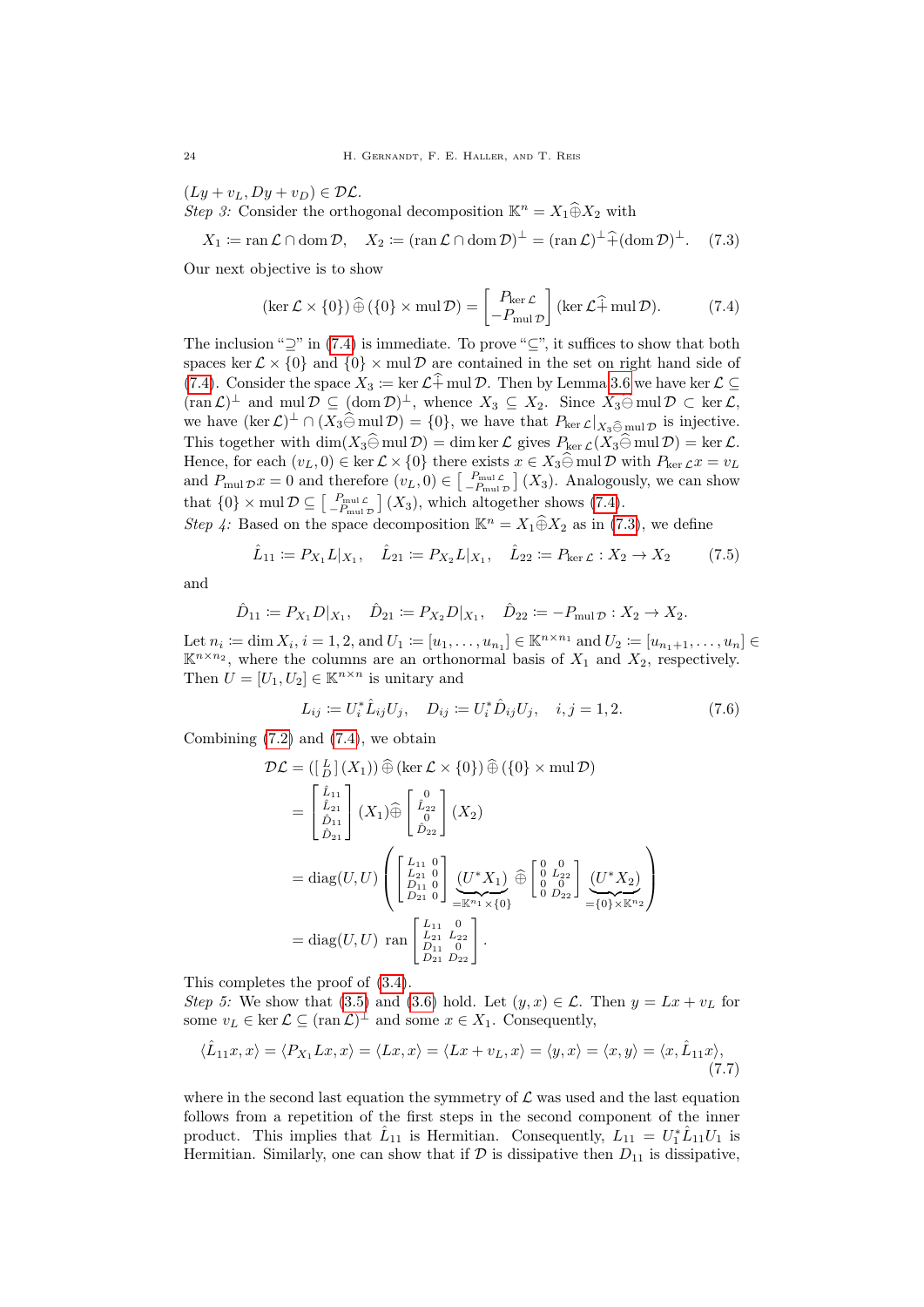whence [\(3.5\)](#page-9-3) holds. Since  $L_{22} = U_2^* \hat{L}_{22} U_2$  and  $D_{22} = U_2^* \hat{D}_{22} U_2$  with orthogonal projectors  $\hat{L}_{22} = P_{\text{ker }\mathcal{L}}$  and  $-\hat{D}_{22} = P_{\text{mul }\mathcal{D}}$  we have

$$
L_{22} = U_2^* \hat{L}_{22} U_2 = U_2^* \hat{L}_{22}^2 U_2 = U_2^* \hat{L}_{22} U_2 U_2^* \hat{L}_{22} U_2 = L_{22}^2 = L_{22}^*,
$$
  
-
$$
D_{22} = U_2^* \hat{D}_{22} U_2 = U_2^* \hat{D}_{22}^2 U_2 = U_2^* \hat{D}_{22} U_2 U_2^* \hat{D}_{22} U_2 = D_{22}^2 = -D_{22}^*.
$$

Furthermore,

$$
\operatorname{ran} D_{22} \cap \operatorname{ran} L_{22} = U_2^*(\operatorname{ran} P_{\operatorname{mul} \mathcal{D}} \cap \operatorname{ran} P_{\ker \mathcal{L}}) = U_2^*(\operatorname{mul} \mathcal{D} \cap \ker \mathcal{L}) = \{0\},\
$$

which implies mul  $\mathcal{D} \cap \ker \mathcal{L} = \{0\}$  and hence [\(3.6\)](#page-9-4).

Step 6: We prove (i)-(iii). If  $\mathcal L$  is nonnegative, then  $\langle y, x \rangle \geq 0$  for all  $(x, y) \in \mathcal L$  which implies, by using [\(7.7\)](#page-23-2), that  $\langle \hat{L}_{11}x, x \rangle \ge 0$  for all  $x \in X_1$  and thus  $L_{11} = U_1^* \hat{L}_{11} U_1$  is positive semi-definite. Next we show that ker  $L_{11} \subset \text{ker } L_{21}$ , if  $\mathcal L$  is maximal. From the maximality we have  $(\ker \mathcal{L})^{\perp} = \tan \mathcal{L}$  and thus the operator  $L : \tan \mathcal{L} \to \tan \mathcal{L}$ from Step 1 can be decomposed as

$$
L = \begin{bmatrix} \hat{L}_{11} & \tilde{L}_{21}^* \\ \tilde{L}_{21} & \tilde{L}_{22} \end{bmatrix}, \quad \operatorname{ran} \mathcal{L} = (\operatorname{dom} \mathcal{D} \cap \operatorname{ran} \mathcal{L}) \widehat{\oplus} (\operatorname{ran} \mathcal{L} \widehat{\ominus} (\operatorname{dom} \mathcal{D} \cap \operatorname{ran} \mathcal{L})),
$$

and L is nonnegative, i.e.,  $\langle Lx, x \rangle \geq 0$  for all  $x \in \text{ran }\mathcal{L}$ . We show that ker  $\hat{L}_{11} \subset$ ker  $\tilde{L}_{21}$ . Assume that there exists some  $x \in \ker \hat{L}_{11}$  with  $z := -\tilde{L}_{21}x \neq 0$ . Since  $L\geq 0$  we have for all  $\alpha\in\mathbb{R}$ 

$$
0 \le \left\langle L\begin{pmatrix} \alpha x \\ z \end{pmatrix}, \begin{pmatrix} \alpha x \\ z \end{pmatrix} \right\rangle = \left\langle \begin{bmatrix} \hat{L}_{11} & \tilde{L}_{21}^* \\ \tilde{L}_{21} & \tilde{L}_{22} \end{bmatrix} \begin{pmatrix} \alpha x \\ z \end{pmatrix}, \begin{pmatrix} \alpha x \\ z \end{pmatrix} \right\rangle = -2\alpha \|z\|^2 + \|\tilde{L}_{22}z\|^2.
$$

Choosing  $\alpha$  sufficiently large, we obtain a contradiction. Hence ker  $\hat{L}_{11} \subset \text{ker } \tilde{L}_{21}$ . Further, decompose  $X_2 = (X_2 \cap \text{ran }\mathcal{L}) \widehat{\oplus} (X_2 \cap (\text{ran }\mathcal{L})^{\perp})$  and, without restriction, assume that the vectors  $u_{n_1+1}, \ldots, u_{n_1+\hat{k}}$  for some  $\hat{k} \ge 1$  are an orthonormal basis of  $X_2 \cap \operatorname{ran} \mathcal{L}$ . Then

 $\hat{L}_{21}=P_{X_2}L|_{X_1}=P_{X_2\cap\mathop{\mathrm{ran}}\nolimits\mathcal{L}}L|_{X_1}+P_{X_2\cap(\mathop{\mathrm{ran}}\nolimits\mathcal{L})^\perp}L|_{X_1}=P_{X_2\cap\mathop{\mathrm{ran}}\nolimits\mathcal{L}}L|_{X_1}=\tilde{L}_{21}$ and this implies

 $\ker L_{11} = \ker U_1^* \hat{L}_{11} U_1 = U_1^* \ker \hat{L}_{11}$ 

<span id="page-24-0"></span>
$$
\subset U_1^* \ker \tilde{L}_{21} = \ker U_1^* \hat{L}_{21} = \ker U_2^* \hat{L}_{21} U_1 = \ker L_{21}.
$$

The assertion (ii) can be proven analogously to (i). To show (iii), first assume that ker  $L_{22} \cap \text{ker } D_{22} = \{0\}.$  Then

$$
\ker \hat{L}_{22} \cap \ker \hat{D}_{22} = U_2(\ker L_{22} \cap \ker D_{22}) = \{0\}
$$
\n(7.8)

and taking orthogonal complements in  $X_2$ , we obtain

$$
X_2 = (\ker \hat{L}_{22} \cap \ker \hat{D}_{22})^{\perp} = \operatorname{ran} \hat{L}_{22} + \operatorname{ran} \hat{D}_{22} = \ker \mathcal{L} + \operatorname{mul} \mathcal{D}.
$$

Conversely, assume that  $X_2 = \ker \widehat{\mathcal{L}} + \text{mul }\mathcal{D}$ . Then, again by taking orthogonal complements in  $X_2$ ,

$$
\ker \hat{L}_{22} \cap \ker \hat{D}_{22} = (\ker \mathcal{L} \hat{+} \operatorname{mul} \mathcal{D})^{\perp} = X_2^{\perp} = \{0\}.
$$

Now invoking [\(7.8\)](#page-24-0) and the injectivity of  $U_2$ , we obtain ker  $L_{22} \cap \text{ker } D_{22} = \{0\}.$ Step 7: We prove (iv). Assume that  $\mathcal L$  is self-adjoint and  $\mathcal D = \text{gr } D$  for some dissipative  $D \in \mathbb{K}^{n \times n}$ . Then we have that  $m \mathfrak{u}(\mathcal{D}) = \{0\} = (\text{dom }\mathcal{D})^{\perp}$  and ker  $\mathcal{L} =$  $(\text{ran }\mathcal{L})^{\perp}$ . Hence,  $X_1 = \text{ran }\mathcal{L} = X_2^{\perp}$ . This implies that  $\hat{L}_{21} = \hat{D}_{22} = 0$  and thus  $L_{21} = D_{22} = 0$ . Invoking (iii), we have ker  $L_{22} = \ker L_{22} \cap \ker D_{22} = \{0\}$  which implies  $L_{22} = I_{n_2}$ . Furthermore, mul  $\mathcal{L} = \ker \hat{L}_{11} = U(\ker L_{11} \times \{0\})$  and together with  $(\operatorname{ran} \mathcal{L})^{\perp} = \ker \mathcal{L}$  we obtain

$$
\{x \in \operatorname{ran} \mathcal{L} \mid Dx \in (\operatorname{ran} \mathcal{L})^{\perp}\} = \ker(P_{\operatorname{ran} \mathcal{L}}D|_{\operatorname{ran} \mathcal{L}}) = \ker \hat{D}_{11} = U(\ker D_{11} \times \{0\}).
$$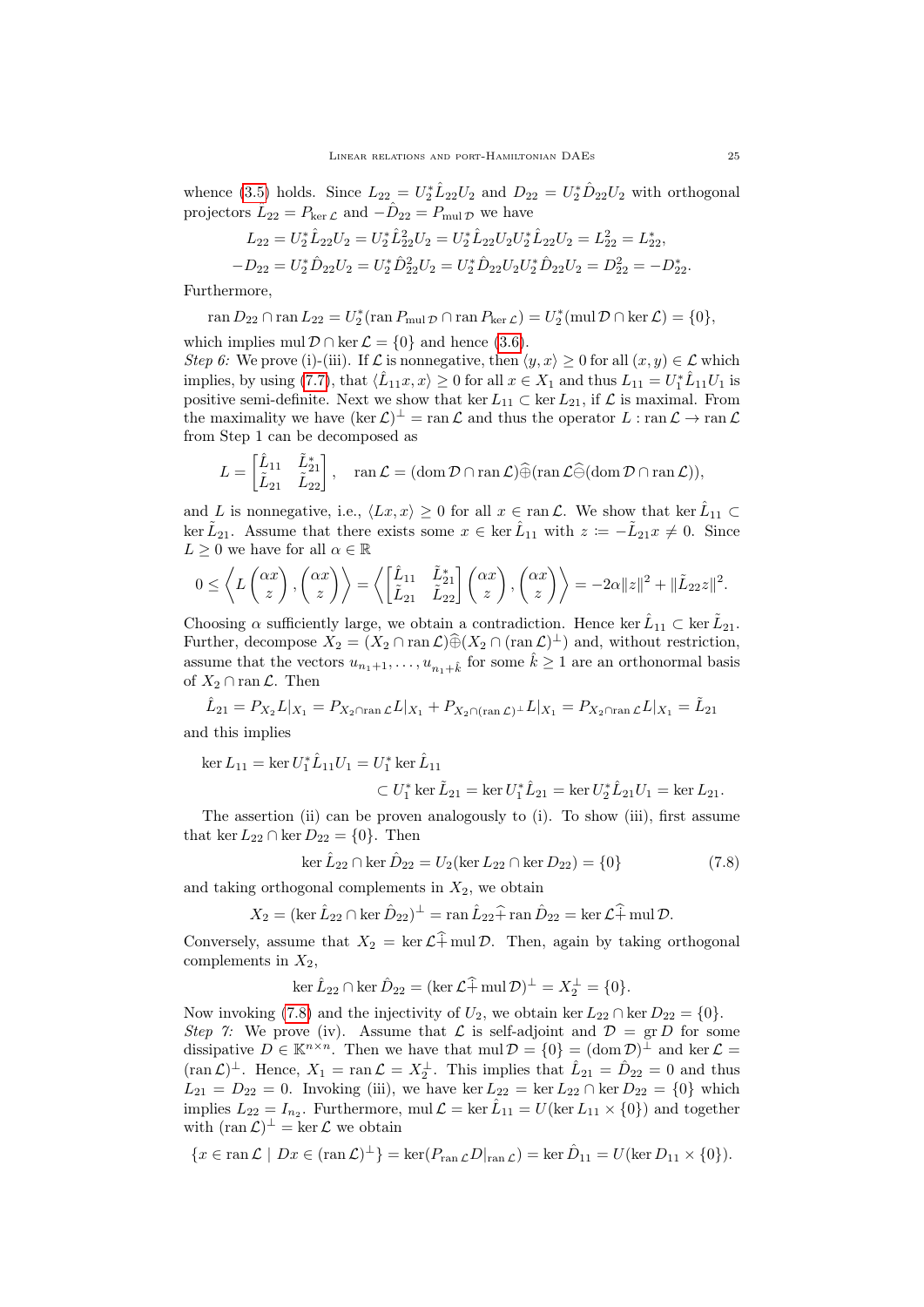The proof of (v) is analogous to the proof of (iv) and is therefore omitted.  $\square$ 

<span id="page-25-0"></span>**Proposition 7.1.** Let  $\mathcal{D} \subseteq \mathbb{K}^{2n}$  be maximally dissipative and  $\mathcal{L} \subseteq \mathbb{K}^{2n}$  be maximally nonnegative. Further, let  $E, A \in \mathbb{K}^{n \times m}$  be such that  $\text{ran} [E] = \mathcal{DL}$ . Then there exist some invertible  $S \in \mathbb{K}^{n \times n}$ ,  $T \in \mathbb{K}^{m \times m}$  and  $n_i \in \mathbb{N}$ ,  $i = 1, 2, 3, 4$ , such that

$$
S(sE-A)T = \begin{bmatrix} sL_{11} - D_{11} & 0 & 0 & 0 & 0 & 0 \\ D_{21} & sI_{n_2} & 0 & 0 & 0 & 0 \\ sL_{21} & 0 & I_{n_3} & 0 & 0 & 0 \\ 0 & 0 & 0 & sI_{n_4} & -I_{n_4} & 0 \\ 0 & 0 & 0 & 0 & 0 & 0 \end{bmatrix}, \quad (7.9)
$$

where  $sL_{11} - D_{11} \in K[s]^{n_1 \times n_1}$  is regular and positive real and ker  $L_{11} \subset \text{ker } L_{21}$ .

Proof. The proof consists of two steps. In the first step we derive a certain range representation for  $D\mathcal{L}$ . In second step, [\(7.9\)](#page-25-1) is obtained from the resulting range representation.

Step 1: We show that there exists some  $\hat{m} \in \mathbb{N}$  and an invertible matrix  $S \in \mathbb{K}^{n \times n}$ and some  $n_1, n_2, n_3, n_4 \in \mathbb{N}$ , such that  $\overline{r}$ 

<span id="page-25-4"></span>
$$
\mathcal{DL} = \text{diag}(S, S) \text{ ran} \begin{bmatrix} L \\ D \end{bmatrix}
$$

$$
sL - D = \begin{bmatrix} sL_{11} - D_{11} & 0 & 0 & 0 & 0 & 0 \\ D_{21} & sI_{n2} & 0 & 0 & 0 & 0 \\ sL_{21} & 0 & I_{n3} & 0 & 0 & 0 \\ 0 & 0 & 0 & sI_{n4} & -I_{n4} & 0 \\ 0 & 0 & 0 & 0 & 0 & 0 \end{bmatrix} \in \mathbb{K}[s]^{n \times \hat{m}}
$$
(7.10)

for some positive real and regular pencil  $sL_{11} - D_{11} \in \mathbb{K}[s]^{n_1 \times n_1}$ ,  $D_{21} \in \mathbb{K}^{n_2 \times n_1}$ ,  $L_{21} \in \mathbb{K}^{n_3 \times n_1}.$ 

Consider the space  $X := \text{mul } \mathcal{D} \cap \text{ker } \mathcal{L}$ , and the relations

$$
\hat{\mathcal{D}} := \mathcal{D}\widehat{\ominus}(\{0\} \times X), \quad \hat{\mathcal{L}} := \mathcal{L}\widehat{\ominus}(X \times \{0\}).
$$

Then we obtain an orthogonal decomposition

<span id="page-25-2"></span>
$$
\mathcal{DL} = \hat{\mathcal{DL}}\hat{\oplus}(\{0\} \times X)\hat{\oplus}(X \times \{0\})\tag{7.11}
$$

and

$$
\operatorname{mul}\hat{\mathcal{D}} = \operatorname{mul}\mathcal{D}\hat{\ominus}X, \quad \ker \hat{\mathcal{L}} = \ker \mathcal{L}\hat{\ominus}X.
$$

This implies mul  $\hat{\mathcal{D}} \cap \ker \hat{\mathcal{L}} = \{0\}$ . It can be further seen that  $\hat{\mathcal{D}}$  is dissipative and  $\hat{\mathcal{L}}$  is nonnegative. Further, define

$$
\mathcal{V} := \mathbb{K}^{2n} \widehat{\ominus} (\{0\} \times X) \widehat{\ominus} (X \times \{0\}).
$$

The previous considerations show that both  $\hat{\mathcal{D}}$  and  $\hat{\mathcal{L}}$  are subsets of  $\mathcal{V}$ . Moreover, set  $k_X := \dim X$  and let  $\iota : \mathcal{V} \to \mathbb{K}^{2(n-k_X)} = \mathbb{K}^{\dim \mathcal{V}}$  be a vector space isometry. It follows that

$$
\tilde{\mathcal{D}} := \iota(\hat{\mathcal{D}}), \quad \tilde{\mathcal{L}} := \iota(\hat{\mathcal{L}}) \tag{7.12}
$$

are maximally dissipative and maximally nonnegative linear relations in  $\mathbb{K}^{2(n-k_X)}$ , respectively, satisfying mul  $\tilde{\mathcal{D}} \cap \ker \tilde{\mathcal{L}} = \{0\}$  and note that

<span id="page-25-3"></span>
$$
\tilde{\mathcal{D}}\tilde{\mathcal{L}} = \iota(\hat{\mathcal{D}}\hat{\mathcal{L}}). \tag{7.13}
$$

Then Proposition [3.8](#page-9-1) implies the existence of some unitary  $\tilde{U} \in \mathbb{K}^{(n-k_X)\times (n-k_X)}$ , such that, with  $k_1 \coloneqq \dim(\operatorname{ran} \tilde{\mathcal{L}} \cap \operatorname{dom} \tilde{\mathcal{D}}), k_2 \coloneqq n - k_X - k_1$ ,

$$
\tilde{\mathcal{D}}\tilde{\mathcal{L}} = \text{ran diag}(\tilde{U}, \tilde{U}) \begin{bmatrix} \tilde{L}_{11} & 0 \\ \tilde{L}_{21} & \tilde{L}_{22} \\ \tilde{D}_{11} & 0 \\ \tilde{D}_{21} & \tilde{D}_{22} \end{bmatrix}
$$
(7.14)

<span id="page-25-1"></span>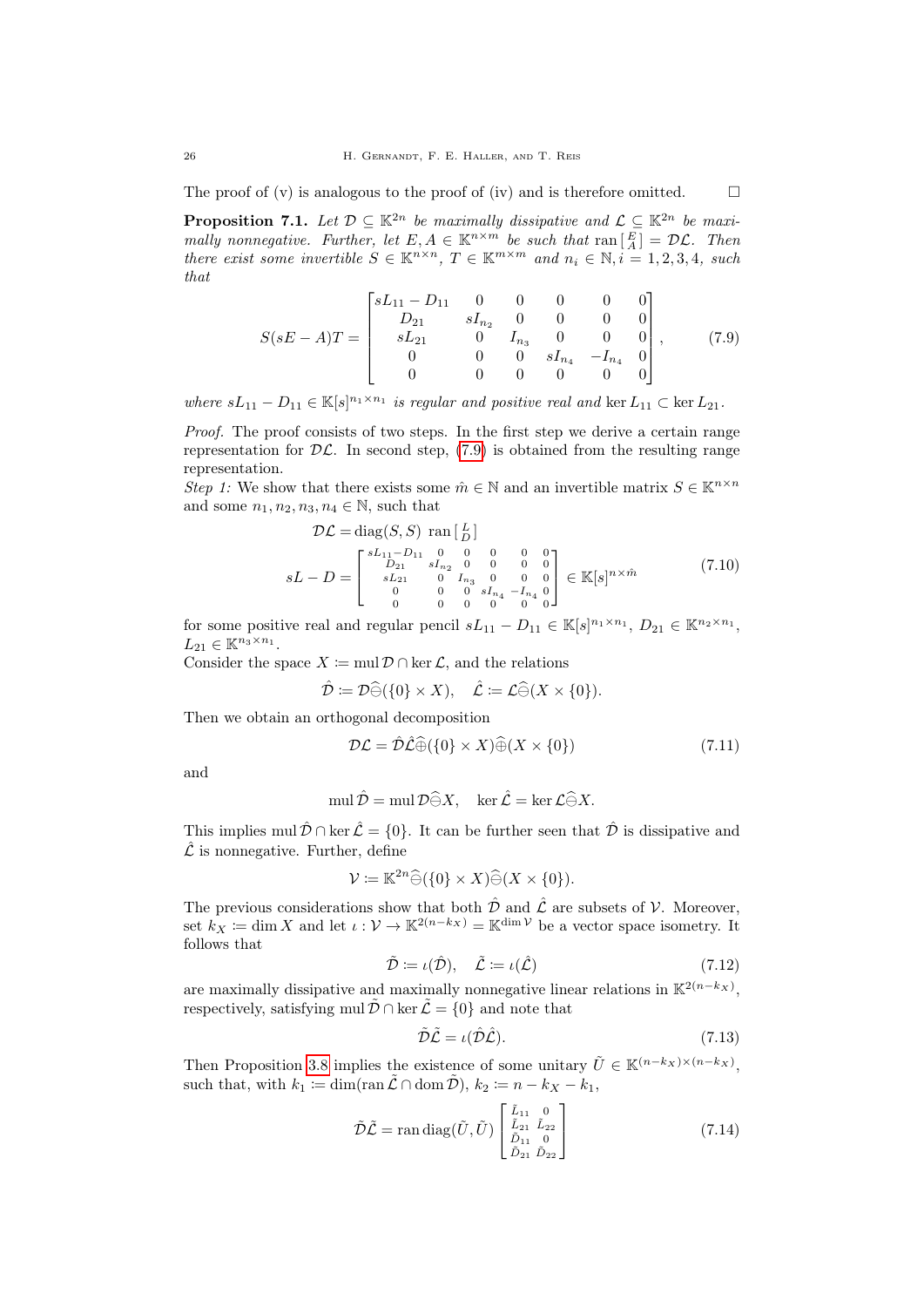for some matrices  $\tilde{L}_{ij}, \tilde{D}_{ij} \in \mathbb{K}^{k_i \times k_j}$  with  $\tilde{L}_{11} \geq 0$ , ker  $\tilde{L}_{11} \subseteq \ker \tilde{L}_{21}, \tilde{D}_{11} + \tilde{D}_{11}^* \leq 0$ and

 $\tilde{D}_{22}^2 = -\tilde{D}_{22} = -\tilde{D}_{22}^*, \quad \tilde{L}_{22}^2 = \tilde{L}_{22} = \tilde{L}_{22}^*, \quad \ker \tilde{D}_{22} \hat{+} \ker \tilde{L}_{22} = \mathbb{K}^{k_2}$  $(7.15)$ Invoking  $(7.11)–(7.14)$  $(7.11)–(7.14)$  $(7.11)–(7.14)$  and

$$
\mathcal{V}\widehat{\oplus}(\{0\} \times X)\widehat{\oplus}(X \times \{0\}) \cong \mathbb{K}^{2(n-k_X)} \times \mathbb{K}^{k_X} \times \mathbb{K}^{k_X}
$$

yields the existence of a unitary matrix  $\hat{U} \in \mathbb{K}^{n \times n}$  such that

<span id="page-26-0"></span>
$$
\mathcal{DL} = \text{diag}(\hat{U}, \hat{U}) \text{ ran}\begin{bmatrix} \tilde{L}_{11} & 0 & 0 & 0 \\ \tilde{L}_{21} & \tilde{L}_{22} & 0 & 0 \\ 0 & 0 & I_{k_X} & 0 \\ \tilde{D}_{11} & 0 & 0 & 0 \\ \tilde{D}_{21} & \tilde{D}_{22} & 0 & 0 \\ 0 & 0 & 0 & I_{k_X} \end{bmatrix}.
$$

Lemma [2.3](#page-4-1) (b) implies that  $s\tilde{L}_{11} - \tilde{D}_{11}$  has only column and row minimal indices equal to zero and their number coincides. Hence there exist invertible  $S_1, T_1 \in$  $\mathbb{K}^{\bar{k}_1 \times k_1}$  and some  $n_1 \in \mathbb{N}$ , such that

$$
S_1(s\tilde{L}_{11} - \tilde{D}_{11})T_1 = \begin{bmatrix} sL_{11} - D_{11} & 0\\ 0 & 0 \end{bmatrix}
$$

for some positive real and regular pencil  $sL_{11} - D_{11} \in K[s]^{n_1 \times n_1}$ . Since  $\tilde{\mathcal{L}}$  is maximally nonnegative, Proposition [3.8](#page-9-1) (i) yields

 $\ker L_{11} \times \mathbb{K}^{k_1 - n_1} = \ker \begin{bmatrix} L_{11} & 0 \\ 0 & 0 \end{bmatrix} = \ker \tilde{L}_{11} T_1 = T_1^{-1} \ker \tilde{L}_{11} \subset T_1^{-1} \ker \tilde{L}_{21} = \ker \tilde{L}_{21} T_1.$ Consequently, for some  $L_{21}^{(1)} \in \mathbb{K}^{k_2 \times n_1}$ 

$$
\tilde{L}_{21}T_1 = \left[L_{21}^{(1)}, 0_{k_2 \times (k_1 - n_1)}\right] \text{ and } \ker L_{11} \subseteq \ker L_{21}^{(1)}.
$$

Further, by using  $[D_{21}^{(1)}, D_{21}^{(2)}] := \tilde{D}_{21}T_1, D_{21}^{(1)} \in \mathbb{K}^{k_2 \times n_1}, D_{21}^{(2)} \in \mathbb{K}^{k_2 \times (k_1 - n_1)}$ , we find

$$
\begin{bmatrix}\nS_1 & 0 & 0 & 0 & 0 \\
0 & I_{k_2+k_X} & 0 & 0 & 0 \\
0 & 0 & 0 & I_{k_2+k_X}\n\end{bmatrix}\n\text{ ran}\n\begin{bmatrix}\n\tilde{L}_{21} & 0 & 0 & 0 \\
\tilde{L}_{21} & \tilde{L}_{22} & 0 & 0 \\
0 & 0 & I_{k_X} & 0 \\
\tilde{D}_{21} & \tilde{D}_{22} & 0 & 0 \\
0 & 0 & 0 & I_{k_X}\n\end{bmatrix}
$$
\n
$$
= \text{ran}\n\begin{bmatrix}\nS_1 \tilde{L}_{11} T_1 & 0 & 0 & 0 \\
\tilde{L}_{21} T_1 & \tilde{L}_{22} & 0 & 0 \\
0 & 0 & 0 & I_{k_X}\n\end{bmatrix}\n= \text{ran}\n\begin{bmatrix}\nL_{11} & 0 & 0 & 0 & 0 \\
0 & 0 & 0 & 0 & 0 \\
L_{21}^0 & 0 & 0 & 0 & 0 \\
0 & 0 & 0 & I_{k_X} & 0 \\
0 & 0 & 0 & 0 & 0 \\
0 & 0 & 0 & 0 & 0 \\
0 & 0 & 0 & 0 & 0 \\
0 & 0 & 0 & 0 & 0\n\end{bmatrix}.
$$

Denoting  $k_3 \coloneqq \dim \ker \tilde{D}_{22}, n_3 \coloneqq \dim \ker \tilde{L}_{22}, (7.15)$  $k_3 \coloneqq \dim \ker \tilde{D}_{22}, n_3 \coloneqq \dim \ker \tilde{L}_{22}, (7.15)$  implies that  $k_2 = k_3 + n_3$ . Let  $\tilde{S} \in \mathbb{K}^{k_2 \times k_2}$  be a matrix whose first  $k_3$  columns form a basis of  $\tilde{D}_{22}$  and whose last  $n_3$  columns form a basis of  $\tilde{L}_{22}$ . Then  $\tilde{S}^*(s\tilde{L}_{22} - \tilde{D}_{22})\tilde{S} = \text{diag}(s\hat{L}_{22}, \hat{D}_{22})$  for some  $\hat{L}_{22} \in \mathbb{K}^{k_3 \times k_3}$ ,  $\hat{D}_{22} \in \mathbb{K}^{n_3 \times n_3}$ , which are positive definite by [\(7.15\)](#page-26-0). Then, by taking a suitable block congruence transformation, we obtain that there exists some invertible  $S_2 \in \mathbb{K}^{k_2 \times k_2}$  such that the Weierstraß form is given by

$$
S_2(s\tilde{L}_{22}-\tilde{D}_{22})S_2^* = \begin{bmatrix} sI_{k_3} & 0\\ 0 & -I_{n_3} \end{bmatrix},
$$

Hence, with  $\begin{bmatrix} L_{21}^{(1,1)} \\ L_{21}^{(2)} \end{bmatrix} := S_2 L_{21}^{(1)}$  for some  $L_{21}^{(1,1)} \in \mathbb{K}^{n_3 \times n_1}$  and  $L_{21} \in \mathbb{K}^{n_3 \times n_1}$  which implies

$$
\ker L_{11} \subseteq \ker L_{21}^{(1)} = \ker S_2 L_{21}^{(1)} \subseteq \ker L_{21}.
$$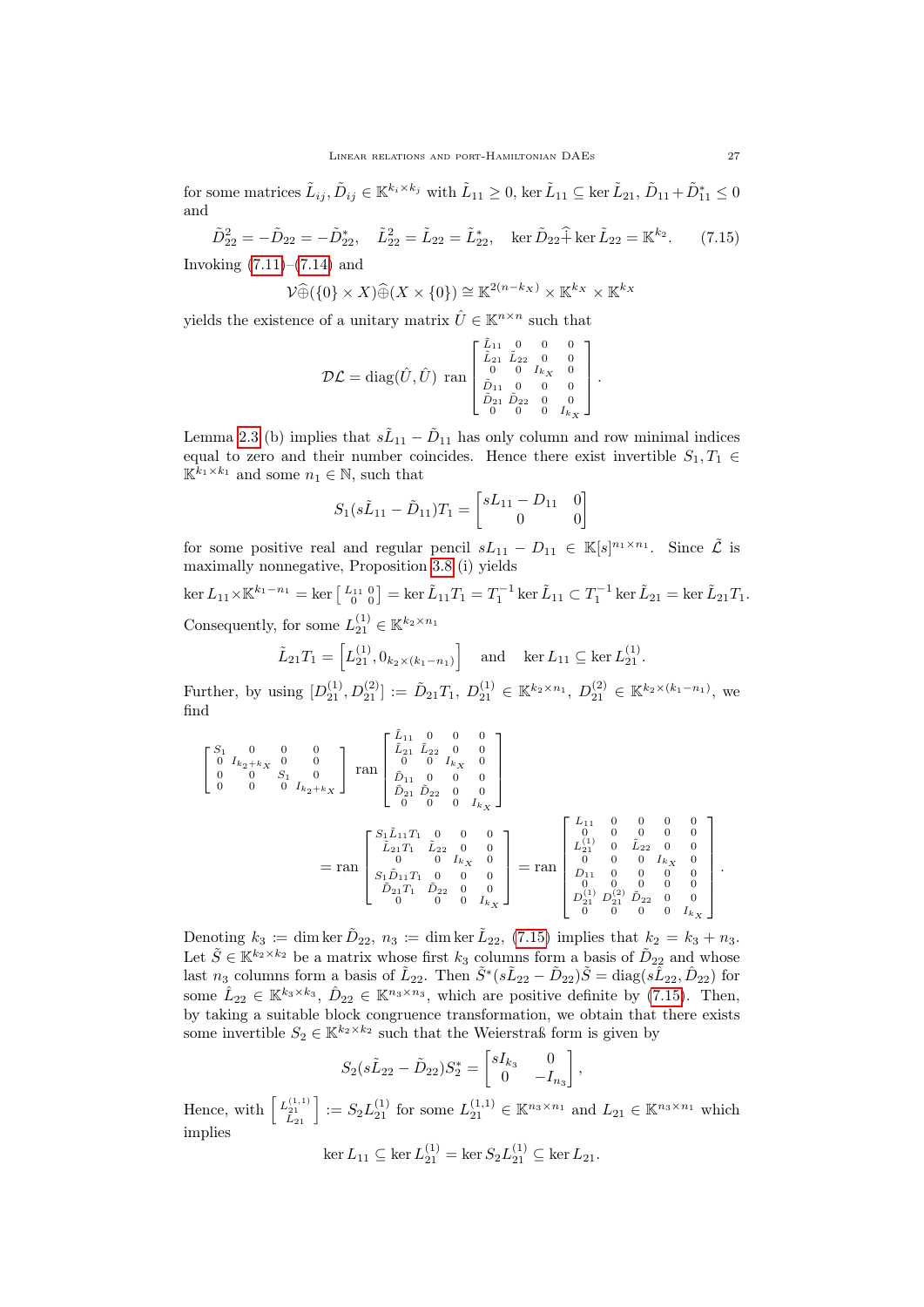Further, decomposing

$$
[S_2D_{21}^{(1)},S_2D_{21}^{(2)}]=\left[\begin{smallmatrix}D_{21}^{(1,1)} & D_{21}^{(2,1)} \\ D_{21}^{(1,2)} & D_{21}^{(2,2)} \end{smallmatrix}\right]\in\mathbb{K}^{(k_3+n_3)\times(n_1+(k_1-n_1))}
$$

leads to

$$
\begin{bmatrix}\nI_{k_1} & 0 & 0 & 0 & 0 & 0 \\
0 & S_2 & 0 & 0 & 0 & 0 \\
0 & 0 & I_{k_X} & 0 & 0 & 0 \\
0 & 0 & 0 & 0 & S_2 & 0 \\
0 & 0 & 0 & 0 & 0 & I_{k_X}\n\end{bmatrix}\n\text{ ran}\n\begin{bmatrix}\nL_{11} & 0 & 0 & 0 & 0 & 0 \\
0 & 0 & 0 & 0 & 0 & 0 \\
0 & 0 & 0 & 0 & I_{k_X} & 0 \\
0 & 0 & 0 & 0 & 0 & 0 \\
0 & 0 & 0 & 0 & I_{k_X}\n\end{bmatrix}
$$
\n
$$
\text{ran}\n\begin{bmatrix}\nL_{11} & 0 & 0 & 0 & 0 & 0 \\
0 & 0 & 0 & 0 & I_{k_X} & 0 \\
0 & 0 & 0 & 0 & 0 & 0 \\
0 & 0 & 0 & 0 & I_{k_X}\n\end{bmatrix}
$$
\n
$$
= \text{ran}\n\begin{bmatrix}\nL_{11} & 0 & 0 & 0 & 0 & 0 \\
0 & 0 & 0 & 0 & 0 & 0 \\
0 & 0 & 0 & 0 & 0 & 0 \\
0 & 0 & 0 & 0 & I_{k_X} & 0 \\
0 & 0 & 0 & 0 & I_{k_X} & 0 \\
0 & 0 & 0 & 0 & I_{k_X} & 0 \\
0 & 0 & 0 & 0 & 0 & 0 \\
0 & 0 & 0 & 0 & 0 & 0 \\
0 & 0 & 0 & 0 & 0 & 0 \\
0 & 0 & 0 & 0 & 0 & 0\n\end{bmatrix}\n\text{ ran}\n\begin{bmatrix}\nL_{11} & 0 & 0 & 0 & 0 & 0 & 0 \\
0 & 0 & 0 & 0 & 0 & 0 & 0 \\
0 & 0 & 0 & 0 & 0 & 0 & 0 \\
0 & 0 & 0 & 0 & 0 & 0 & 0 \\
0 & 0 & 0 & 0 & 0 & 0 & 0 \\
0 & 0 & 0 & 0 & 0 & 0 & 0 \\
0 & 0 & 0 & 0 & 0 & 0 & 0 \\
0 & 0 & 0 & 0 & 0 & 0 & 0 \\
0 & 0 & 0 & 0 & 0 & 0 & 0\n\end{bmatrix}
$$
\n
$$
= \text{ran}\n\begin{
$$

Now let  $S_3 \in \mathbb{K}^{k_3 \times k_3}$ ,  $T_3 \in \mathbb{K}^{(k_1 - n_1) \times (k_1 - n_1)}$  be invertible with  $S_3 D_{21}^{(2,1)} T_3 = \begin{bmatrix} I_{k_5} & 0 \\ 0 & 0 \end{bmatrix}$ .

and  $n_2 := k_3 - k_5$ , then using

<span id="page-27-0"></span>
$$
\begin{bmatrix} D_{21}^{(1,1,1)} \ -D_{21} \end{bmatrix} := S_3 D_{21}^{(1,1)}, \quad D_{21}^{(1,1,1)} \in \mathbb{K}^{k_5 \times n_1}, D_{21} \in \mathbb{K}^{n_2 \times n_1},
$$

we find for the lower five block rows in [\(7.16\)](#page-27-0)

$$
\begin{bmatrix}\nI_{n_1} & 0 & 0 & 0 & 0 & 0 \\
0 & I_{n_1-k_1} & 0 & 0 & 0 & 0 \\
0 & 0 & S_3 & 0 & 0 & 0 \\
0 & 0 & 0 & I_{n_3} & 0 \\
0 & 0 & 0 & 0 & I_{kX}\n\end{bmatrix}\n\text{ran}\n\begin{bmatrix}\nD_{11} & 0 & 0 & 0 & 0 & 0 \\
0 & 0 & 0 & 0 & 0 & 0 \\
D_{21}^{(1,1)} & D_{21}^{(2,1)} & 0 & 0 & 0 \\
0 & 0 & 0 & 0 & 0 & I_{kX}\n\end{bmatrix}
$$
\n
$$
= \text{ran}\n\begin{bmatrix}\nD_{11} & 0 & 0 & 0 & 0 & 0 \\
0 & 0 & 0 & 0 & 0 & 0 \\
0 & 0 & 0 & 0 & 0 & 0 \\
D_{21}^{(1,1,1)} & I_{k_5} & 0 & 0 & 0 & 0 \\
D_{21}^{(1,1,2)} & 0 & 0 & 0 & 0 & 0 \\
0 & 0 & 0 & -I_{n_3} & 0 & 0 \\
0 & 0 & 0 & 0 & 0 & I_{kX}\n\end{bmatrix} = \text{ran}\n\begin{bmatrix}\nD_{11} & 0 & 0 & 0 & 0 & 0 & 0 \\
0 & 0 & 0 & 0 & 0 & 0 & 0 \\
0 & I_{k_5} & 0 & 0 & 0 & 0 & 0 \\
0 & 0 & 0 & 0 & 0 & 0 & 0 \\
0 & 0 & 0 & 0 & 0 & 0 & I_{kX}\n\end{bmatrix} (7.17)
$$

and for the upper five block rows in [\(7.16\)](#page-27-0)

<span id="page-27-2"></span><span id="page-27-1"></span>
$$
\begin{bmatrix}\nI_{n_1} & 0 & 0 & 0 & 0 \\
0 & I_{n_1-k_1} & 0 & 0 & 0 \\
0 & 0 & S_{3} & 0 & 0 \\
0 & 0 & 0 & I_{k_4} & 0 \\
0 & 0 & 0 & 0 & I_{k_4}\n\end{bmatrix}\n\text{ ran}\n\begin{bmatrix}\nL_{11} & 0 & 0 & 0 & 0 & 0 \\
0 & 0 & 0 & 0 & 0 & 0 \\
0 & 0 & I_{k_3} & 0 & 0 & 0 \\
L_{21} & 0 & 0 & 0 & 0 & 0 \\
0 & 0 & 0 & 0 & I_{k_4}\n\end{bmatrix}\n\begin{bmatrix}\nL_{11} & 0 & 0 & 0 & 0 & 0 \\
0 & 0 & I_{k_3} & 0 & 0 & 0 \\
L_{21} & 0 & 0 & 0 & 0 & 0 \\
0 & 0 & 0 & I_{k_5} & 0 & 0 \\
0 & 0 & 0 & I_{k_5} & 0 & 0 \\
0 & 0 & 0 & I_{k_5}\n\end{bmatrix}\n\begin{bmatrix}\nL_{11} & 0 & 0 & 0 & 0 & 0 \\
L_{21} & 0 & 0 & 0 & 0 & 0 \\
0 & 0 & 0 & I_{k_5} & 0 & 0 \\
0 & 0 & 0 & I_{k_5} & 0 & 0 \\
0 & 0 & 0 & I_{k_5} & 0 & 0 \\
0 & 0 & 0 & 0 & 0 & I_{k_5}\n\end{bmatrix}.
$$
\n(7.18)

Then the form [\(7.10\)](#page-25-4) is achieved by setting  $n_4 := k_5 + k_X$  and performing a joint permutation of block rows of the form  $2 \rightarrow 6 \rightarrow 5 \rightarrow 3 \rightarrow 4 \rightarrow 2$  and block columns  $(3 \rightarrow 8 \rightarrow 7 \rightarrow 5 \rightarrow 2 \rightarrow 6 \rightarrow 3)$  of the matrices on the right hand side in [\(7.17\)](#page-27-1) and [\(7.18\)](#page-27-2). Combining all of the so far transformations leads to an invertible  $S \in \mathbb{K}^{n \times n}$ with [\(7.10\)](#page-25-4).

Step 2: Let  $E, A \in \mathbb{K}^{n \times m}$  be such that  $\text{ran} \begin{bmatrix} E \\ A \end{bmatrix} = \mathcal{DL}$  for some maximally dissipative